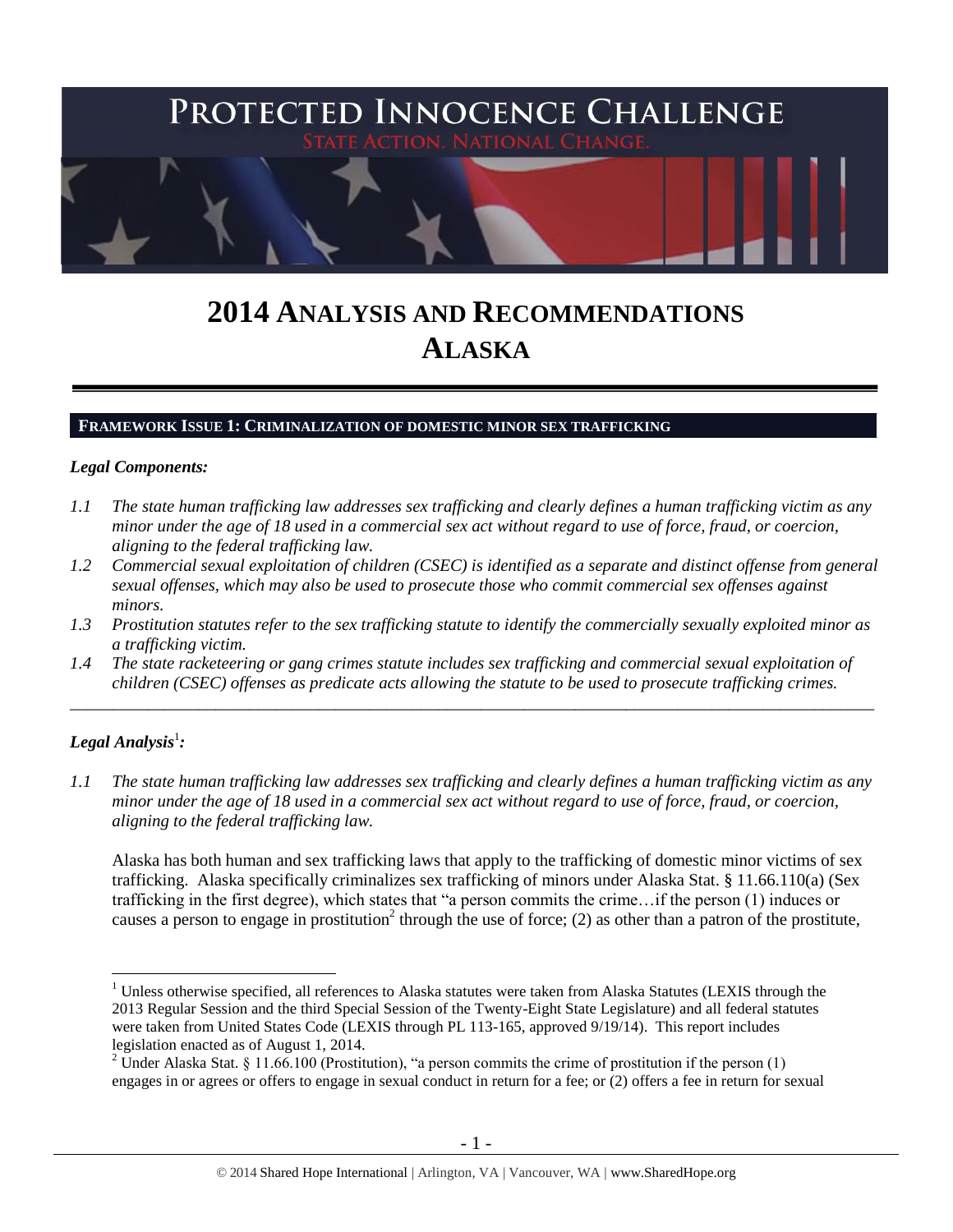<span id="page-1-0"></span>induces or causes a person under 20 years of age to engage in prostitution; or (3) induces or causes a person in that person's legal custody to engage in prostitution." The crime is a Class A felony, punishable by imprisonment for 5–8 years and a possible fine not to exceed \$250,000. Alaska Stat. §§ 11.66.110(c),  $12.55.125(c)(1)$ ,  $12.55.035(b)(2)$ . If subsection (2) is violated, the crime becomes an unclassified felony, punishable by imprisonment for 20–35 years,<sup>3</sup> depending on the victim's age, and a possible fine not to exceed  $$500,000.<sup>4</sup>$  Alaska Stat. §§ 11.66.110(d), 12.55.125(i)(1)(A), 12.55.035(b)(1). It is not a defense that a trafficker "reasonably believed that the person induced or caused to engage in prostitution was 20 years of age or older." Alaska Stat. § 11.66.110(b).

Alaska also criminalizes sex trafficking in the second, third and fourth degrees. Alaska Stat. § 11.66.120(a)(b) (Sex trafficking in the second degree) states that a person commits the crime if the person "(1) manages, supervises, controls, or owns, either alone or in association with others, a prostitution enterprise other than a place of prostitution; (2) procures or solicits a patron for a prostitute; or (3) offers, sells, advertises, promotes, or facilitates travel that includes commercial sexual conduct<sup>5</sup> as enticement for the travel." Violations are a Class B felony punishable by imprisonment for 1-3 years and a possible fine not to exceed \$100,000. Alaska Stat. §§ 11.66.120(b), 12.55.125(d)(1), 12.55.035(b)(3). Under Alaska Stat. § 11.66.130(a) (Sex trafficking in the third degree), a person commits the crime if:

with intent to promote prostitution, the person (1) manages, supervises, controls, or owns, either alone or in association with others, a place of prostitution . . . (3) as other than a prostitute receiving compensation for personally rendered prostitution services, receives or agrees to receive money or other property under an agreement or understanding that money or other property is derived from prostitution; or (4) engages in conduct that institutes, aids, or facilitates a prostitution enterprise.

Violations are a Class C felony punishable by up to 5 years imprisonment and a possible fine of not more than \$50,000. Alaska Stat. §§ 11.66.130(b), 12.55.125(e), 12.55.035(1)(4). Alaska Stat. § 11.66.135(a)(Sex trafficking in the fourth degree) states that a person commits the crime if the person "engages in conduct that institutes, aids, or facilitates prostitution under circumstances not proscribed under AS 11.66.130(a)(4)." Violations of this provision are a Class A misdemeanor punishable by up to 1 year imprisonment and a possible fine not to exceed \$10,000. Alaska Stat. §§ 11.66.130(b), 12.55.135(a), 12.55.035(b)(5).

 $\overline{a}$ 

<sup>5</sup> Pursuant to Alaska Stat. § 11.66.120(a)(3) (Sex trafficking in the second degree), "in this paragraph, 'commercial sexual conduct' means sexual conduct for which anything of value is given or received by any person.."

conduct." "Sexual conduct" refers to Alaska Stat. §11.66.150, which defines the term as "genital or anal intercourse, cunnilungus, fellatio, or masturbation of one person by another person." Alaska Stat. §§ 11.66.150(3). <sup>3</sup> When a person's second felony conviction is a sexual felony they will automatically receive a mandatory imprisonment term of 35–40 years. If the sexual felony is a third felony conviction they will automatically receive an imprisonment term of 99 years. Alaska Code Ann. § 12.55.125. Sexual felony is defined in Alaska Code. Ann. § 12.55.185(f) as "sexual assault in the first degree, sexual abuse of a minor in the first degree, sex trafficking in the first degree, sexual assault in the second degree, sexual abuse of a minor in the second degree, unlawful exploitation of a minor, distribution of child pornography, sexual assault in the third degree, incest, indecent exposure in the first degree, possession of child pornography, online enticement of a minor, and felony attempt, conspiracy, or solicitation to commit those crimes."

 $<sup>4</sup>$  Unless otherwise specified, the sentences of imprisonment for all felonies provided throughout this report are</sup> based on the assumption that the defendant has no prior felony convictions, and that none of the aggravating or mitigating factors listed in Alaska Stat. §§ 12.55.155–12.55.175 or in the sentencing provisions themselves are present. A defendant with prior felony convictions will be subject to a greater minimum sentence of imprisonment. Alaska Stat. § 12.55.125. The presence of aggravating factors, such as where "the defendant was the leader of a group of three or more persons who participated in the offense" or "the offense was [certain sexual offenses or distribution of indecent material to minors] and the defendant was 10 or more years older than the victim" "may allow imposition of a sentence above the presumptive range," while the presence of mitigating factors "may allow imposition of a sentence below the presumptive range . . . ." Alaska Stat. § 12.55.155(c)(3), (18)(E), (d).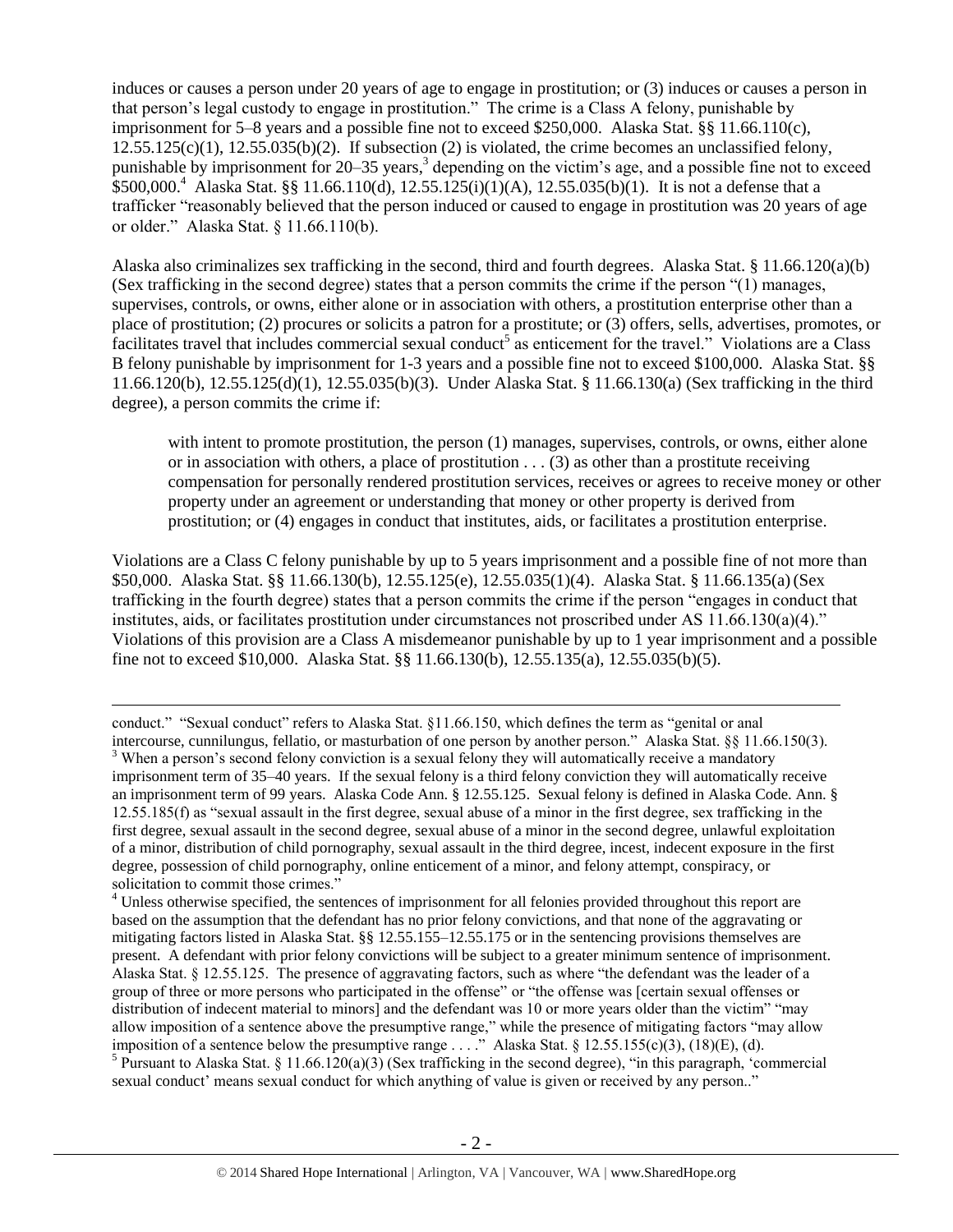Since Alaska's sex trafficking laws only apply to use of minors for prostitution and do not specifically include the use of minors in sexual performance and pornography, such offenses would fall under Alaska's human trafficking laws, which require force, threat of force or deception. Alaska Stat. § 11.41.360 (Human trafficking in the first degree) states that it is a class A felony when a "person compels or induces another person to engage in sexual conduct,  $6$  adult entertainment, $7$  or labor in the state by force or threat of force against any person, or by deception."<sup>8</sup> A Class A felony is punishable by imprisonment for 5–8 years and a possible fine not to exceed \$250,000. Alaska Stat. §§ 12.55.125(c)(1), 12.55.035(b)(2). Alaska Stat. § 11.41.365(a) (Human trafficking in the second degree) states "[a] person commits the crime of human trafficking in the second degree if the person obtains a benefit from the commission of human trafficking under AS 11.41.360 (Human trafficking in the first degree), with reckless disregard that the benefit is a result of the trafficking." This crime is a Class B felony punishable by imprisonment for 1-3 years and a possible fine not to exceed \$100,000. Alaska Stat. §§ 11.41.365(b), 12.55.125(d)(1), 12.55.035(b)(3).

*1.2 Commercial sexual exploitation of children (CSEC) is identified as a separate and distinct offense from general sexual offenses, which may also be used to prosecute those who commit sex offenses against minors.*

The following laws criminalize CSEC in Alaska:

1. Alaska Stat. § 11.41.455 (Unlawful exploitation of a minor) states in part,

6 *See supra* note [2.](#page-0-0)

 $\overline{a}$ 

(f) A minor under the age of 18 may not be employed or allowed to work in any capacity on the premises of a business that offers adult entertainment. In this subsection, "business that offers adult entertainment" means a business in which one or more individuals are employed or contracted to, wholly or in part, or permitted to entertain others by

(1) removing clothes or other items that clothe or hide the person's body;

(2) dancing or in any other manner exhibiting the individual's body in a completely or almost completely unclothed state;

(3) participating in an actual or simulated illegal, indecent, or lewd exhibition, act, or practice including

(A) sexual penetration;

(B) the lewd exhibition or touching of a person's genitals, anus, or breast; or

(C) bestiality.

<sup>8</sup> "Deception" is defined in Alaska Stat. § 11.41.360(b)(2) by referring to Alaska Stat. § 11.46.180, which states in subsection (c), "As used in this section, 'deception' has the meaning ascribed to it in AS 11.81.900 but does not include falsity as to matters having no pecuniary significance or 'puffing' by statements unlikely to deceive reasonable persons in the group addressed." Alaska Stat. § 11.81.900(18) states,

(18) "deception" means to knowingly

(A) create or confirm another's false impression that the defendant does not believe to be true, including false impressions as to law or value and false impressions as to intention or other state of mind;

(B) fail to correct another's false impression that the defendant previously has created or confirmed; (C) prevent another from acquiring information pertinent to the disposition of the property or service involved;

(D) sell or otherwise transfer or encumber property and fail to disclose a lien, adverse claim, or other legal impediment to the enjoyment of the property, whether or not that impediment is a matter of official record; or

(E) promise performance that the defendant does not intend to perform or knows will not be performed;

. . . .

<sup>&</sup>lt;sup>7</sup> "Adult entertainment" is defined in Alaska Stat. § 11.41.360(b)(1) by referring to Alaska Stat. § 23.10.350(f)(1)-(3), which states,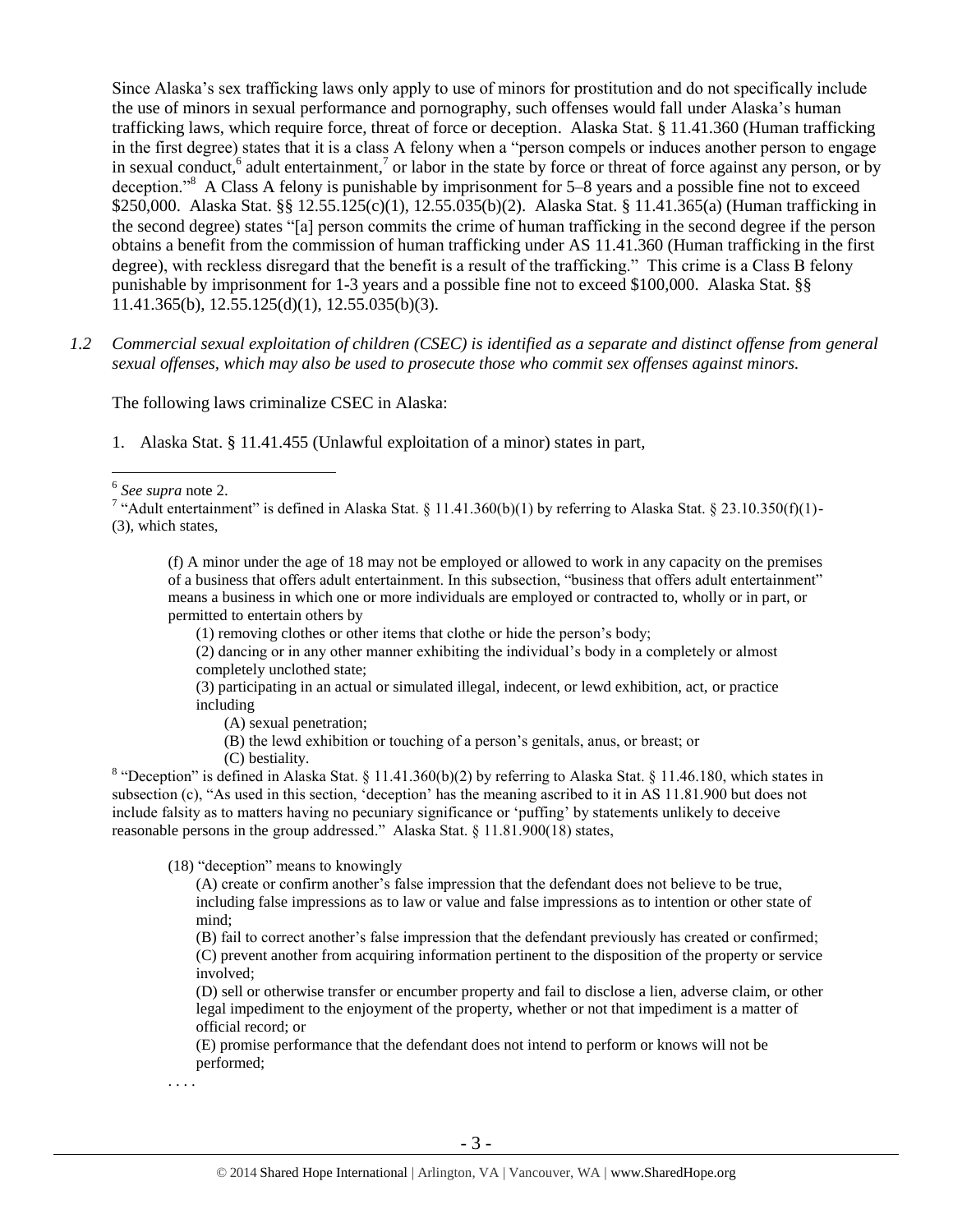(a) A person commits the crime of unlawful exploitation of a minor if, in the state and with the intent of producing a live performance, film, audio, video, electronic, or electromagnetic recording,<sup>9</sup> photograph, negative, slide, book, newspaper, magazine, or other material that visually or aurally depicts the conduct listed in  $(1)$ – $(7)$  of this subsection, the person knowingly induces or employs a child under 18 years of age to engage in, or photographs, films, records, or televises a child under 18 years of age engaged in, the following actual or simulated conduct:

(1) sexual penetration;

(2) the lewd touching of another person's genitals, anus, or breast;

(3) the lewd touching by another person of the child's genitals, anus, or breast;

(4) masturbation;

(5) bestiality;

- (6) the lewd exhibition of the child's genitals; or
- (7) sexual masochism or sadism.

(b) A parent, legal guardian, or person having custody or control of a child under 18 years of age commits the crime of unlawful exploitation of a minor if, in the state, the person permits the child to engage in conduct described in (a) of this section knowing that the conduct is intended to be used in producing a live performance, film, audio, video, electronic, or electromagnetic recording, photograph, negative, slide, book, newspaper, magazine, or other material that visually or aurally depicts the conduct.

This crime is a Class B felony that is punishable by imprisonment for  $5-15^{10}$  years and a possible fine not to exceed \$100,000. Alaska Stat. §§ 11.41.455(c)(1), 12.55.125(i)(3)(A), 12.55.035(b)(3). Pursuant to Alaska Stat.  $\S 11.41.455(c)(2)$ , the crime is a "class A felony if the person has been previously convicted of unlawful exploitation of a minor in this jurisdiction or a similar crime in this or another jurisdiction." When a Class A felony "is a second felony conviction and the defendant has a prior conviction for a sexual felony," it is punishable by imprisonment between 30 to 40 years and a possible fine not to exceed \$250,000. Alaska Stat. §§ 12.55.125(i)(2)(D), 12.55.035(b)(2).

2. Under Alaska Stat. § 11.66.100 (Prostitution),

(a) A Person commits the crime of prostitution if the person:

(2) Offers a fee in return for sexual conduct.

. . . .

. . . .

- (c) Prostitution is a class C felony if
	- (1) the defendant violates (a) of this section as a patron of a prostitute;
	- (2) the prostitute is under 18 years of age; and
	- (3) the defendant is over 18 years of age and at least three years older than the prostitute.

A Class C felony is punishable by up to five years in prison with a possible fine not to exceed \$50,000.

3. Alaska Stat. § 11.41.452 (Online enticement of a minor) states,

(a) A person commits the crime of online enticement of a minor if the person, being 18 years of age or older, knowingly uses a computer to communicate with another person to entice, solicit, or encourage

<sup>&</sup>lt;sup>9</sup> Under Alaska Stat. § 11.41.455(d), "audio recording" is defined as "a nonbook prerecorded item without a visual component, and includes a record, tape, cassette, and compact disc."

<sup>10</sup> *See supra* note [3.](#page-1-0)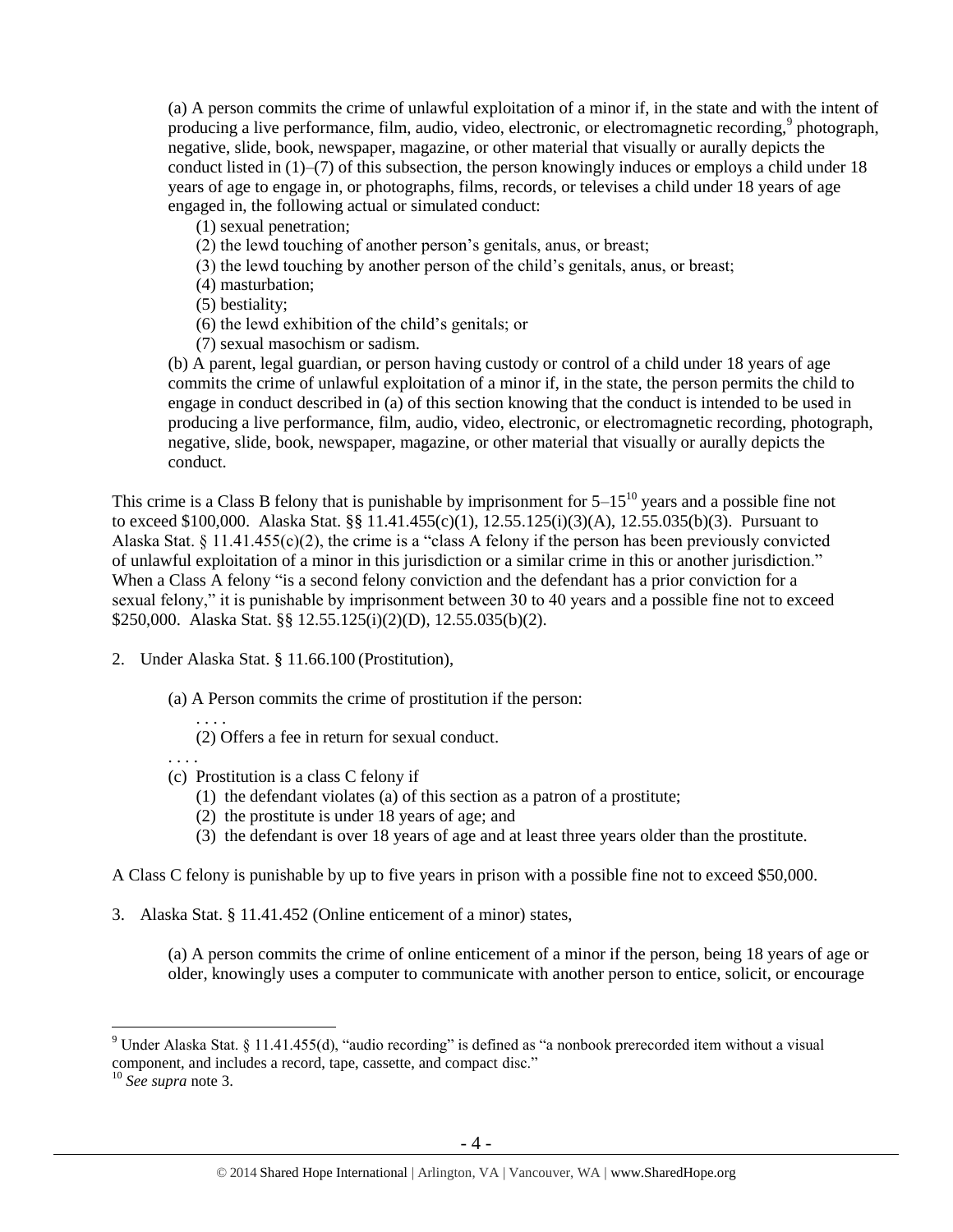the person to engage in an act described in AS  $11.41.455(a)(1) - (7)$  (Unlawful exploitation of a minor) and

(1) the other person is a child under 16 years of age; or

(2) the person believes that the other person is a child under 16 years of age.

. . . .

(d) Except as provided in (e) of this section, online enticement is a class B felony.

(e) Online enticement is a class A felony if the defendant was, at the time of the offense, required to register as a sex offender or child kidnapper under AS 12.63 or a similar law of another jurisdiction.

Other sexual exploitation laws that may apply in cases of commercial sexual exploitation of a child, although they do not specify commercial exchanges, include the following:

- 1. Alaska Stat. § 11.41.434(a)(1) (Sexual abuse of a minor in the first degree) states, "(a) An offender commits the crime of sexual abuse of a minor in the first degree if (1) being 16 years of age or older, the offender engages in sexual penetration with a person who is under 13 years of age or aids, induces, causes, or encourages a person who is under 13 years of age to engage in sexual penetration with another person." Sexual abuse of a minor in the first degree is an unclassified felony and is punishable by imprisonment for 20–35 years,  $^{11}$  depending on the age of the victim, and a possible fine not to exceed \$500,000. Alaska Stat. §§ 11.41.434(b), 12.55.125(i)(1)(A), 12.55.035(b)(1).
- 2. Alaska Stat. § 11.41.436(a) (Sexual abuse of a minor in the second degree) is a Class B felony if

(1) being 17 years of age or older, the offender engages in sexual penetration with a person who is 13, 14, or 15 years of age and at least four years younger than the offender, or aids, induces, causes, or encourages a person who is 13, 14, or 15 years of age and at least four years younger than the offender to engage in sexual penetration with another person;

(2) being 16 years of age or older, the offender engages in sexual contact with a person who is under 13 years of age or aids, induces, causes, or encourages a person under 13 years of age to engage in sexual contact with another person;

(4) being 16 years of age or older, the offender aids, induces, causes, or encourages a person who is under 16 years of age to engage in conduct described in AS 11.41.455(a)(2)–(6):<sup>12</sup>

. . .

. . .

(7) being under 16 years of age, the offender engages in sexual penetration with a person who is under 13 years of age and at least three years younger than the offender.

An offense is punishable by imprisonment for 5-15 years and a possible fine not to exceed \$100,000. Alaska Stat. §§ 11.41.436(b), 12.55.125(i)(3)(A), 12.55.035(b)(3).

*1.3 Prostitution statutes refer to the sex trafficking statute to identify the commercially sexually exploited minor as a trafficking victim.* 

Alaska's prostitution statute does not refer to Alaska Stat. §§ 11.66.110 (Sex trafficking in the first degree).

<sup>11</sup> *See supra* note [3.](#page-1-0)

<sup>&</sup>lt;sup>12</sup> Alaska Stat. § 11.41.455 (a)(2)–(6) states, "(2) the lewd touching of another person's genitals, anus, or breast; (3) the lewd touching by another person of the child's genitals, anus, or breast; (4) masturbation; (5) bestiality; (6) the lewd exhibition of the child's genitals."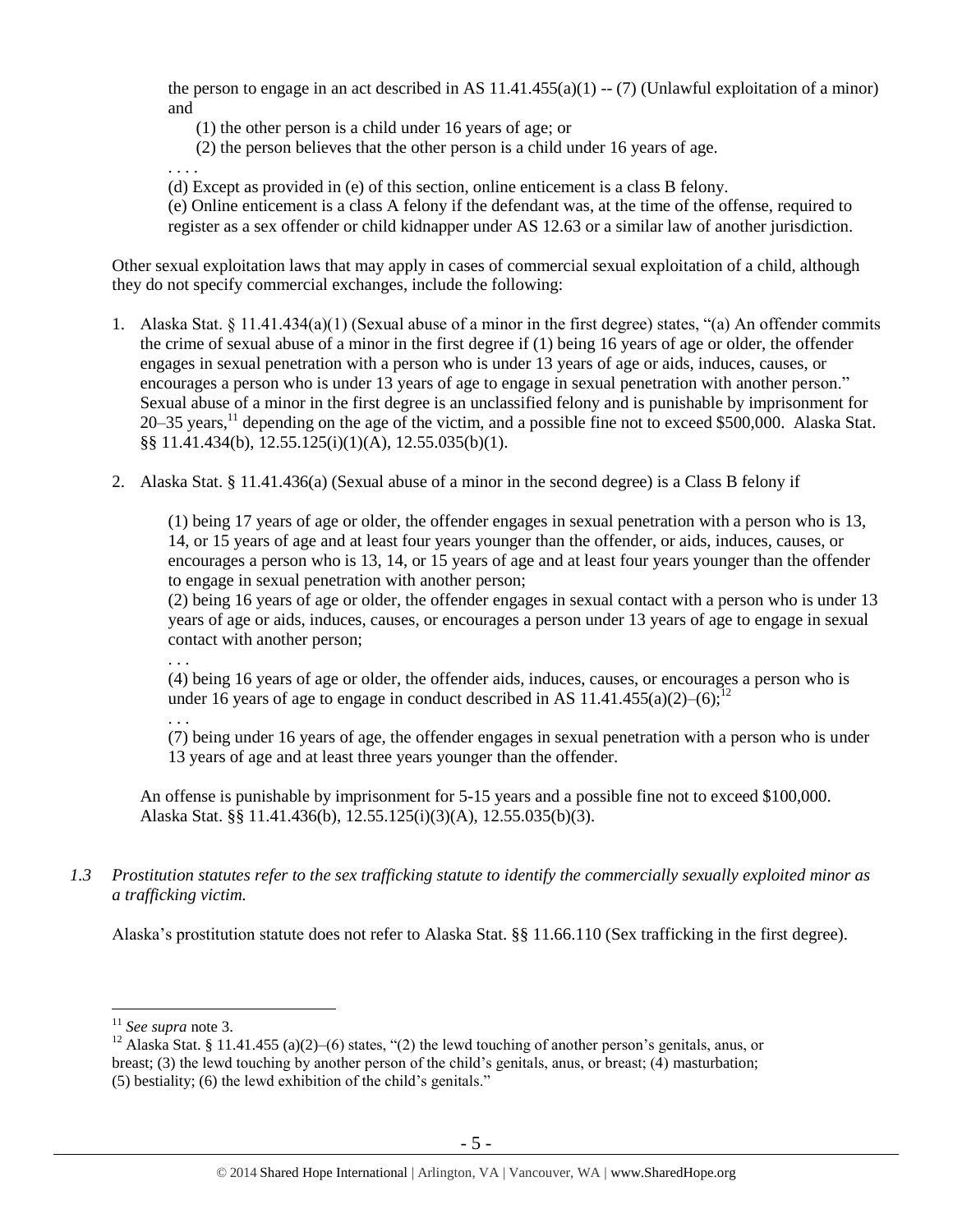- 1.3.1 Recommendation: Amend Alaska Stat. § 11.66.100 (Prostitution) to specifically refer to § 11.66.110 (Sex trafficking in the first degree) to ensure that CSEC victims are properly identified as victims of sex trafficking.
- *1.4 The state racketeering or gang crimes statute includes sex trafficking and commercial sexual exploitation of children (CSEC) offenses as predicate acts allowing the statute to be used to prosecute trafficking crimes.*

Alaska has not enacted a racketeering statute. However, the law provides a limited penalty enhancement for crimes committed in furtherance of gang activity and other laws make it a crime to recruit a gang member or induce a person to commit a crime on behalf of a gang.

Pursuant to Alaska Stat. § 11.61.160 (Recruiting a gang member in the first degree),

(a) A person commits the crime of recruiting a gang member in the first degree if the person uses or threatens the use of force against a person or property to induce a person to participate in a criminal street gang or to commit a crime on behalf of a criminal street gang.

(b) Recruiting a gang member in the first degree is a class C felony.

Pursuant to Alaska Stat. § 11.61.165 (Recruiting a gang member in the second degree),

(a) A person commits the crime of recruiting a gang member in the second degree if the person is 18 years of age or older and, without force or the threat of force, encourages or recruits a person who is under 18 years of age and at least three years younger than the offender to participate in a criminal street gang.

(b) Recruiting a gang member in the second degree is a class A misdemeanor.

Pursuant to Alaska Stat. § 12.55.137 (Penalties for gang activities punishable as misdemeanors),

(a) If a person commits an offense that would be a class B misdemeanor and the person committed the offense for the benefit of, at the direction of, or in association with a criminal street gang,  $^{13}$  the offense is a class A misdemeanor.

(b) If a person commits an offense that would be a class A misdemeanor and the person committed the offense for the benefit of, at the direction of, or in association with a criminal street gang, the offense is a class C felony.

1.4.1 Recommendation: Enact a racketeering statute that includes CSEC and trafficking offenses as predicate crimes and may be used to prosecute trafficking enterprises.

<sup>&</sup>lt;sup>13</sup> Alaska Stat. § 11.81.900(13) (Definitions) defines "criminal street gang" as "a group of three or more persons (A) who have in common a name or identifying sign, symbol, tattoo or other physical marking, style of dress, or use of hand signs; and (B) who, individually, jointly, or in combination, have committed or attempted to commit, within the preceding three years, for the benefit of, at the direction of, or in association with the group, two or more offenses under any of, or any combination of, the following: (i) AS 11.41 (Offenses against the person) . . . or (iii) a felony offense."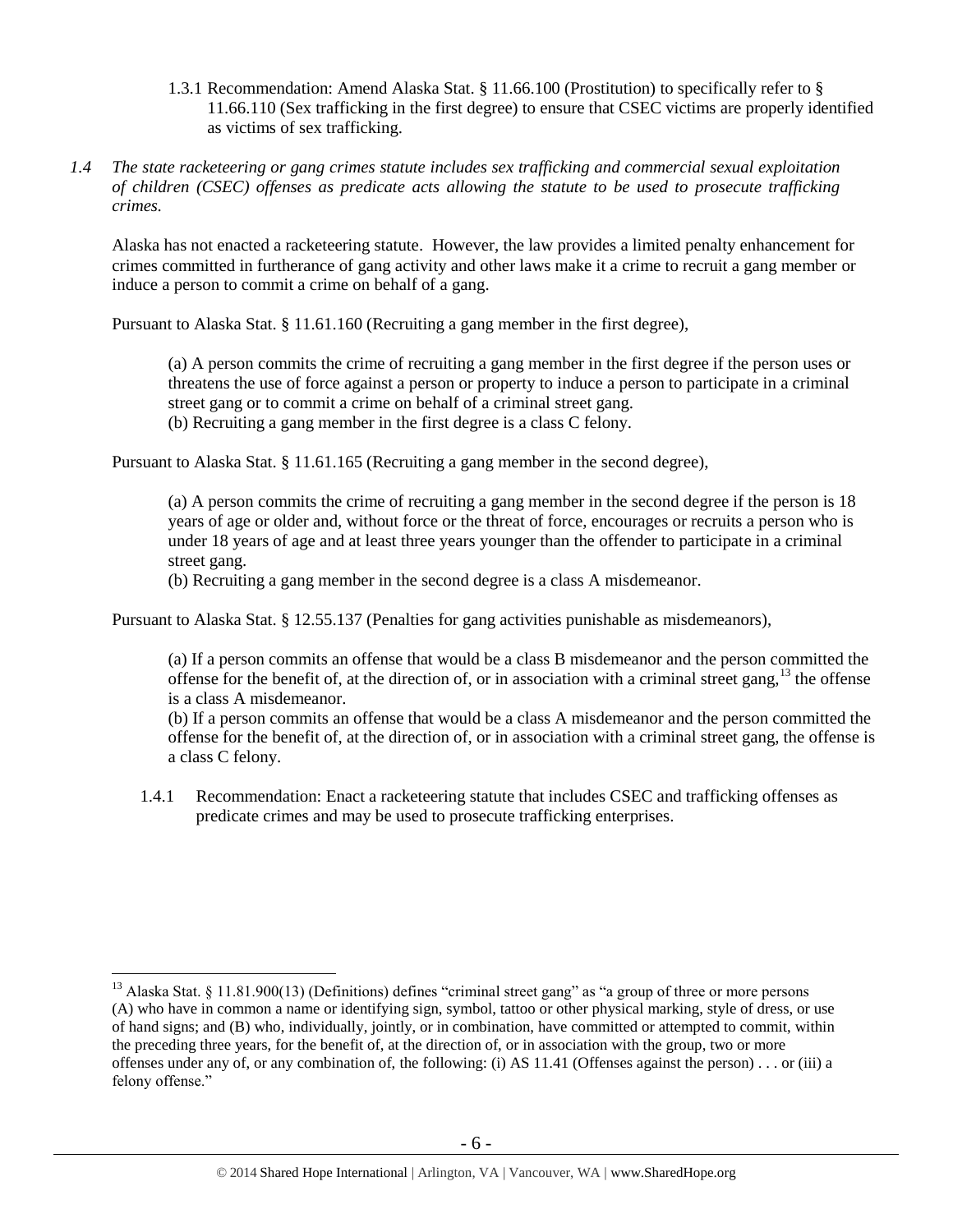#### **FRAMEWORK ISSUE 2: CRIMINAL PROVISIONS ADDRESSING DEMAND**

## *Legal Components:*

- *2.1 The state sex trafficking law can be applied to the buyers of commercial sex acts with a victim of domestic minor sex trafficking.*
- *2.2 Buyers of commercial sex acts with a minor can be prosecuted under commercial sexual exploitation of children (CSEC) laws.*
- *2.3 Solicitation laws differentiate buying sex acts with an adult and buying sex acts with a minor under 18.*
- *2.4 Penalties for buyers of commercial sex acts with minors are as high as federal penalties.*
- *2.5 Using the Internet to lure, entice, or purchase, or attempt to lure, entice, or purchase commercial sex acts with a minor is a separate crime or results in an enhanced penalty for buyers.*
- *2.6 No age mistake defense is permitted for a buyer of commercial sex acts with any minor under 18.*
- *2.7 Base penalties for buying sex acts with a minor under 18 are sufficiently high and not reduced for older minors.*
- *2.8 Financial penalties for buyers of commercial sex acts with minors are sufficiently high to make it difficult for buyers to hide the crime.*
- *2.9 Buying and possessing child pornography carries penalties as high as similar federal offenses.*
- *2.10 Convicted buyers of commercial sex acts with minors and child pornography are required to register as sex offenders*.

\_\_\_\_\_\_\_\_\_\_\_\_\_\_\_\_\_\_\_\_\_\_\_\_\_\_\_\_\_\_\_\_\_\_\_\_\_\_\_\_\_\_\_\_\_\_\_\_\_\_\_\_\_\_\_\_\_\_\_\_\_\_\_\_\_\_\_\_\_\_\_\_\_\_\_\_\_\_\_\_\_\_\_\_\_\_\_\_\_\_\_\_\_\_

## *Legal Analysis:*

*2.1 The state sex trafficking law can be applied to the buyers of commercial sex acts with a victim of domestic minor sex trafficking.*

Alaska Stat. § 11.66.110(a)(2) (Sex trafficking in the first degree) specifically exempts buyers from criminal liability under the sex trafficking of a minor law by stating, "[a] person commits the crime of sex trafficking…if the person…other than a patron of a prostitute, induces or causes a person under 18 years of age, to engage in prostitution..."

- 2.1.1 Recommendation: Amend Alaska Stat. § 11.66.110 (Sex trafficking in the first degree) to remove the language that specifically exempts buyers from criminal liability for sex trafficking.
- *2.2 Buyers of commercial sex acts with a minor can be prosecuted under commercial sexual exploitation of children (CSEC) laws.*

Alaska Stat. § 11.66.100 (Prostitution) makes it a crime to purchase sex acts with a minor. It states,

(a) A Person commits the crime of prostitution if the person:

. . . . (2) Offers a fee in return for sexual conduct.

. . . .

- (c) Prostitution is a class C felony if
	- (1) the defendant violates (a) of this section as a patron of a prostitute;
	- (2) the prostitute is under 18 years of age; and
	- (3) the defendant is over 18 years of age and at least three years older than the prostitute.

A Class C felony is punishable by up to five years in prison with a possible fine not to exceed \$50,000.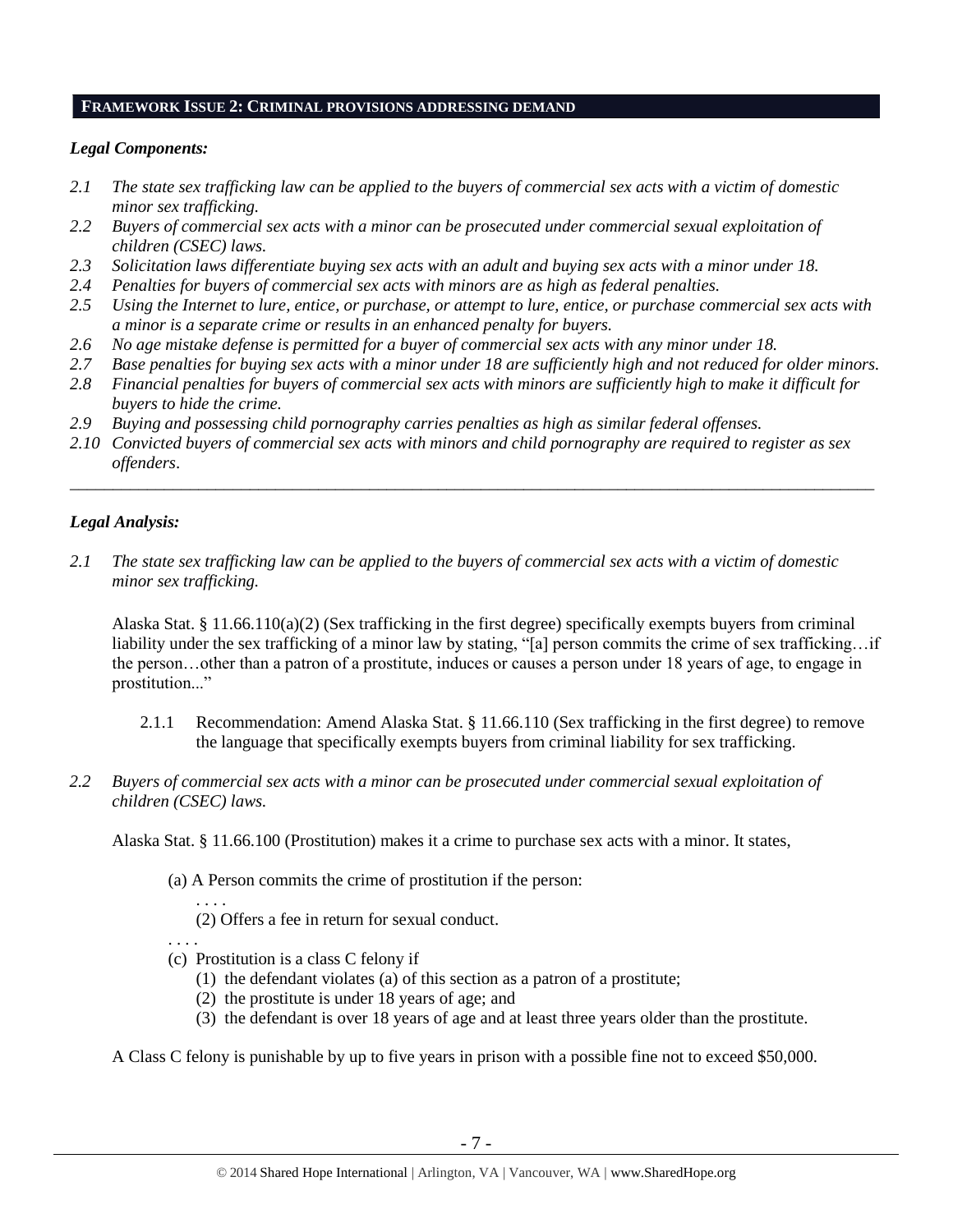*2.3 Solicitation laws differentiate between buying sex acts with an adult and buying sex acts with a minor under 18.*

Under Alaska Stat. § 11.66.100 (Prostitution),

- (a) A person commits the crime of prostitution if the person:
	- (1) Engages in or agrees or offers to engage in sexual conduct in return for a fee; or
	- (2) Offers a fee in return for sexual conduct.
- (b) Except as provided in (c) of this section, prostitution is a class B misdemeanor.
- (c) Prostitution is a class C felony if
	- (1) the defendant violates (a) of this section as a patron of a prostitute;
	- (2) the prostitute is under 18 years of age; and
	- (3) the defendant is over 18 years of age and at least three years older than the prostitute.

A Class B misdemeanor is punishable by imprisonment for up to 90 days and a possible fine not to exceed \$2,000. Alaska Stat. §§ 11.66.100(b), 12.55.135(b), 12.55.035(b)(6). A Class C felony is punishable by up to five years in prison with a possible fine not to exceed \$50,000.

*2.4 Penalties for buyers of commercial sex acts with minors are as high as federal penalties.*

A buyer convicted under Alaska Stat. § 11.66.100(c)(Prostitution) would be guilty of a Class C felony, which is punishable by up to five years in prison with a possible fine not to exceed \$50,000. Alaska Stat. §§ 12.55.125(e), 12.55.035(1)(4).

<span id="page-7-0"></span>In comparison, if the victim is under the age of 14, a conviction under the Trafficking Victims Protection Act  $(T\hat{V}PA)^{14}$  for child sex trafficking is punishable by 15 years to life imprisonment and a fine not to exceed \$250,000. 18 U.S.C. §§ 1591(b)(1), 3559(a)(1), 3571(b)(3). If the victim is between the ages of 14–17, a conviction is punishable by 10 years to life imprisonment and a fine not to exceed \$250,000. 18 U.S.C. §§ 1591(b)(2),  $3559(a)(1)$ ,  $3571(b)(3)$ . A conviction is punishable by mandatory life imprisonment, however, if the buyer has a prior conviction for a federal sex offense<sup>15</sup> against a minor. 18 U.S.C. § 3559 $(e)(1)$ . To the extent buyers can be prosecuted under other federal CSEC laws,<sup>16</sup> a conviction is punishable by penalties ranging from a fine not to exceed \$250,000 to life imprisonment and a fine not to exceed  $$250,000$ .<sup>17</sup>

<sup>&</sup>lt;sup>14</sup> Trafficking Victims Protection Act (TVPA) of 2000, Pub. L. No. 106-386, 114 Stat. 1464, 1466 (codified in scattered sections of 18 and 22 U.S.C.).

<sup>&</sup>lt;sup>15</sup> Pursuant to 18 U.S.C.  $\frac{15}{2559(e)(2)}$ , "federal sex offense" is defined as

<span id="page-7-1"></span>an offense under section 1591 [18 USCS § 1591] (relating to sex trafficking of children), 2241 [18 USCS § 2241] (relating to aggravated sexual abuse), 2242 [18 USCS  $\S$  2242] (relating to sexual abuse), 2244(a)(1) [18 USCS  $\S$  2244(a)(1)] (relating to abusive sexual contact), 2245 [18 USCS  $\S$  2245] (relating to sexual abuse resulting in death), 2251 [18 USCS § 2251] (relating to sexual exploitation of children), 2251A [18 USCS § 2251A] (relating to selling or buying of children),  $2422(b)$  [18 USCS § 2422(b)] (relating to coercion and enticement of a minor into prostitution), or  $2423(a)$  [18 USCS §  $2423(a)$ ] (relating to transportation of minors).

<sup>&</sup>lt;sup>16</sup> 18 U.S.C. §§ 2251A(b) (Selling or buying of children), 2251(a) (Sexual exploitation of children), 2423(a) (Transportation of a minor with intent for minor to engage in criminal sexual activity), 2422(a) (Coercion and enticement), 2252(a)(2), (a)(4) (Certain activities relating to material involving the sexual exploitation of minors). <sup>17</sup> 18 U.S.C. §§ 2251A(b) (conviction punishable by imprisonment for 30 years to life and a fine), 2251(e) (conviction punishable by imprisonment for 15–30 years and a fine), 2423(a) (conviction punishable by imprisonment for 10 years to life and a fine), 2422(a) (conviction punishable by a fine, imprisonment up to 20 years, or both),  $2252(a)(2)$ , (4) (stating that a conviction under subsection (a)(2) is punishable by imprisonment for  $5-20$ years and a fine, while a conviction under subsection (a)(4) is punishable by imprisonment up to 10 years, a fine, or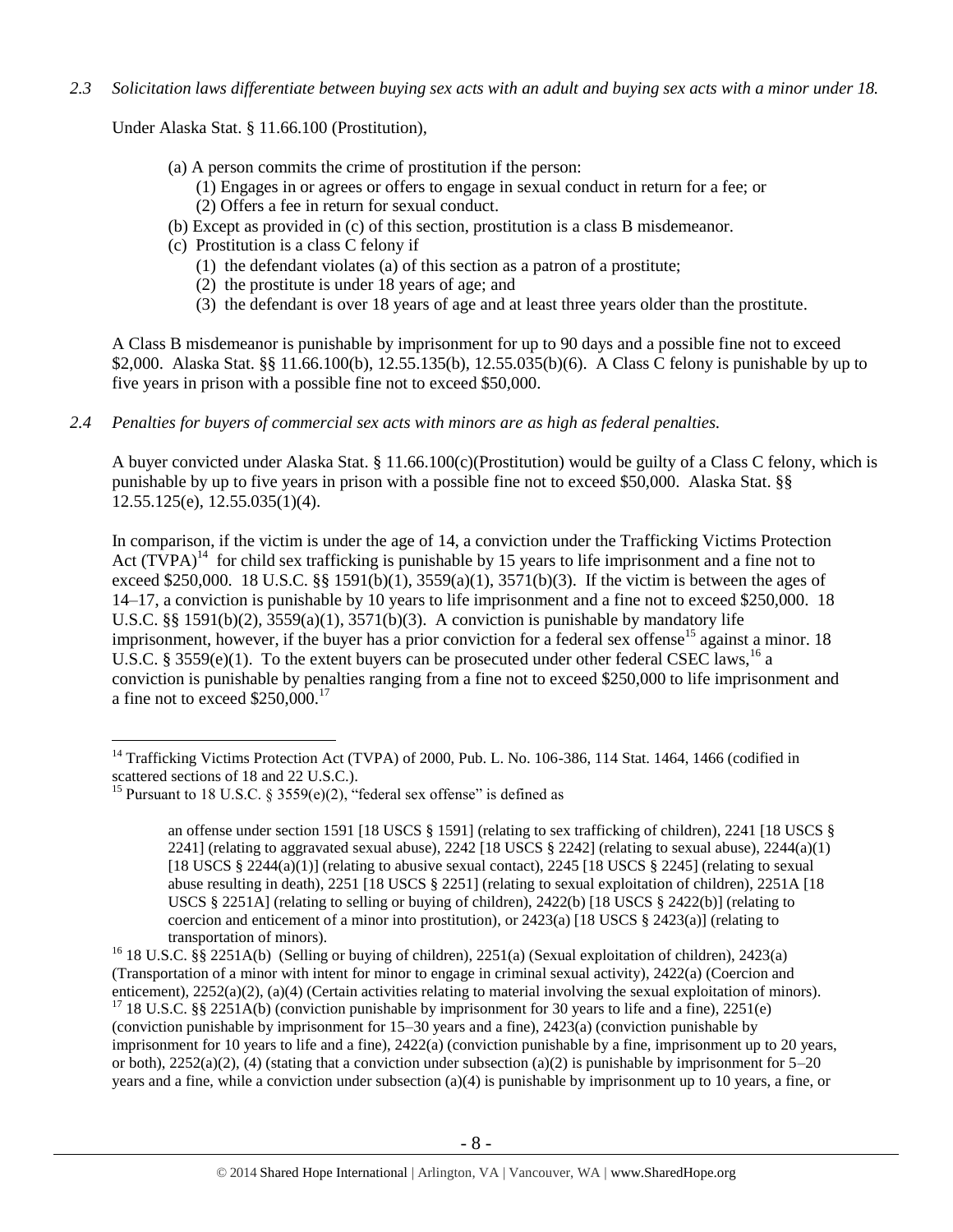- 2.4.1 Recommendation: Amend Alaska Stat. § 11.66.100 (Prostitution) to make the penalty as high as the Class A felony penalty of Alaska. Stat. § 11.41.360 (Human trafficking in the first degree) and  $\S 11.66.110(a)(2)$  (Sex trafficking in the first degree) for the solicitation or purchase of commercial sex with a minor.
- *2.5 Using the Internet to lure, entice, or purchase, or attempt to lure, entice, or purchase commercial sex acts with a minor is a separate crime or results in an enhanced penalty for buyers.*

Using the Internet to "entice, solicit, or encourage" a minor under 16 years of age to engage in one of the sexual acts listed in Alaska Stat. § 11.41.455<sup>18</sup> (Unlawful exploitation of a minor) is prohibited pursuant to Alaska Stat. § 11.41.452 (Online enticement of a minor). However, the online enticement of a minor statute does not specifically include purchasing sex acts with minors. The statute states in part that a person is guilty of the online enticement of a minor if a person who is "18 years of age or older, knowingly uses a computer to communicate with another person to entice, solicit, or encourage the person to engage in an act described in AS 11.41.455(a)(1)–(7)<sup>19</sup> (Unlawful exploitation of a minor) and (1) the other person is a child under 16 years of age; or (2) the person believes that the other person is a child under 16 years of age." Alaska Stat. § 11.41.452(a).

Online enticement of a minor is a Class B felony and is punishable by imprisonment for 5–15 years and a possible fine not to exceed \$100,000. Alaska Stat. §§ 11.41.452(d), 12.55.125(i)(3)(A), 12.55.035(b)(3). It is a Class A felony, punishable by imprisonment for 15–30 years, depending on the age of the victim, and a \$250,000 fine, "if the defendant was, at the time of the offense, required to register as a sex offender or child kidnapper under AS 12.63 or a similar law of another jurisdiction.<sup>3</sup> Alaska Stat. §§ 11.41.452(e),  $12.55.125(i)(2)(A)$ ,  $12.55.035(b)(2)$ .

- 2.5.1 Recommendation: Amend Alaska Stat. § 11.41.452 (Online enticement of a minor) to protect all minors under the age of 18 when an online enticement offense is committed for the purpose of violating Alaska Stat. § 11.66.100 (Prostitution).
- *2.6 No age mistake defense is permitted for a buyer of commercial sex acts with any minor under 18.*

 $\overline{a}$ 

Under Alaska Stat. § 11.66.100(d) (Prostitution), an affirmative defense is permitted where a buyer "(1) reasonably believed the prostitute to be 18 years of age or older; and (2) undertook reasonable measures to verify that the prostitute was 18 years of age or older." To the extent the human trafficking statutes apply to buyers, these offenses are silent on the availability of a defense based on age mistake.

both.); *see also* 18 U.S.C §§ 3559(a)(1) (classifying all of the above listed offenses as felonies), 3571(b)(3) (providing a fine up to \$250,000 for any felony conviction).

<sup>&</sup>lt;sup>18</sup> The acts described in Alaska Stat. § 11.41.455(a)(1)–(7) are, "(1) sexual penetration; (2) the lewd touching of another person's genitals, anus, or breast; (3) the lewd touching by another person of the child's genitals, anus, or breast; (4) masturbation; (5) bestiality; (6) the lewd exhibition of the child's genitals; or (7) sexual masochism or sadism."

<sup>&</sup>lt;sup>19</sup> Alaska Stat. § 11.41.455(a) (Unlawful exploitation of a minor) makes it a crime when a person "knowingly induces or employs a child under 18 years of age to engage in, or photographs, films, records or televises a child under 18 engaged in" enumerated sex acts "with the intent of producing a live performance, film, audio, video, electronic, or electromagnetic recording, photograph, negative, slide, book, newspaper, magazine, or other material that visually or aurally depicts the" enumerated sex acts. Subsection (b) also makes it a crime when a "parent, legal guardian, or person having custody or control of a child under 18 years of age . . . permits the child to engage in conduct described in (a) of this section knowing that the conduct is intended to be used in producing a live performance, film, audio, video, electronic, or electromagnetic recording, photograph, negative, slide, book, newspaper, magazine, or other material that visually or aurally depicts the conduct." *See supra* Section 1.2.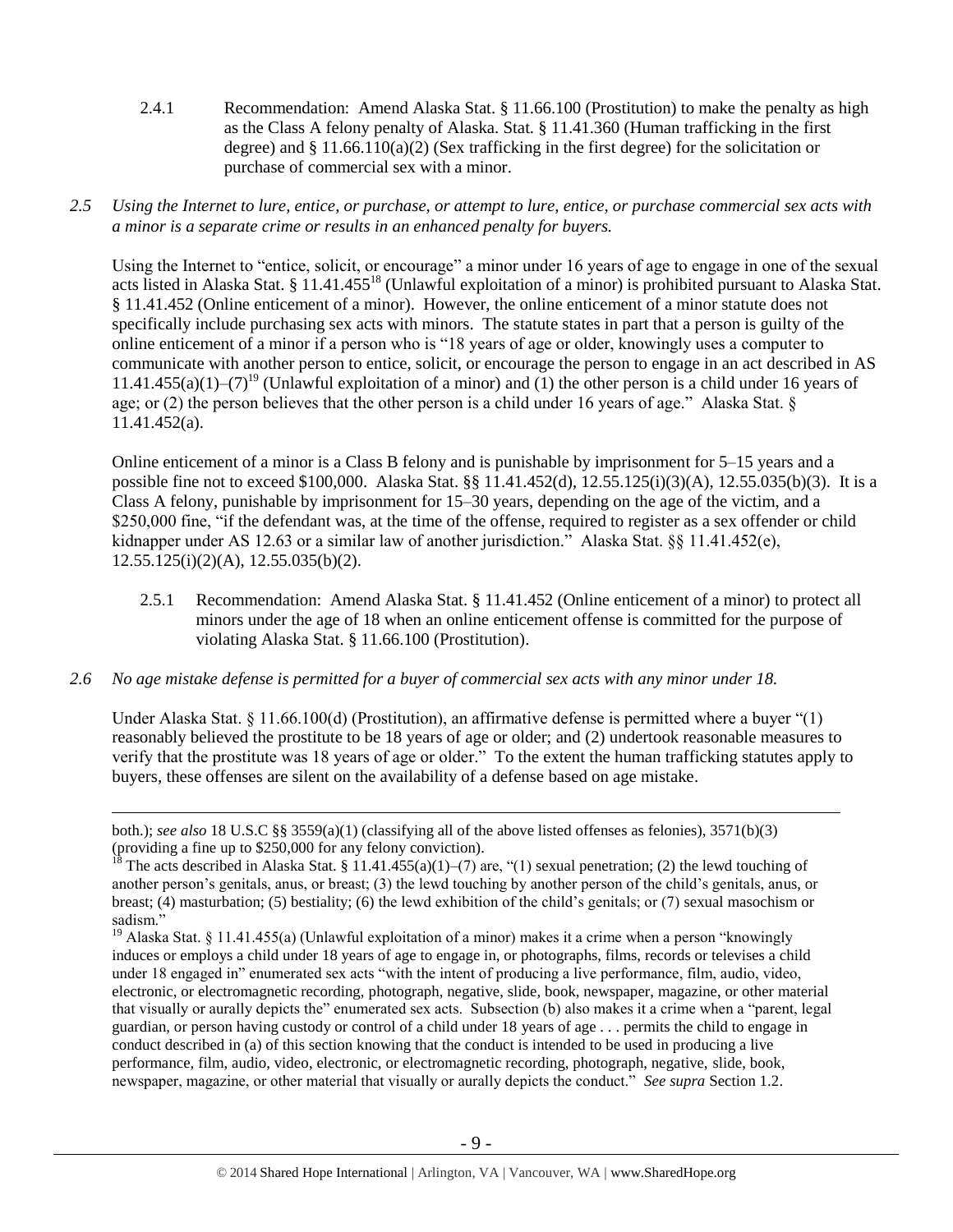- 2.6.1 Recommendation: Amend Alaska Stat. § 11.66.100 (Prostitution), to expressly prohibit a defense based on mistake of age.
- *2.7 Base penalties for buying sex acts with a minor under 18 are sufficiently high and not reduced for older minors.*

Alaska Stat. § 11.66.100(c) (Prostitution) provides the same penalty for buying or soliciting sex with any minor under the age of 18. If convicted of soliciting a minor under Alaska Stat. § 11.66.100(c) (Prostitution) a buyer would be guilty of a Class C felony, which is punishable by up to five years in prison with a possible fine not to exceed \$50,000. Alaska Stat. §§ 12.55.125(e), 12.55.035(1)(4).

Alaska Stat. § 11.41.360 (Human trafficking in the first degree), if applicable to buyers, does not differentiate between the human trafficking of a minor and the trafficking of an adult, providing a single penalty for the trafficking of adult and minor victims. It is a Class A felony, which is punishable by imprisonment for 5–8 years and a possible fine not to exceed \$250,000. Alaska Stat. §§ 11.41.360(c), 12.55.125(c)(1), 12.55.035(b)(2). In addition, Alaska Stat. § 11.41.365 (Human trafficking in the second degree), if applicable to buyers, is a Class B felony, which is punishable by imprisonment for 1–3 years and a possible fine not to exceed \$100,000. Alaska Stat. §§ 11.41.365(b), 12.55.125(d)(1), 12.55.035(b)(3).

- 2.7.1 Recommendation: Amend Alaska Stat. § 11.66.100(c) (Prostitution) to provide penalties as high as those provided under Alaska Stat. § 11.66.110(a) (Sex trafficking in the first degree) recognizing that purchase of commercial sex acts with a minor is sex trafficking.
- *2.8 Financial penalties for buyers of commercial sex acts with minors are sufficiently high to make it difficult for buyers to hide the crime.*

A buyer convicted under Alaska Stat. § 11.41.360 (Human trafficking in the first degree) commits a Class A felony and is subject to a fine not to exceed \$250,000. Alaska Stat. §§ 11.41.360(c), 12.55.035(b)(2).

Buyers convicted under Alaska Stat. § 11.66.100(c) (Prostitution) face a Class C felony punishable by a fine of not more than \$50,000. Alaska Stat. §§ 12.55.125(e), 12.55.035(1)(4). They are also subject to Alaska Stat. § 11.66.145 (Forfeiture), which states, "Property used to institute, aid, or facilitate, or received or derived from, a violation of AS  $11.66.100(c)$  (Prostitution) or  $11.66.110-11.66.135$ [Promoting prostitution in the first degree, Sex trafficking in the second degree, Sex trafficking in the third degree, Sex trafficking in the fourth degree] may be forfeited at sentencing." No specific seizure procedure is authorized.

If the act of commercially purchasing sex is prosecuted as a sexual offense, a violation of Alaska Stat. § 11.41.434 (Sexual abuse of a minor in the first degree) is an unclassified felony that is punishable by a possible fine not to exceed \$500,000. Alaska Stat. §§ 11.41.434(b), 12.55.035(b)(1). A violation of Alaska Stat. § 11.41.436 (Sexual abuse of a minor in the second degree) is a Class B felony and punishable by a maximum fine of \$100,000. Alaska Stat. §§ 11.41.436(b), 12.55.035(b)(3).

Alaska Stat. § 11.41.468(a) (Forfeiture of property used in sexual offense) provides that

<span id="page-9-0"></span>[p]roperty<sup>20</sup> used to aid a violation of AS 11.41.410–11.41.458 (Sexual assault in the first through fourth degrees; sexual abuse of a minor in the first through fourth degrees; incest; online enticement of

<sup>&</sup>lt;sup>20</sup> "Property" is defined in Alaska Stat. § 11.41.468(b) as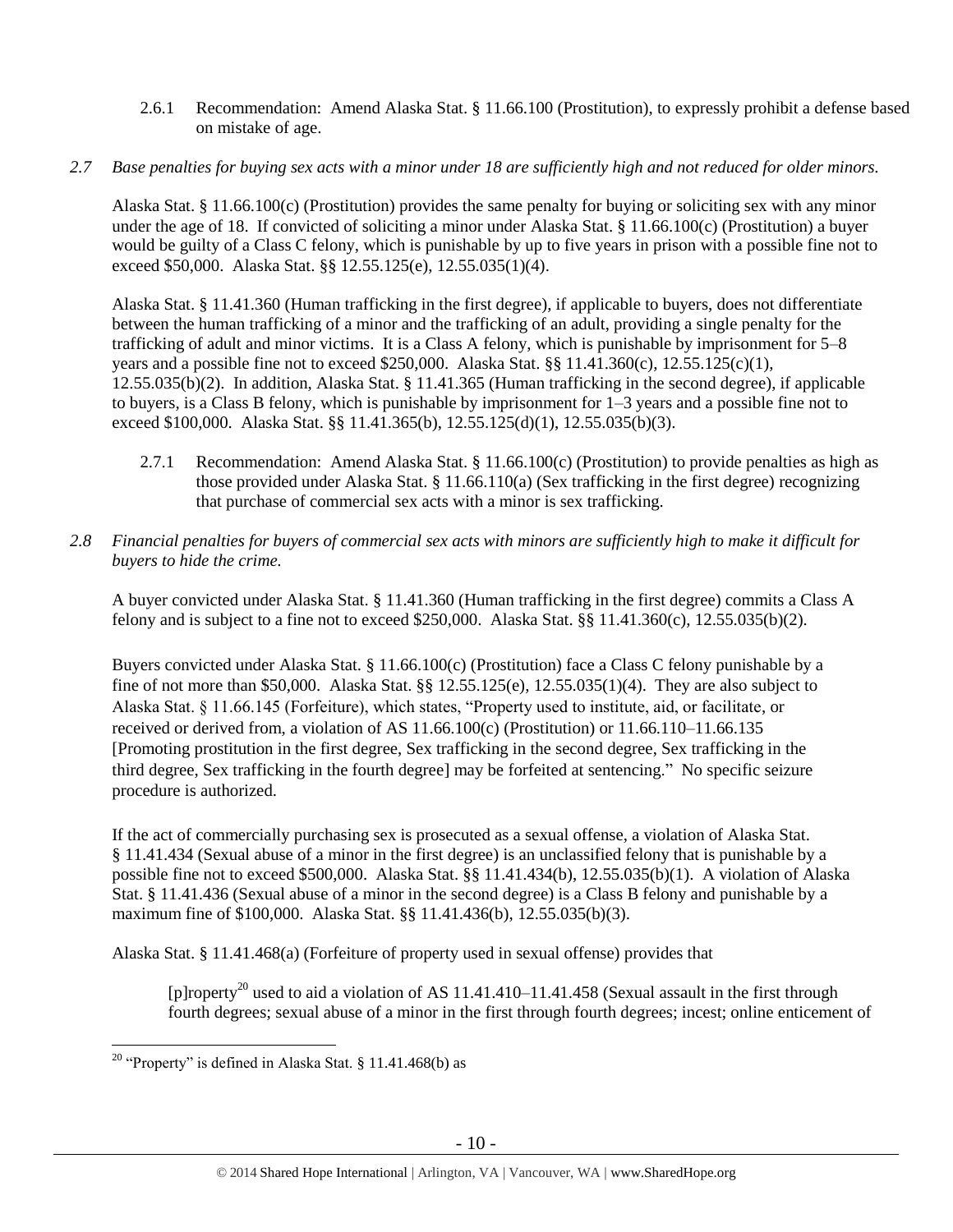<span id="page-10-0"></span>a minor; unlawful exploitation of a minor; and indecent exposure in the first degree) or to aid the solicitation of, attempt to commit, or conspiracy to commit a violation of AS 11.41.410–11.41.458 may be forfeited to the state upon the conviction of the offender.

The forfeiture is discretionary, and forfeiture is ordered in the context of a criminal trial.

Likewise, Alaska Stat. § 11.61.129(a) (Forfeiture of property used in indecent viewing or photography or child pornography) provides that "[p]roperty<sup>21</sup> used to aid a violation of AS 11.61.123–11.61.128<sup>22</sup> (Indecent viewing or photography; distribution of child pornography; possession of child pornography; and distribution of indecent material to minors) or to aid the solicitation of, attempt to commit, or conspiracy to commit a violation of AS 11.61.123–11.61.128 may be forfeited to the state upon the conviction of the offender." The forfeiture is discretionary, and forfeiture is ordered in the context of a criminal trial.

In addition, a court shall order a buyer to pay restitution. Alaska Stat. § 12.55.045(a) (Restitution and compensation) provides in part that:

[t]he court shall, when presented with credible evidence, unless the victim or other person expressly declines restitution, order a defendant convicted of an offense to make restitution as provided in this section, including restitution to the victim or other person injured by the offense, to a public, private, or private nonprofit organization that has provided or is or will be providing counseling, medical, or shelter services to the victim or other person injured by the offense, or as otherwise authorized by law.

The court considers the following two factors in determining the restitution amount and payment method: "(1) public policy that favors requiring criminals to compensate for damages and injury to their victims; and (2) financial burden placed on the victim and those who provide services to the victim and other persons injured by the offense as a result of the criminal conduct of the defendant." Alaska Stat. § 12.55.045(a).

*2.9 Buying and possessing child pornography carries penalties as high as similar federal offenses.*

Alaska Stat. § 11.61.127(a) (Possession of child pornography) states:

 $\overline{a}$ 

A person commits the crime of possession of child pornography if the person knowingly possesses or knowingly accesses on a computer with intent to view any material that visually depicts conduct described in AS 11.41.455(a) (Unlawful exploitation of a minor) knowing that the production of the material involved the use of a child under 18 years of age who engaged in the conduct or a depiction of a part of an actual child under 18 years of age who, by manipulation, creation, or modification, appears to be engaged in the conduct.

computer equipment, telecommunications equipment, photography equipment, video or audio equipment, books, magazines, photographs, videotapes, audiotapes, and any equipment or device, regardless of format or technology employed, that can be used to store, create, modify, receive, transmit, or distribute digital or analog information, including images, motion pictures, and sounds.

<sup>22</sup> Alaska Stat. § 11.61.128 was found unconstitutional in *Am. Booksellers Foundation for Free Expression v. Sullivan*, No. 3:10-cv-0193-RRB, 2011 U.S. Dist. LEXIS 70414 (D. Alaska June 30, 2011), on First Amendment grounds because, "[T]here could be a chilling effect on protected speech under the . . . statute . . . . Individuals who fear the possibility of a minor receiving speech intended for an adult may refrain from exercising their right to free speech at all—an unacceptable result. The Government may not reduce the adult population to only what is fit for children." *Id.* at 12 (citing Reno v. ACLU, 521 U.S. 844, 875 (1997)).

<sup>&</sup>lt;sup>21</sup> In Alaska Stat. § 11.61.129, "property" is given the same meaning as in Alaska Stat. § 11.41.468(b) (Forfeiture of property used in a sexual offense). Alaska Stat. § 11.61.129(b).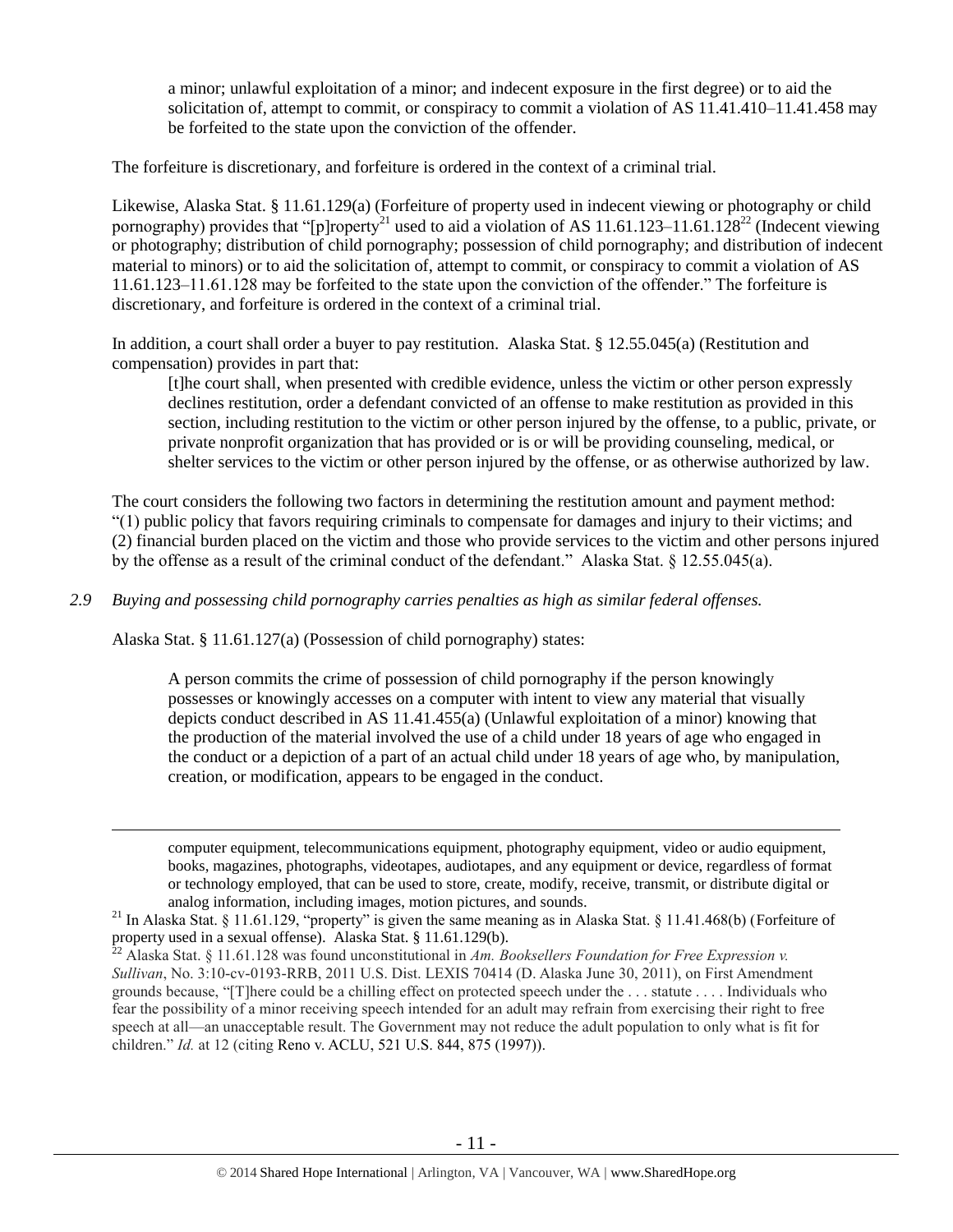The statute provides in subsection (c) that "[e]ach film, audio, video, electronic, or electromagnetic recording, photograph, negative, slide, book, newspaper, magazine, or other material that visually or aurally depicts conduct described in AS 11.41.455(a) that is possessed or accessed in violation of (a) of this section is a separate violation of this section." Possession of child pornography is a Class C felony that is punishable by imprisonment for  $2-12$  years<sup>23</sup> and a possible fine not to exceed \$50,000. Alaska Stat. §§ 11.61.127(g), 12.55.125(i)(4)(A), 12.55.035(b)(3).

Alaska Stat. § 11.61.123 (Indecent viewing or photography) states,

(a) A person commits the crime of indecent viewing or photography if, in the state, the person knowingly views, or produces a picture of, the private exposure of the genitals, anus, or female breast of another person and the view or production is without the knowledge or consent of

(1) the parent or guardian of the person viewed, or who is shown in the picture, if the person who is viewed or shown is under 16 years of age; and

(2) the person viewed or shown in the picture, if the person viewed or shown is at least 13 years of age.

<span id="page-11-0"></span>(b) Each viewing of a person, and each production of a picture of a person, whose genitals, anus, or female breast are viewed or are shown in a picture constitutes a separate violation of this section.<sup>24</sup>

If the victim is a minor, a violation is a Class C felony that is punishable by imprisonment up to 2 years and a possible fine not to exceed \$50,000. Alaska Stat. §§ 11.61.123(f)(1), 12.55.125(e)(1),  $12.55.035(b)(3)$ .

In comparison, a federal conviction for possession of child pornography<sup>25</sup> is generally punishable by imprisonment for 5–20 years and a fine not to exceed \$250,000.<sup>26</sup> Subsequent convictions, however, are punishable by imprisonment up to 40 years and a fine not to exceed \$250,000.<sup>27</sup>

 $\overline{a}$ 

<sup>25</sup> 18 U.S.C. §§ 2252(a)(2), (a)(4) (Certain activities relating to material involving the sexual exploitation of minors),  $2252A(a)(2)$ –(3) (Certain activities relating to material constituting or containing child pornography), 1466A(a), (b) (Obscene visual representations of the sexual abuse of children).

<sup>26</sup> 18 U.S.C. §§ 2252(b) (stating that a conviction under subsection (a)(2) is punishable by imprisonment for 5–20 years and a fine, while a conviction under subsection (a)(4) is punishable by imprisonment up to 10 years, a fine, or both),  $2252A(b)(1)$  (a conviction is punishable by imprisonment for  $5-20$  years and a fine),  $1466A(a)$ , (b) (stating that a conviction under subsection (a) is "subject to the penalties provided in section 2252A(b)(1)," imprisonment for 5–20 years and a fine, while a conviction under subsection (b) is "subject to the penalties provided in section 2252A(b)(2)," imprisonment up to 10 years, a fine, or both); *see also* 18 U.S.C §§ 3559(a)(1) (classifying all of the above listed offenses as felonies), 3571(b)(3) (providing a fine up to \$250,000 for any felony conviction).

<sup>27</sup> 18 U.S.C. §§ 2252(b) (stating if a person has a prior conviction under subsection (a)(2), or a list of other statutes, a conviction is punishable by a fine and imprisonment for 15–40 years, but if a person has a prior conviction under subsection (a)(4), or a list of other statutes, a conviction is punishable by a fine and imprisonment for  $10-20$  years),  $2252A(b)(1)$  (stating if a person has a prior conviction under subsection (a)(2), (a)(3), or a list of other statutes, a conviction is punishable by a fine and imprisonment for  $15-40$  years),  $1466A(a)$ , (b) (stating that the penalty scheme

<sup>23</sup> *See supra* note [3.](#page-1-0)

 $^{24}$  Alaska Stat. § 11.61.123(e) states in part,

<sup>(1)</sup> "picture" means a film, photograph, negative, slide, book, newspaper, or magazine, whether in print, electronic, magnetic, or digital format; and

<sup>(2)</sup> "private exposure" means that a person has exposed the person's body or part of the body in a place, and under circumstances, that the person reasonably believed would not result in the person's body or body parts being (A) viewed by the defendant; or (B) produced in a picture; "private exposure" does not include the exposure of a person's body or body parts in a law enforcement facility, correctional facility, designated treatment facility, or a juvenile detention facility . . . .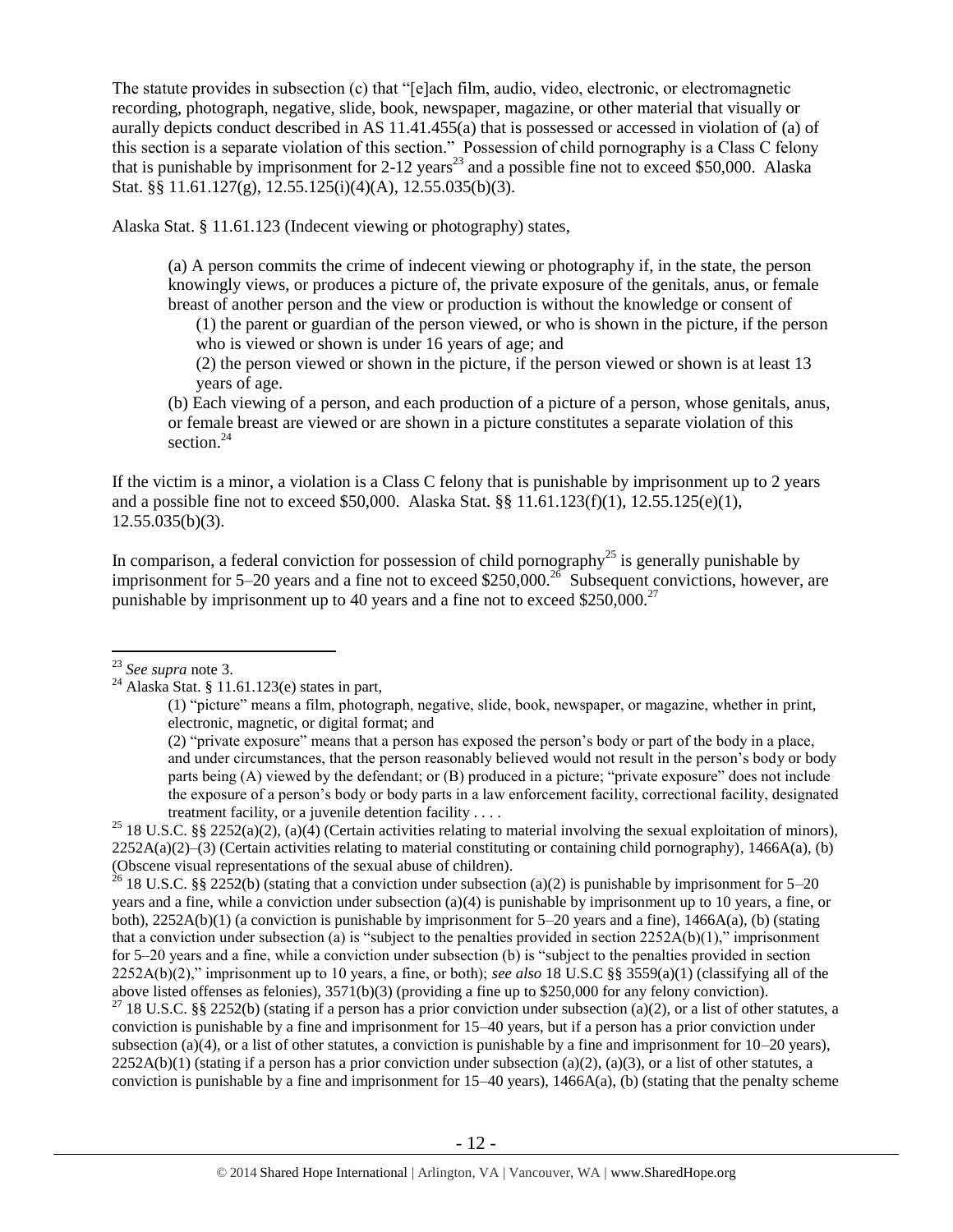*2.10 Convicted buyers of commercial sex acts with minors and child pornography are required to register as sex offenders*.

Under Alaska Stat. § 12.63.010(a) (Registration of sex offenders and related requirements), "A sex offender or child kidnapper who is physically present in the state shall register as provided in this section." Alaska Stat. § 12.63.100(5) defines "sex offender" as "a person convicted of a sex offense . . . in this state or another jurisdiction regardless of whether the conviction occurred before, after, or on January 1, 1999."

The definition of "sex offense" in Alaska Stat. § 12.63.100(6)(C) (Definitions) includes "a crime, or an attempt, solicitation, or conspiracy to commit a crime, under the following statutes or a similar law of another jurisdiction:"

(i) AS 11.41.410–11.41.438 [Sexual assault in the first through fourth degrees; Sexual abuse of a minor in the first through third degrees];

(ii) AS  $11.41.440(a)(2)$  [Sexual abuse of a minor in the fourth degree];

(iii) AS 11.41.450–11.41.458 [Incest; online enticement of a minor; unlawful exploitation of a minor; and indecent exposure in the first degree];

(iv) AS 11.41.460 [Indecent exposure in the second degree] if the indecent exposure is before a person under 16 years of age and the offender has a previous conviction for that offense; (v) AS 11.61.125–11.61.128 [Distribution of child pornography; possession of child pornography; and distribution of indecent material to minors];

. . . . (vi) AS  $11.66.110$  (Sex trafficking in the first degree) or  $11.66.130(a)(2)$  (Sex trafficking in the third degree) if the person who was induced or caused to engage in prostitution was under 20 years of age at the time of the offense.;

. . . .

. . . .

 $\overline{a}$ 

 $(ix)$  AS  $11.66.100(a)(2)$  (Prostitution: offers a fee in return for sexual conduct) if the offender is subject to punishment under AS 11.66.100(c) (Prostitution);

"Aggravated sex offense" is defined in Alaska Stat. § 12.63.100(1)(C) (Definitions) as including "a crime, or an attempt, solicitation, or conspiracy to commit a crime, under AS 11.41.410 [Sexual assault in the first degree], 11.41.434 [Sexual abuse of a minor in the first degree], or a similar law of another jurisdiction or a similar provision under a former law of this state."

for section 2252A(b) applies); *see also* 18 U.S.C §§ 3559(a)(1) (classifying all of the above listed offenses as felonies), 3571(b)(3) (providing a fine up to \$250,000 for any felony conviction).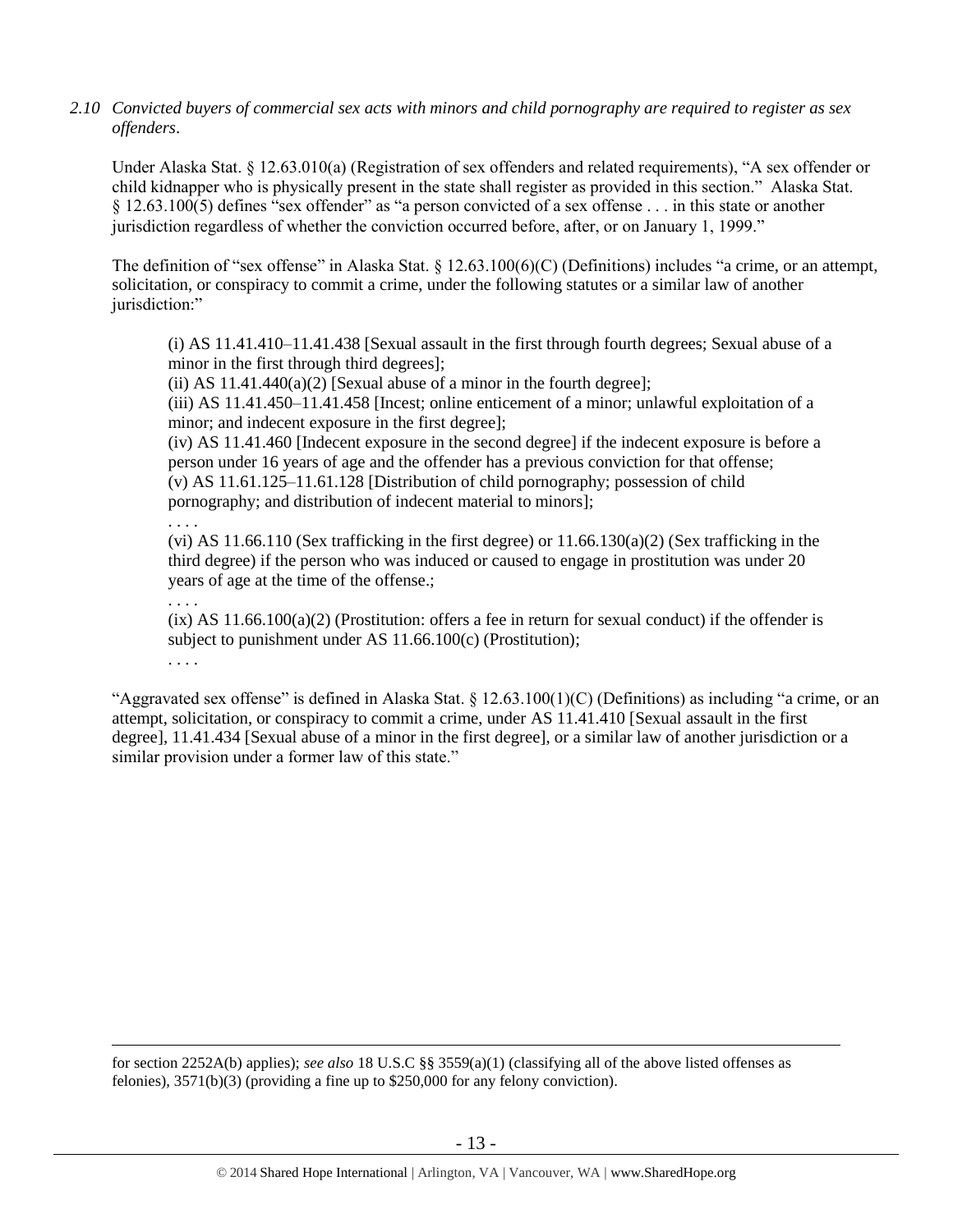#### **FRAMEWORK ISSUE 3: CRIMINAL PROVISIONS FOR TRAFFICKERS**

## *Legal Components:*

- *3.1 Penalties for trafficking a child for sexual exploitation are as high as federal penalties.*
- *3.2 Creating and distributing child pornography carries penalties as high as similar federal offenses*.
- *3.3 Using the Internet to lure, entice, recruit or sell commercial sex acts with a minor is a separate crime or results in an enhanced penalty for traffickers.*
- *3.4 Financial penalties for traffickers, including asset forfeiture, are sufficiently high.*
- *3.5 Convicted traffickers are required to register as sex offenders.*
- *3.6 Laws relating to termination of parental rights for certain offenses include sex trafficking or commercial sexual exploitation of children (CSEC) offenses in order to remove the children of traffickers from their control and potential exploitation.*

*\_\_\_\_\_\_\_\_\_\_\_\_\_\_\_\_\_\_\_\_\_\_\_\_\_\_\_\_\_\_\_\_\_\_\_\_\_\_\_\_\_\_\_\_\_\_\_\_\_\_\_\_\_\_\_\_\_\_\_\_\_\_\_\_\_\_\_\_\_\_\_\_\_\_\_\_\_\_\_\_\_\_\_\_\_\_\_\_\_\_\_\_\_\_*

## *Legal Analysis:*

*3.1 Penalties for trafficking a child for sexual exploitation are as high as federal penalties.* 

A violation of Alaska Stat. § 11.41.360 (Human trafficking in the first degree) is a Class A felony, which is punishable by imprisonment for 5–8 years and a possible fine not to exceed \$250,000. Alaska Stat. §§ 11.41.360(c), 12.55.125(c)(1), 12.55.035(b)(2).

A violation of Alaska Stat. § 11.66.110(a)(1), (3) (Sex trafficking in the first degree) is a Class A felony that occurs when a person "(1) induces or causes a person to engage in prostitution through the use of force; . . . or (3) induces or causes a person in that person's legal custody to engage in prostitution." Class A felonies are punishable by imprisonment for 5-8 years and a possible fine not to exceed \$250,000. Alaska Stat. §§  $12.55.125(c)(1)$ ,  $12.55.035(b)(2)$ . A person who "as other than a patron of a prostitute, induces or causes a person under 20 years of age to engage in prostitution" is guilty of an unclassified felony, which is punishable by imprisonment for 20-35 years, depending on the victim's age, and a maximum possible fine of \$500,000. Alaska Stat. §§ 11.66.110(a)(2), (d), 12.55.125(i)(1)(A), 12.55.035(b)(1).

A first time violation of Alaska Stat. § 11.41.455 (Unlawful exploitation of a minor) is a Class B felony punishable by imprisonment for 5–15 years and a possible fine not to exceed \$100,000. Alaska Stat. §§ 11.41.455(c)(1), 12.55.125(i)(3)(A), 12.55.035(b)(3). Under subsection (c)(2), "Unlawful exploitation of a minor is a . . . class A felony if the person has been previously convicted of unlawful exploitation of a minor in this jurisdiction or a similar crime in this or another jurisdiction."

Alaska Stat. § 11.41.434(a)(1) (Sexual abuse of a minor in the first degree) states, "(a) An offender commits the crime of sexual abuse of a minor in the first degree if (1) being 16 years of age or older, the offender engages in sexual penetration with a person who is under 13 years of age or aids, induces, causes, or encourages a person who is under 13 years of age to engage in sexual penetration with another person." Sexual abuse of a minor in the first degree is an unclassified felony and is punishable by imprisonment for 20–35 years, depending on the victim's age, and a possible fine not to exceed \$500,000. Alaska Stat. §§ 11.41.434(b), 12.55.125(i)(1)(A),  $12.55.035(b)(1)$ .

In comparison, if the victim is under the age of 14, a conviction under the Trafficking Victims Protection Act  $(TVPA)^{28}$  for child sex trafficking is punishable by 15 years to life imprisonment and a fine not to exceed

<sup>28</sup> *See supra* note [14.](#page-7-0)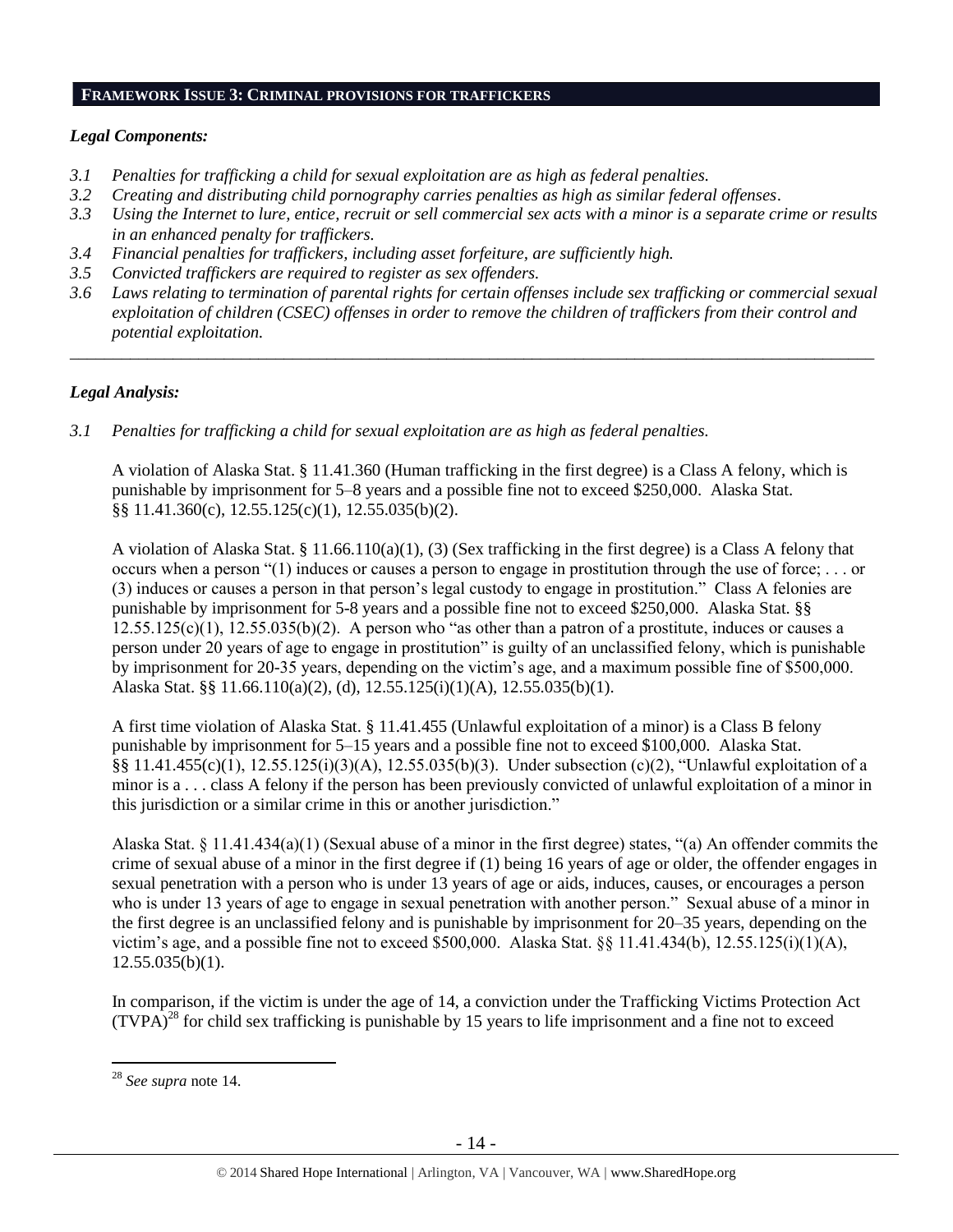\$250,000. 18 U.S.C. §§ 1591(b)(1), 3559(a)(1), 3571(b)(3). If the victim is between the ages of 14–17, a conviction is punishable by 10 years to life imprisonment and a fine not to exceed \$250,000. 18 U.S.C. §§ 1591(b)(2), 3559(a)(1), 3571(b)(3). A conviction is punishable by mandatory life imprisonment, however, if the trafficker has a prior conviction for a federal sex offense<sup>29</sup> against a minor.

## *3.2 Creating and distributing child pornography carries penalties as high as similar federal offenses*.

Alaska Stat. § 11.61.123 (Indecent viewing or photography) states,

(a) A person commits the crime of indecent viewing or photography if, in the state, the person knowingly views, or produces a picture of, the private exposure of the genitals, anus, or female breast of another person and the view or production is without the knowledge or consent of

(1) the parent or guardian of the person viewed, or who is shown in the picture, if the person who is viewed or shown is under 16 years of age; and

(2) the person viewed or shown in the picture, if the person viewed or shown is at least 13 years of age.

(b) Each viewing of a person, and each production of a picture of a person, whose genitals, anus, or female breast are viewed or are shown in a picture constitutes a separate violation of this section.<sup>30</sup>

If the victim is a minor, a violation is a Class C felony that is punishable by imprisonment up to 2 years and a possible fine not to exceed \$50,000. Alaska Stat. §§ 11.61.123(f)(1), 12.55.125(e)(1), 12.55.035(b)(3).

Alaska Stat. § 11.41.455 (Unlawful exploitation of a minor) is a Class B felony that is punishable by 5–15 imprisonment for years and a possible fine not to exceed \$100,000. Alaska Stat. §§ 11.41.455(c)(1), 12.55.125(i)(3)(A), 12.55.035(b)(4). Pursuant to Alaska Stat. § 11.41.455(c)(2), the crime is a "class A felony if the person has been previously convicted of unlawful exploitation of a minor in this jurisdiction or a similar crime in this or another jurisdiction."

In comparison, if the victim is under the age of 14, a conviction under the TVPA for child sex trafficking is punishable by 15 years to life imprisonment and a fine not to exceed \$250,000. 18 U.S.C. §§ 1591(b)(1),  $3559(a)(1)$ ,  $3571(b)(3)$ . If the victim is between the ages of  $14-17$ , a conviction is punishable by 10 years to life imprisonment and a fine not to exceed \$250,000. 18 U.S.C. §§ 1591(b)(2), 3559(a)(1), 3571(b)(3). A conviction is punishable by mandatory life imprisonment, however, if the trafficker has a prior conviction for a federal sex offense<sup>31</sup> against a minor. Additionally, a federal conviction for distribution of child pornography<sup>32</sup> is generally punishable by imprisonment for  $5-20$  years and a fine not to exceed \$250,000.<sup>33</sup> Subsequent

<sup>29</sup> *See supra* note [15.](#page-7-1)

<sup>30</sup> *See supra* note [24.](#page-11-0)

<sup>31</sup> *See supra* note [15.](#page-7-1)

 $32$  18 U.S.C. §§ 2252(a)(1), (a)(2), (a)(3) (Certain activities relating to material involving the sexual exploitation of minors),  $2252A(a)(2)$ , (a)(3) (Certain activities relating to material constituting or containing child pornography), 1466A(a) (Obscene visual representations of the sexual abuse of children).

<sup>&</sup>lt;sup>33</sup> 18 U.S.C. §§ 2252(b) (stating that a conviction under subsection (a)(1), (a)(2), or (a)(3) is punishable by imprisonment for  $5-20$  years and a fine),  $2252A(b)(1)$  (a conviction is punishable by imprisonment for  $5-20$  years and a fine), 1466A(a), (b) (stating that a conviction under subsection (a) is "subject to the penalties provided in section 2252A(b)(1)," imprisonment for 5–20 years and a fine, while a conviction under subsection (b) is "subject to the penalties provided in section 2252A(b)(2)," imprisonment up to 10 years, a fine, or both); *see also* 18 U.S.C §§  $3559(a)(1)$  (classifying all of the above listed offenses as felonies),  $3571(b)(3)$  (providing a fine up to \$250,000 for any felony conviction).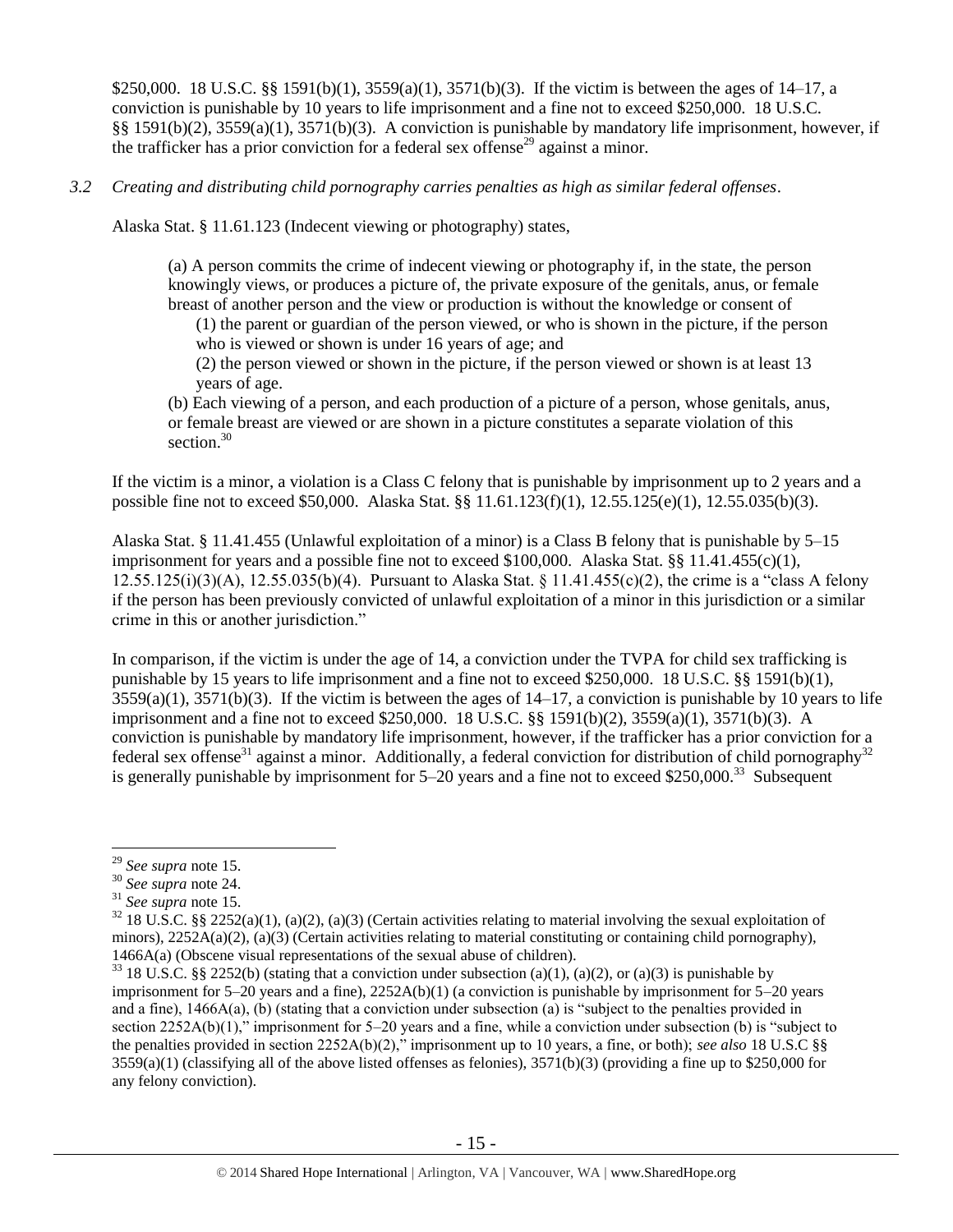convictions, however, are punishable by imprisonment up to 40 years and a fine not to exceed \$250,000.<sup>34</sup>

*3.3 Using the Internet to lure, entice, recruit or sell commercial sex acts with a minor is a separate crime or results in an enhanced penalty for traffickers.*

Alaska Stat. § 11.41.452(a) (Online enticement of a minor) provides that "[a] person commits the crime of online enticement of a minor if the person, being 18 years of age or older, knowingly uses a computer to communicate with another person to entice, solicit, or encourage the person to engage in an act described in AS  $11.41.455(a)(1)$ –(7) and (1) the other person is a child under 16 years of age; or (2) the person believes that the other person is a child under 16 years of age." Online enticement is a Class B felony that is punishable by imprisonment for 5–15 years and a possible fine not to exceed \$100,000.<sup>35</sup> Alaska Stat. §§ 11.41.452(d),  $12.55.125(i)(3)(A), 12.55.035(b)(3).$ 

- 3.3.1 Recommendation: Amend Alaska Stat. § 11.41.452(a) (Online enticement of a minor) to raise the age of a minor victim to under 18 to protect all minors when an online enticement offense is committed for the purpose of violating Alaska Stat. § 11.66.110(a)(1), (3) (Sex trafficking in the first degree) or any of Alaska's CSEC laws.
- *3.4 Financial penalties for traffickers, including asset forfeiture, are sufficiently high*.

A convicted trafficker under Alaska Stat. § 11.41.360 (Human trafficking in the first degree) commits a Class A felony and is subject to a possible fine not exceeding \$250,000. Alaska Stat. §§ 11.41.360(c), 12.55.035(b)(2). Unlawful exploitation of a minor under Alaska Stat. § 11.41.455, a Class B felony, is punishable by a maximum penalty of \$100,000. Alaska Stat. §§ 11.41.455(c)(1), 12.55.035(b)(3).

A violation of Alaska Stat. 11.66.110(a)(2) (Sex trafficking in the first degree) is an unclassified felony and carries a possible fine not to exceed \$500,000. Alaska Stat. §§ 11.66.110(d), 12.55.035(b)(1). A trafficker convicted under Alaska Stat. 11.66.120 (Sex trafficking in the second degree) may be assessed a Class B felony with a possible maximum fine of \$100,000. Alaska Stat. §§ 11.66.120(b), 12.55.035(b)(3).

Asset forfeiture is mandatory in sex trafficking cases. Alaska Stat. § 11.66.145 (Forfeiture) requires mandatory asset forfeiture of "[p]roperty used to institute, aid, or facilitate, or received or derived from, a violation of AS .  $\ldots$  11.66.110–11.66.135 [Sex trafficking in the first through fourth degrees].  $\ldots$ "

In addition, Alaska Stat. § 11.41.468 (Forfeiture of property used in sexual offense) provides for discretionary asset forfeiture at the conclusion of a criminal trial, stating "[p]roperty<sup>36</sup> used to aid a violation of AS 11.41.410–11.41.458 [Sexual assault in the first through fourth degrees; Sexual abuse of a minor in the first through fourth degrees; Incest; Online enticement of a minor; Unlawful exploitation of a minor; and Indecent exposure in the first degree] or to aid the solicitation of, attempt to commit, or conspiracy to commit a violation of AS 11.41.410–11.41.458 may be forfeited to the state upon the conviction of the offender."

 $34$  18 U.S.C. §§ 2252(b) (stating if a person has a prior conviction under subsection (a)(1), (a)(2), or (a)(3) or a list of other statutes, a conviction is punishable by a fine and imprisonment for 15–40 years), 2252A(b)(1) (stating if a person has a prior conviction under subsection (a)(2), (a)(3), or a list of other statutes, a conviction is punishable by a fine and imprisonment for  $15-40$  years),  $1466A(a)$ , (b) (stating that the penalty scheme for section  $2252A(b)$ applies); *see also* 18 U.S.C §§ 3559(a)(1) (classifying all of the above listed offenses as felonies), 3571(b)(3) (providing a fine up to \$250,000 for any felony conviction).

 $35$  However, Alaska Stat. § 11.41.452(e) provides that "[o]nline enticement is a class A felony if the defendant was, at the time of the offense, required to register as a sex offender or child kidnapper under AS 12.63 or a similar law of another jurisdiction."

<sup>36</sup> *See supra* note [20.](#page-9-0)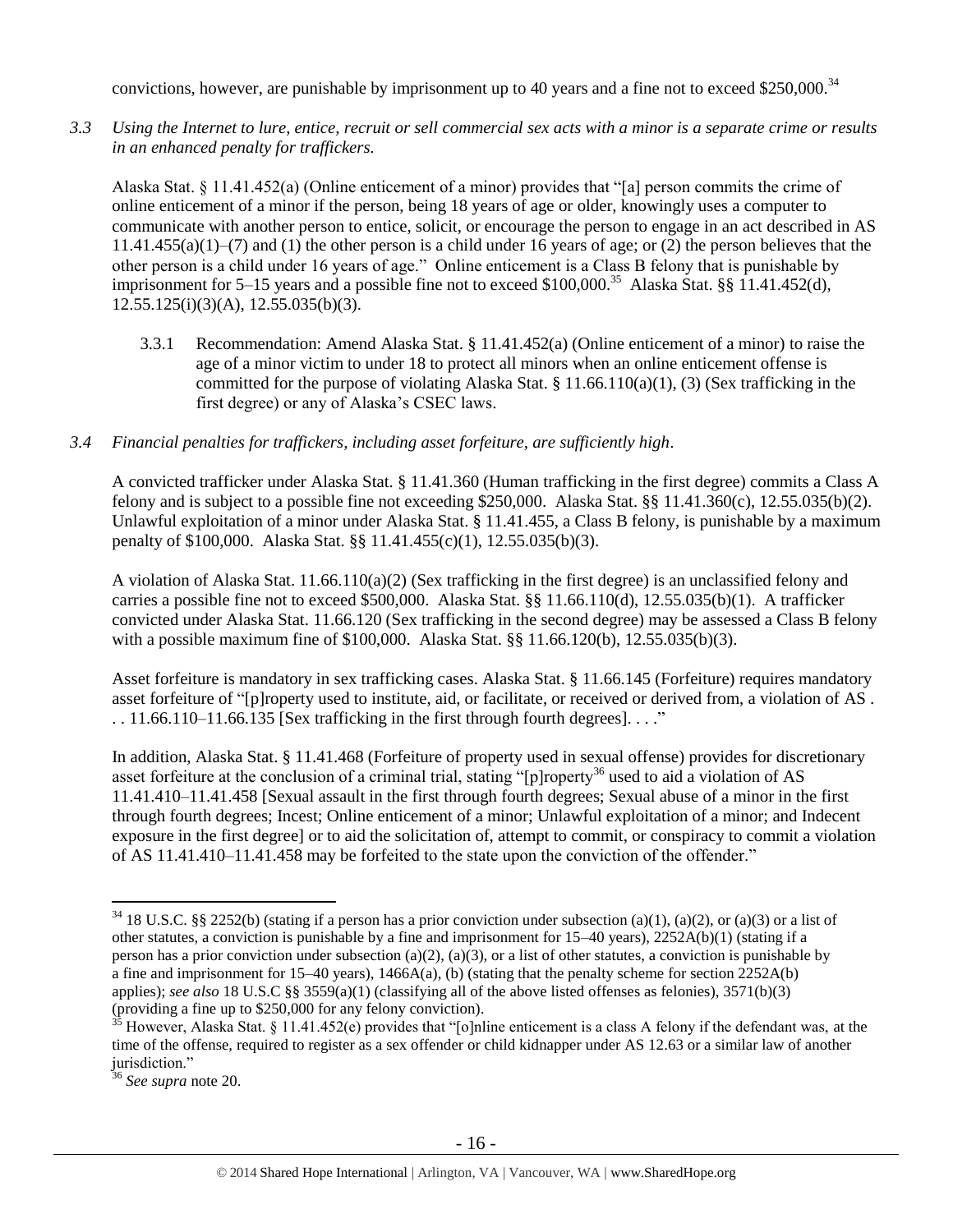Traffickers convicted for child pornography offenses are also subject to discretionary asset forfeiture at the conclusion of their criminal trials. Alaska Stat. § 11.61.129 (Forfeiture of property used in indecent viewing or photography or child pornography) states, "Property<sup>37</sup> used to aid a violation of AS 11.61.123–11.61.128 [Indecent viewing or photography; Distribution of child pornography; Possession of child pornography; and Distribution of indecent material to minors] or to aid the solicitation of, attempt to commit, or conspiracy to commit a violation of AS 11.61.123–11.61.128 may be forfeited to the state upon the conviction of the offender."

In addition, a court will order a trafficker to pay restitution. Alaska Stat. § 12.55.045(a) (Restitution and compensation) provides in part that:

[t]he court shall, when presented with credible evidence, unless the victim or other person expressly declines restitution, order a defendant convicted of an offense to make restitution as provided in this section, including restitution to the victim or other person injured by the offense, to a public, private, or private nonprofit organization that has provided or is or will be providing counseling, medical, or shelter services to the victim or other person injured by the offense, or as otherwise authorized by law.

The court considers the following two factors in determining the restitution amount and payment method: "(1) public policy that favors requiring criminals to compensate for damages and injury to their victims; and (2) financial burden placed on the victim and those who provide services to the victim and other persons injured by the offense as a result of the criminal conduct of the defendant." Alaska Stat. § 12.55.045(a)(1), (2).

## *3.5 Convicted traffickers are required to register as sex offenders.*

Under Alaska Stat. § 12.63.010(a) (Registration of sex offenders and related requirements), "A sex offender or child kidnapper who is physically present in the state shall register as provided in this section." Alaska Stat. § 12.63.100(5) defines "sex offender" as "a person convicted of a sex offense . . . in this state or another jurisdiction regardless of whether the conviction occurred before, after, or on January 1, 1999."

The definition of "sex offense" in Alaska Stat. § 12.63.100(6)(C) (Definitions) includes the following:

a crime, or an attempt, solicitation, or conspiracy to commit a crime, under the following statutes or a similar law of another jurisdiction:

(i) AS 11.41.410–11.41.438 [Sexual assault in the first through fourth degree; sexual abuse of a minor in the first through third degree];

(ii) AS  $11.41.440(a)(2)$  [Sexual abuse of a minor in the fourth degree];

(iii) AS 11.41.450–11.41.458 [Incest; online enticement of a minor; unlawful exploitation of a minor; and indecent exposure in the first degree];

(iv) AS 11.41.460 [Indecent exposure in the second degree] if the indecent exposure is before a person under 16 years of age and the offender has a previous conviction for that offense;

(v) AS 11.61.125–11.61.128 [Distribution of child pornography; possession of child pornography; and distribution of indecent material to minors];

(vi) AS 11.66.110 [Sex trafficking in the first degree] or  $11.66.130(a)(2)$  [Sex trafficking in the third degree] if the person who was induced or caused to engage in prostitution was 20 years of age at the time of the offense;

. . . .

 $(ix)$  AS  $11.66.100(a)(2)$  (Prostitution: offers a fee in return for sexual conduct) if the offender is subject to punishment under AS 11.66.100(c) (Prostitution);

. . . .

<sup>37</sup> *See supra* note [21.](#page-10-0)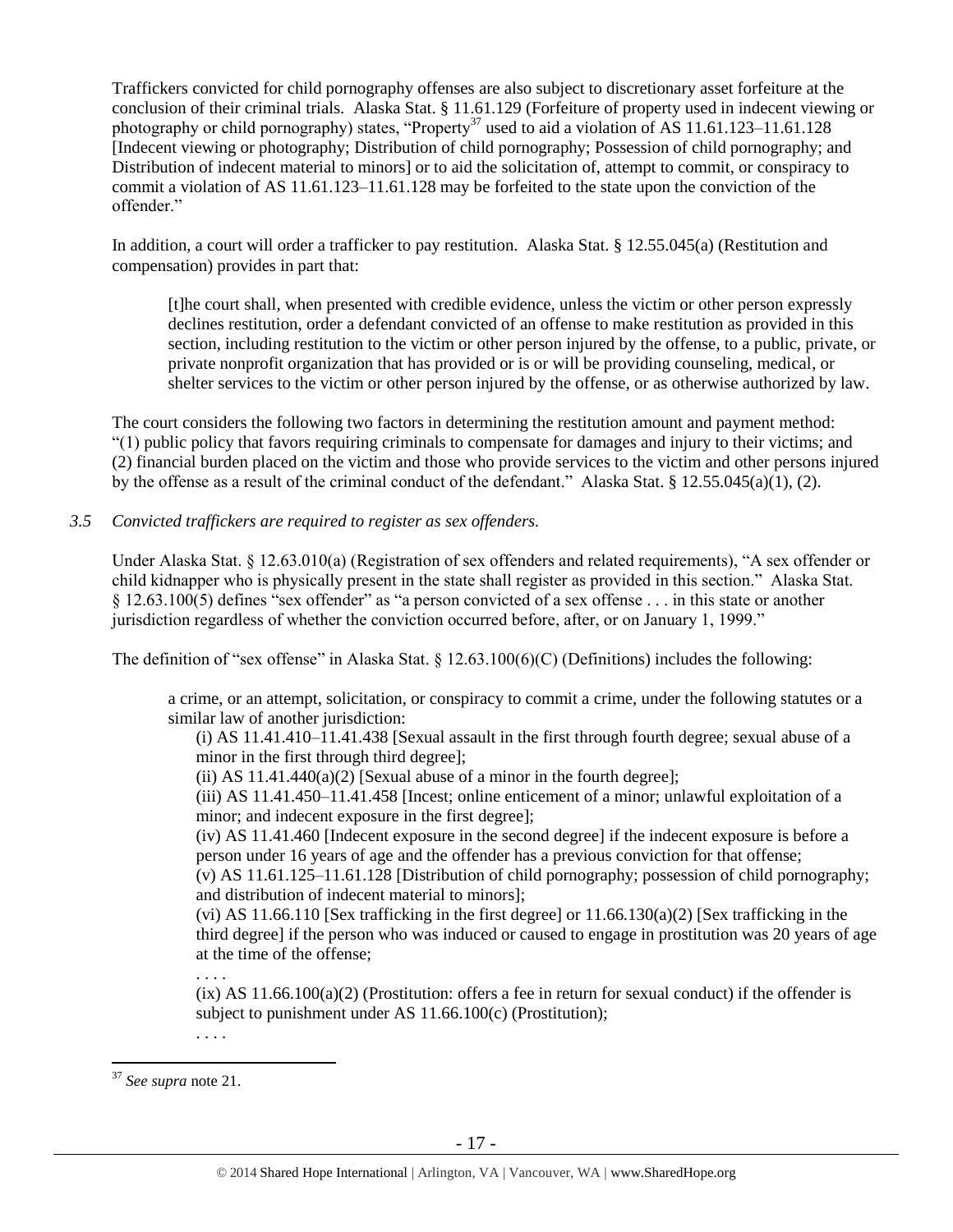"Aggravated sex offense" is defined in Alaska Stat.  $\S 12.63.100(1)(C)$  (Definitions) as including "a crime, or an attempt, solicitation, or conspiracy to commit a crime, under AS 11.41.410 [Sexual assault in the first degree], 11.41.434 [Sexual abuse of a minor in the first degree], or a similar law of another jurisdiction or a similar provision under a former law of this state."

*3.6 Laws relating to termination of parental rights for certain offenses include sex trafficking or commercial sexual exploitation of children (CSEC) offenses in order to remove the children of traffickers from their control and potential exploitation.* 

Alaska Stat. § 47.10.088(a) (Involuntary termination of parental rights and responsibilities) states,

(a) Except as provided in AS 47.10.080(o) [Concerning incarcerated parent], the rights and responsibilities of the parent regarding the child may be terminated for purposes of freeing a child for adoption or other permanent placement if the court finds by clear and convincing evidence that

(1) the child has been subjected to conduct or conditions described in AS 47.10.011 [Children in need of aid];

(2) the parent

(A) has not remedied the conduct or conditions in the home that place the child at substantial risk of harm; or

(B) has failed, within a reasonable time, to remedy the conduct or conditions in the home that place the child in substantial risk so that returning the child to the parent would place the child at substantial risk of physical or mental injury; and

(3) the department has complied with the provisions of AS 47.10.086 concerning reasonable efforts.

Alaska Stat. § 47.10.011 (Children in need of aid) provides, subject to certain limitations, that:

[T]he court may find a child to be a child in need of aid if it finds by a preponderance of the evidence that the child has been subjected to any of the following:  $\dots$  (5) the child is habitually absent from home or refuses to accept available care and the child's conduct places the child at substantial risk of physical or mental injury; . . . (7) the child has suffered sexual abuse, or there is a substantial risk that the child will suffer sexual abuse, as a result of conduct by or conditions created by the child's parent, guardian, or custodian or by the failure of the parent, guardian, or custodian to adequately supervise the child; . . . .

Alaska Stat. § 47.10.990(31) defines "sexual abuse" as "the conduct described in AS 11.41.410–11.41.460 [Sexual assault in the first through fourth degrees; sexual abuse of a minor in the first through fourth degrees; incest; online enticement of a minor; unlawful exploitation of a minor; indecent exposure]; conduct constituting 'sexual exploitation' as defined in AS 47.17.290, and conduct prohibited by AS 11.66.100–11.66.150 [Sex trafficking in the first through fourth degrees]." "Sexual exploitation" is defined in Alaska Stat. § 47.17.290(16) as including "(A) allowing, permitting, or encouraging a child to engage in prostitution prohibited by AS 11.66.100–11.66.150 [Sex trafficking in the first through fourth degrees], by a person responsible for the child's welfare; (B) allowing, permitting, encouraging, or engaging in activity prohibited by AS 11.41.455(a), by a person responsible for the child's welfare."

However, the grounds for termination of parental rights provided under Alaska Stat. § 47.10.011 (Children in need of aid) would not extend to children of a convicted trafficker unless those children had also been subjected to sexual abuse or sexual exploitation by the trafficker.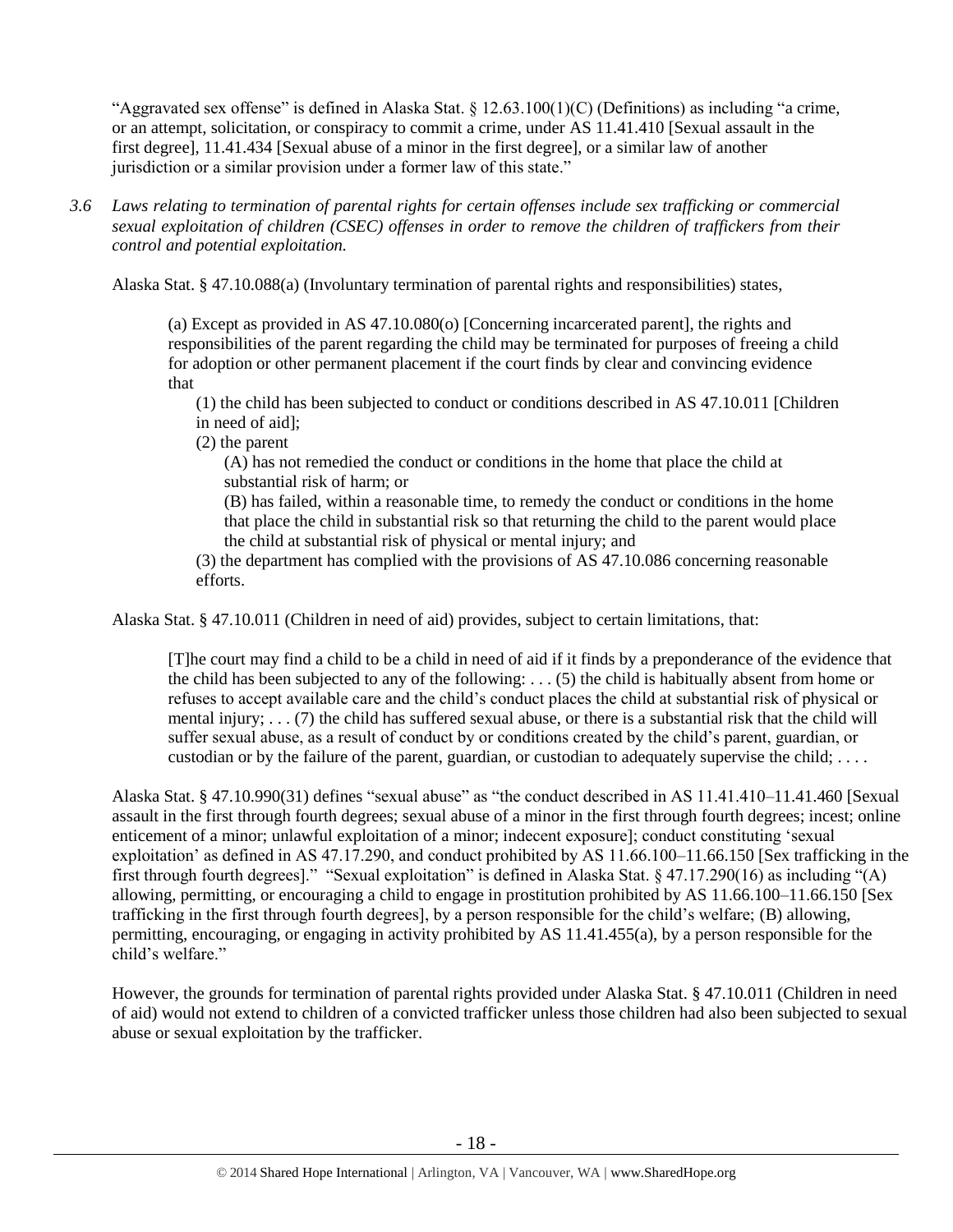#### **FRAMEWORK ISSUE 4: CRIMINAL PROVISIONS FOR FACILITATORS**

## *Legal Components:*

- *4.1 The acts of assisting, enabling, or financially benefitting from child sex trafficking are included as criminal offenses in the state sex trafficking statute.*
- *4.2 Financial penalties, including asset forfeiture laws, are in place for those who benefit financially from or aid and assist in committing domestic minor sex trafficking.*

*\_\_\_\_\_\_\_\_\_\_\_\_\_\_\_\_\_\_\_\_\_\_\_\_\_\_\_\_\_\_\_\_\_\_\_\_\_\_\_\_\_\_\_\_\_\_\_\_\_\_\_\_\_\_\_\_\_\_\_\_\_\_\_\_\_\_\_\_\_\_\_\_\_\_\_\_\_\_\_\_\_\_\_\_\_\_\_\_\_\_\_\_\_\_*

- *4.3 Promoting and selling child sex tourism is illegal.*
- *4.4 Promoting and selling child pornography is illegal.*

## *Legal Analysis:*

*4.1 The acts of assisting, enabling, or financially benefitting from child sex trafficking are included as criminal offenses in the state sex trafficking law*.

The state human trafficking law establishes the offense of benefiting from the crime of sex trafficking. Alaska Stat. § 11.41.365(a) (Human trafficking in the second degree) states, "A person commits the crime of human trafficking in the second degree if the person obtains a benefit from the commission of human trafficking under AS 11.41.360 [Human trafficking in the first degree], with reckless disregard that the benefit is a result of the trafficking." A violation of Alaska Stat. § 11.41.365 is a Class B felony, which is punishable by imprisonment for 1-3 years and a possible fine not to exceed \$100,000. Alaska Stat. §§ 11.41.365(b), 12.55.125(d)(1),  $12.55.035(b)(3)$ .

Facilitators of sex trafficking may also be prosecuted under Alaska Stat. § 11.66.120(a) (Sex trafficking in the second degree), which makes it a crime when a person "(1) manages, supervises, controls, or owns, either alone or in association with others, a prostitution enterprise other than a place of prostitution; (2) procures or solicits a patron for a prostitute; or (3) offers, sells, advertises, promotes, or facilitates travel that includes commercial sexual conduct as enticement for the travel . . . ." Sex trafficking in the second degree is a Class B felony and is punishable by imprisonment for 1–3 years and a possible fine not to exceed \$100,000. Alaska Stat. §§ 11.66.120(b), 12.55.125(d)(1), 12.55.035(b)(3).

Also, a facilitator could be charged under Alaska Stat. § 11.66.130(a) (Sex trafficking in the third degree), which provides that a person who:

(1) manages, supervises, controls, or owns, either alone or in association with others, a place of prostitution; (2) as other than a patron of a prostitute, induces or causes a person 20 years of age or older to engage in prostitution; (3) as other than a prostitute receiving compensation for personally rendered prostitution services, receives or agrees to receive money or other property under an agreement or understanding that the money or other property is derived from prostitution; or (4) engages in conduct that institutes, aids, or facilitates a prostitution enterprise

is guilty of a Class C felony, which is punishable by imprisonment up to 2 years and a possible fine not to exceed \$50,000. Alaska Stat. §§ 11.66.130(b), 12.55.125(e)(1), 12.55.035(b)(4).

Furthermore, a facilitator of prostitution may also be found guilty under Alaska Stat. § 11.66.135(a) (Sex trafficking in the fourth degree) if he "engages in conduct that institutes, aids, or facilitates prostitution under circumstances not proscribed under AS 11.66.130(a)(4)." This crime is a Class A misdemeanor, which is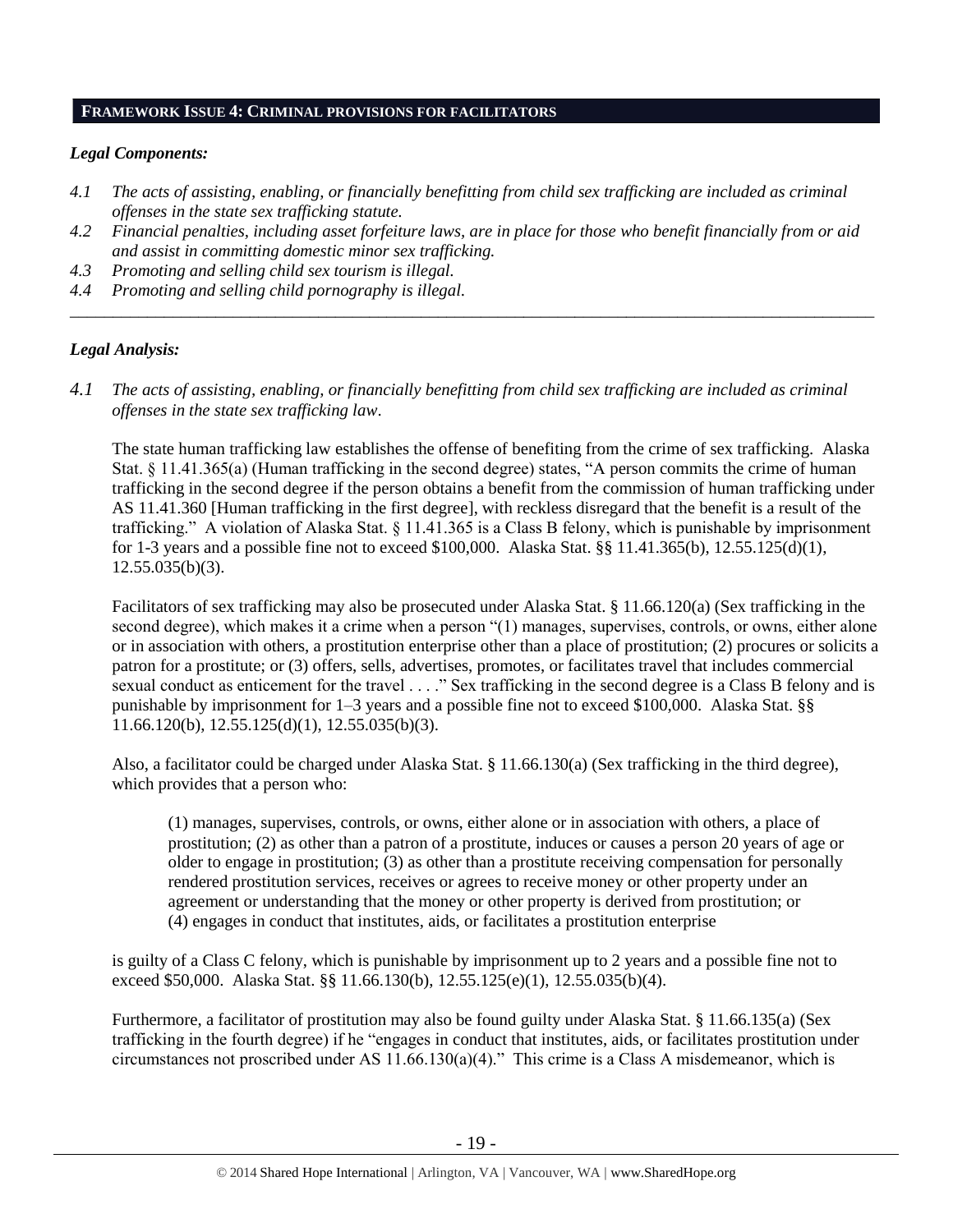punishable by up to 1 year imprisonment and a possible fine not to exceed \$10,000. Alaska Stat. §§ 11.66.135(b), 12.55.135(a), 12.55.035(b)(5).

*4.2 Financial penalties, including asset forfeiture laws, are in place for those who benefit financially from or aid and assist in committing domestic minor sex trafficking.*

A facilitator convicted under Alaska Stat. § 11.41.365 (Human trafficking in the second degree) may be assessed a maximum fine of \$100,000. Alaska Stat. §§ 11.41.365(b), 12.55.035(b)(3). In addition, a facilitator convicted under Alaska Stat. § 11.66.110 (Sex trafficking in the first degree) may face a possible maximum fine of \$500,000, and a conviction under Alaska Stat. § 11.66.120 (Sex trafficking in the second degree) may result in a maximum fine of \$100,000. Alaska Stat. §§ 11.66.110(d), 11.66.120(b), 12.55.035(b)(1), (3).

A court will also order a facilitator to pay restitution. Alaska Stat. § 12.55.045(a) (Restitution and compensation) provides that "[t]he court shall, when presented with credible evidence, unless the victim or other person expressly declines restitution, order a defendant convicted of an offense to make restitution as provided in this section, including restitution to the victim or other person injured by the offense, to a public, private, or private nonprofit organization that has provided or is or will be providing counseling, medical, or shelter services to the victim or other person injured by the offense, or as otherwise authorized by law."

The court considers the following two factors in determining the restitution amount and payment method: "(1) public policy that favors requiring criminals to compensate for damages and injury to their victims; and (2) financial burden placed on the victim and those who provide services to the victim and other persons injured by the offense as a result of the criminal conduct of the defendant." Alaska Stat. § 12.55.045(a).

In addition, facilitators may be subject to mandatory forfeiture under Alaska Stat. § 11.66.145 (Forfeiture). The statute provides that "[p]roperty<sup>38</sup> used to institute, aid, or facilitate, or received or derived from, a violation of AS 11.66.100(c) or 11.66.110–11.66.135 [Sex trafficking in the first through fourth degrees] may be forfeited at sentencing."

Likewise, facilitators convicted under Alaska Stat. § 11.61.125 (Distribution of child pornography) may also be subject to discretionary asset forfeiture at the conclusion of their criminal trials. Alaska Stat. § 11.61.129(a) (Forfeiture of property used in indecent viewing or photography or child pornography) states, "Property<sup>39</sup> used to aid a violation of AS 11.61.123–11.61.128 [Indecent viewing or photography; distribution of child pornography; possession of child pornography; and distribution of indecent material to minors] or to aid the solicitation of, attempt to commit, or conspiracy to commit a violation of AS 11.61.123–11.61.128 may be forfeited to the state upon the conviction of the offender."

## *4.3 Promoting and selling child sex tourism is illegal*.

Alaska Stat. § 11.66.120(a)(3) (Sex trafficking in the second degree) makes it a Class B felony when a person "offers, sells, advertises, promotes, or facilitates travel that includes commercial sexual conduct as enticement for the travel," and the provision defines "commercial sexual conduct" to mean "sexual conduct for which anything of value is given or received by any person." Alaska Stat. § 11.66.120(b).

#### *4.4 Promoting and selling child pornography is illegal*.

<sup>38</sup> *See supra* note [20.](#page-9-0)

<sup>39</sup> See *supra* note [21.](#page-10-0)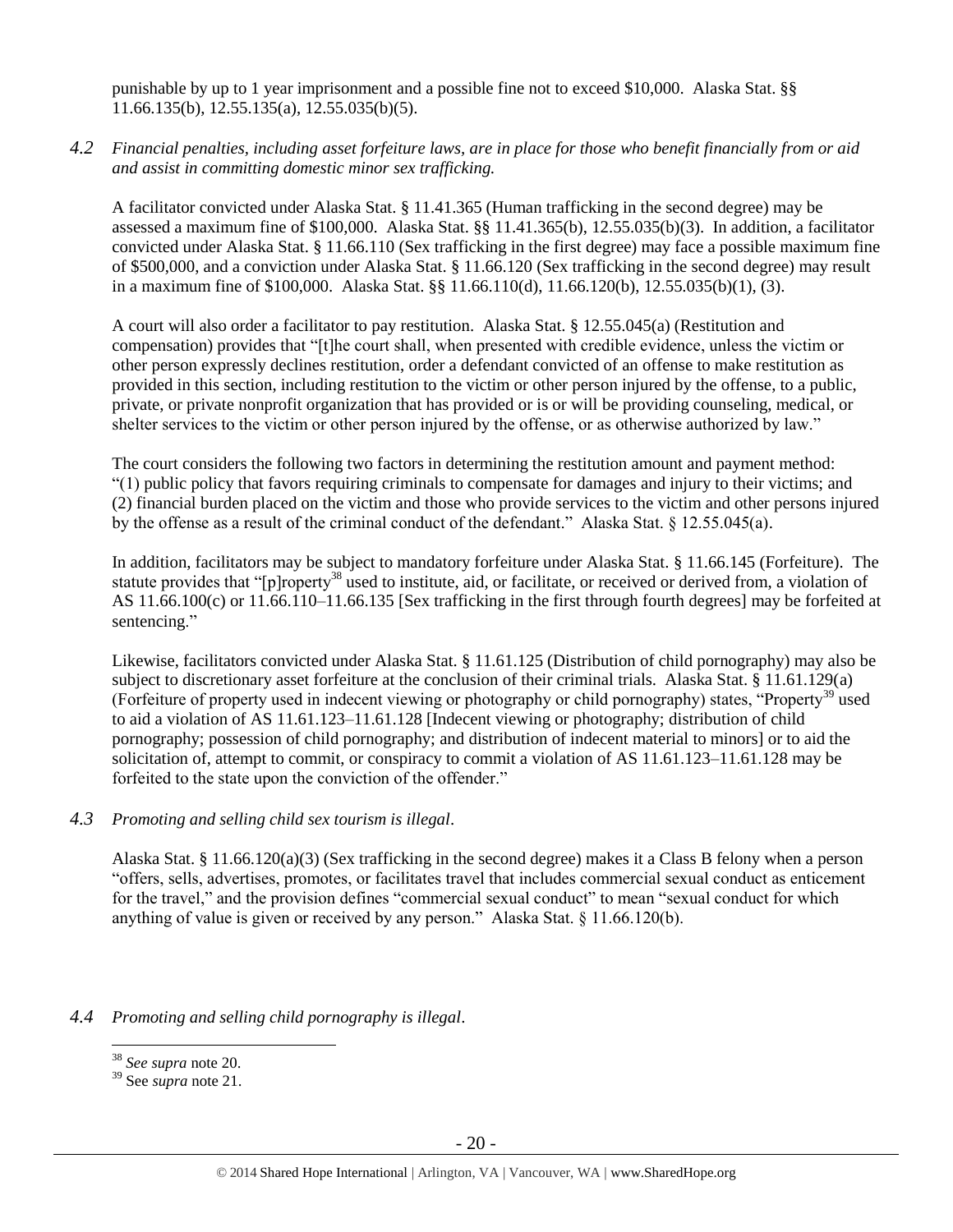Under Alaska Stat. § 11.61.125 (Distribution of child pornography), "A person commits the crime of distribution of child pornography if the person distributes in this state or advertises, promotes, solicits, or offers to distribute in this state any material that is proscribed under AS 11.61.127 [Possession of child pornography]."<sup>40</sup> Subsection (c) explains, "The possession of 100 or more films, audio, video, electronic, or electromagnetic recordings, photographs, negatives, slides, books, newspapers, magazines, or other materials, including a combination of these items totaling 100 or more, is prima facie evidence of distribution and intent to distribute under (a) of this section." A violation of Alaska Stat. § 11.61.125 is a Class B felony that may be punishable by imprisonment for  $2-12$  years<sup>41</sup> and a possible fine not to exceed \$100,000. Alaska Stat. §§ 11.61.125(e)(1), 12.55.125(i)(4)(A), 12.55.035(b)(3).

 $\overline{a}$ <sup>40</sup> "Distribution" is defined in Alaska Stat. § 11.61.125(d) as including "whether or not for monetary or other consideration: delivering, selling, renting, leasing, lending, giving, circulating, exhibiting, presenting, providing, exchanging, placing on a computer network or computer system, and providing billing collection, or other ancillary services for or otherwise supporting these activities."

<sup>41</sup> *See supra* note [3.](#page-1-0)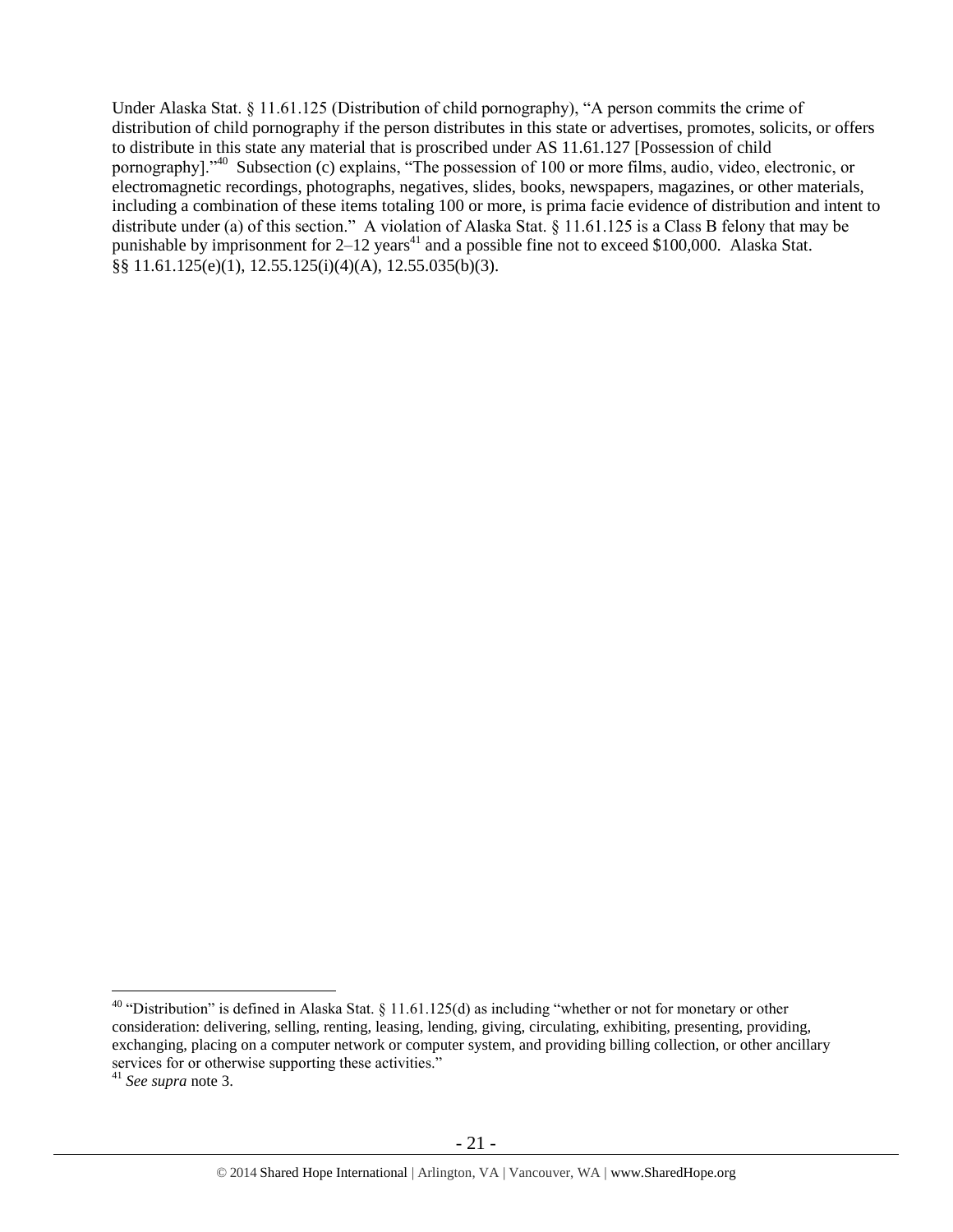#### **FRAMEWORK ISSUE 5: PROTECTIVE PROVISIONS FOR THE CHILD VICTIMS**

## *Legal Components:*

- *5.1 Statutorily-mandated victim services define "victim" to specifically include victims of domestic minor sex trafficking or commercial sexual exploitation of children (CSEC) to ensure prompt identification and access to victims' rights and services.*
- *5.2 The state sex trafficking statute expressly prohibits a defendant from raising consent of the minor to the commercial sex acts as a defense.*
- *5.3 Prostitution laws apply only to adults, making minors under 18 specifically immune from this offense.*
- *5.4 Child victims of sex trafficking or commercial sexual exploitation are provided with a child protection response, including specialized shelter and services, and are not detained in juvenile detention facilities.*
- *5.5 Commercial sexual exploitation is identified as a type of abuse and neglect within child protection statutes.*
- *5.6 The definition of "caregiver" (or similar term) in the child welfare statutes is broad enough to include a trafficker who has custody or control of a child in order to bring a trafficked child into protection of child protective services.*
- *5.7 Crime victims' compensation is specifically available to a child victim of sex trafficking or commercial sexual exploitation of children (CSEC) without regard to ineligibility factors.*
- *5.8 Victim-friendly procedures and protections are provided in the trial process for minors under 18.*
- *5.9 Expungement or sealing of juvenile delinquency records resulting from arrests or adjudications for prostitution-related offenses committed as a result of, or in the course of, the commercial sexual exploitation of a minor is available within a reasonable time after turning 18.*
- *5.10 Victim restitution and civil remedies for victims of domestic minor sex trafficking or commercial sexual exploitation of children (CSEC) are authorized by law.*
- *5.11 Statutes of limitations for civil and criminal actions for child sex trafficking or commercial sexual exploitation of children (CSEC) offenses are eliminated or lengthened sufficiently to allow prosecutors and victims a realistic opportunity to pursue criminal action and legal remedies.*

*\_\_\_\_\_\_\_\_\_\_\_\_\_\_\_\_\_\_\_\_\_\_\_\_\_\_\_\_\_\_\_\_\_\_\_\_\_\_\_\_\_\_\_\_\_\_\_\_\_\_\_\_\_\_\_\_\_\_\_\_\_\_\_\_\_\_\_\_\_\_\_\_\_\_\_\_\_\_\_\_\_\_\_\_\_\_\_\_\_\_\_\_\_\_*

# *Legal Analysis:*

*5.1 Statutorily-mandated victim services define "victim" to specifically include victims of domestic minor sex trafficking or commercial sexual exploitation of children (CSEC) to ensure prompt identification and access to victims' rights and services.*

Article 1, Section 24 of the Constitution of Alaska lists the following rights of crime victims:

Crime victims, as defined by law, shall have the following rights as provided by law: the right to be reasonably protected from the accused through the imposition of appropriate bail or conditions of release by the court; the right to confer with the prosecution; the right to be treated with dignity, respect, and fairness during all phases of the criminal and juvenile justice process; the right to timely disposition of the case following the arrest of the accused; the right to obtain information about and be allowed to be present at all criminal or juvenile proceedings where the accused has the right to be present; the right to be allowed to be heard, upon request, at sentencing, before or after conviction or juvenile adjudication, and at any proceeding where the accused's release from custody is considered; the right to restitution from the accused; and the right to be informed, upon request, of the accused's escape or release from custody before or after conviction or juvenile adjudication.

Alaska Stat. § 24.65.010 (Office of victims' rights) establishes an office of victims' rights, which is directed by the victims' advocate. Pursuant to Alaska Stat. § 24.65.100(a) (Jurisdiction; duties):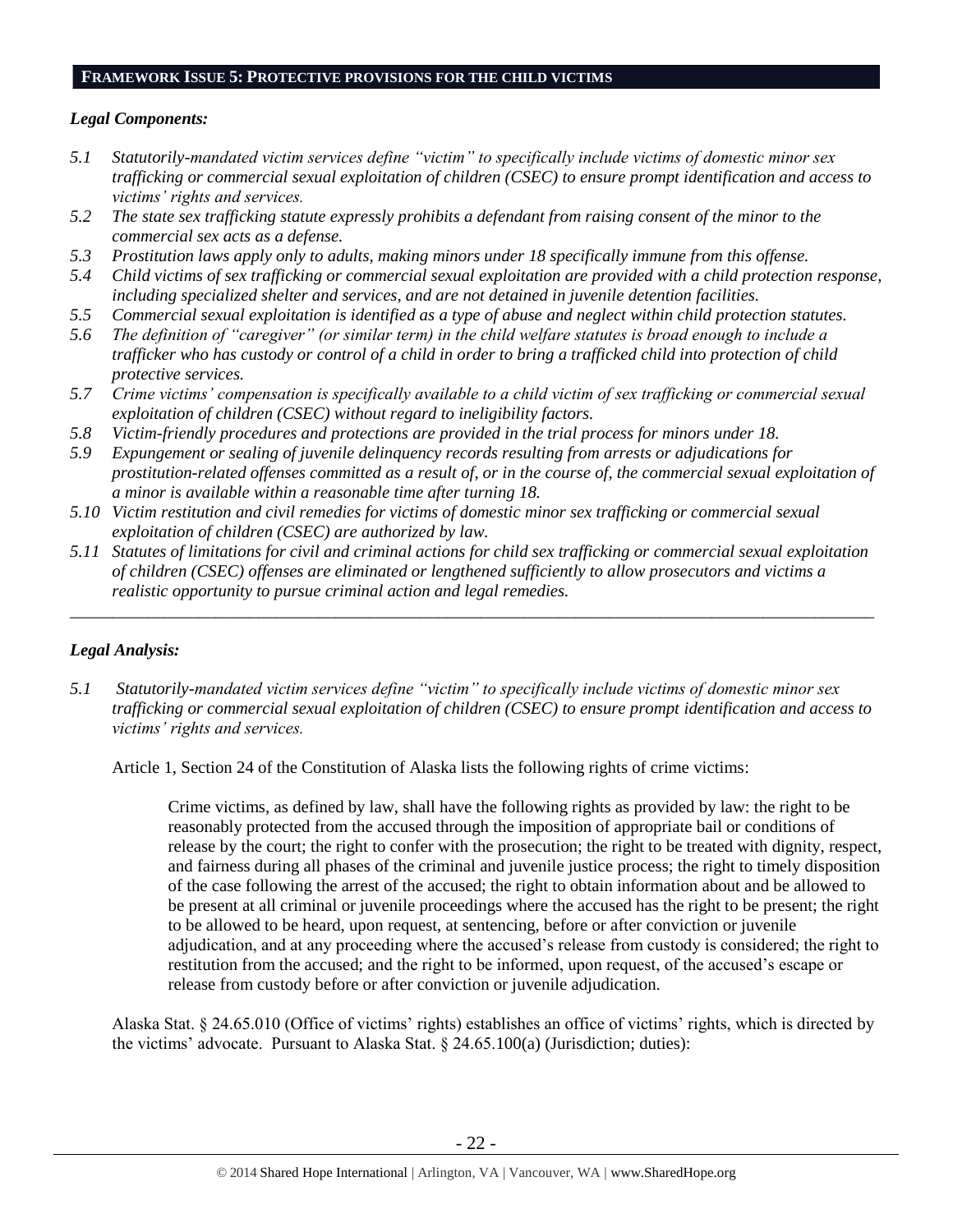The victims' advocate has jurisdiction to advocate on behalf of crime victims of felony offenses or class A misdemeanors, if the class A misdemeanor is a crime involving domestic violence or a crime against a person under AS 11.41 [Offenses against the person, including human trafficking in the first and second degrees, sexual abuse of a minor in the first through fourth degrees; Online enticement of a minor; and Unlawful exploitation of a minor], in the courts of the state and to investigate the complaints of crime victims of felony offenses or class A misdemeanors, if the class A misdemeanor is a crime involving domestic violence or a crime against a person under AS 11.41, that they have been denied their rights under the constitution and the laws of the state.

Pursuant to Alaska Stat. § 18.67.101, the Alaska Violent Crimes Compensation Board

may order the payment of compensation in accordance with the provisions of this chapter for personal injury or death that resulted from (1) an attempt on the part of the applicant to prevent the commission of crime, or to apprehend a suspected criminal, or aiding or attempting to aid a police officer to do so, or aiding a victim of crime; or (2) the commission or attempt on the part of one other than the applicant to commit any of the following offenses: . . . (F) sexual assault in any degree; (G) sexual abuse of a minor; . . . (I) threats to do bodily harm . . . .(L) sex trafficking in violation of AS 11.66.110 or 11.66.130(a)(2); (M) human trafficking in any degree; or (N) unlawful exploitation of a minor.

*5.2 The state sex trafficking statute expressly prohibits a defendant from raising consent of the minor to the commercial sex acts as a defense.*

Alaska Stat. § 11.41.360 (Human trafficking in the first degree), § 11.41.365 (Human trafficking in the second degree), § 11.41.455 (Unlawful exploitation of a minor) and §§ 11.66.110 (Sex trafficking in the first degree) do not specifically prohibit a defendant from raising a defense that the minor consented to the commercial sex act.

- *5.2.1* Recommendation: Enact a provision specifically prohibiting a defendant from raising a minor's consent to sex acts as a defense to human trafficking, sex trafficking or commercial sexual exploitation of children offenses.
- *5.3 Prostitution laws apply only to adults, making minors under 18 specifically immune from this offense.*

Alaska Stat. § 11.66.100(a) (Prostitution) applies to minors and adults and states, "A person commits the crime of prostitution if the person (1) engages in or agrees or offers to engage in sexual conduct in return for a fee; or (2) offers a fee in return for sexual conduct." While Alaska Stat. § 11.66.100(c) increases the penalty to a Class C felony for prosecutions of buyers of sex acts with minors, Alaska Stat. § 11.66.100(a) does not specifically exempt minors from prosecution under subparts (1) and (2).

- 5.3.1 Recommendation: Amend Alaska Stat. § 11.66.100 (Prostitution) to make a commercially exploited minor immune from a charge for prostitution and to refer to any minor involved in prostitution as a victim of Alaska Stat. § 11.66.110 (Sex trafficking in the first degree).
- *5.4 Child victims of sex trafficking or commercial sexual exploitation are provided with a child protection response, including specialized shelter and services, and are not detained in juvenile detention facilities.*

# **Child Identified as In Need of Aid (Abused/Neglected)**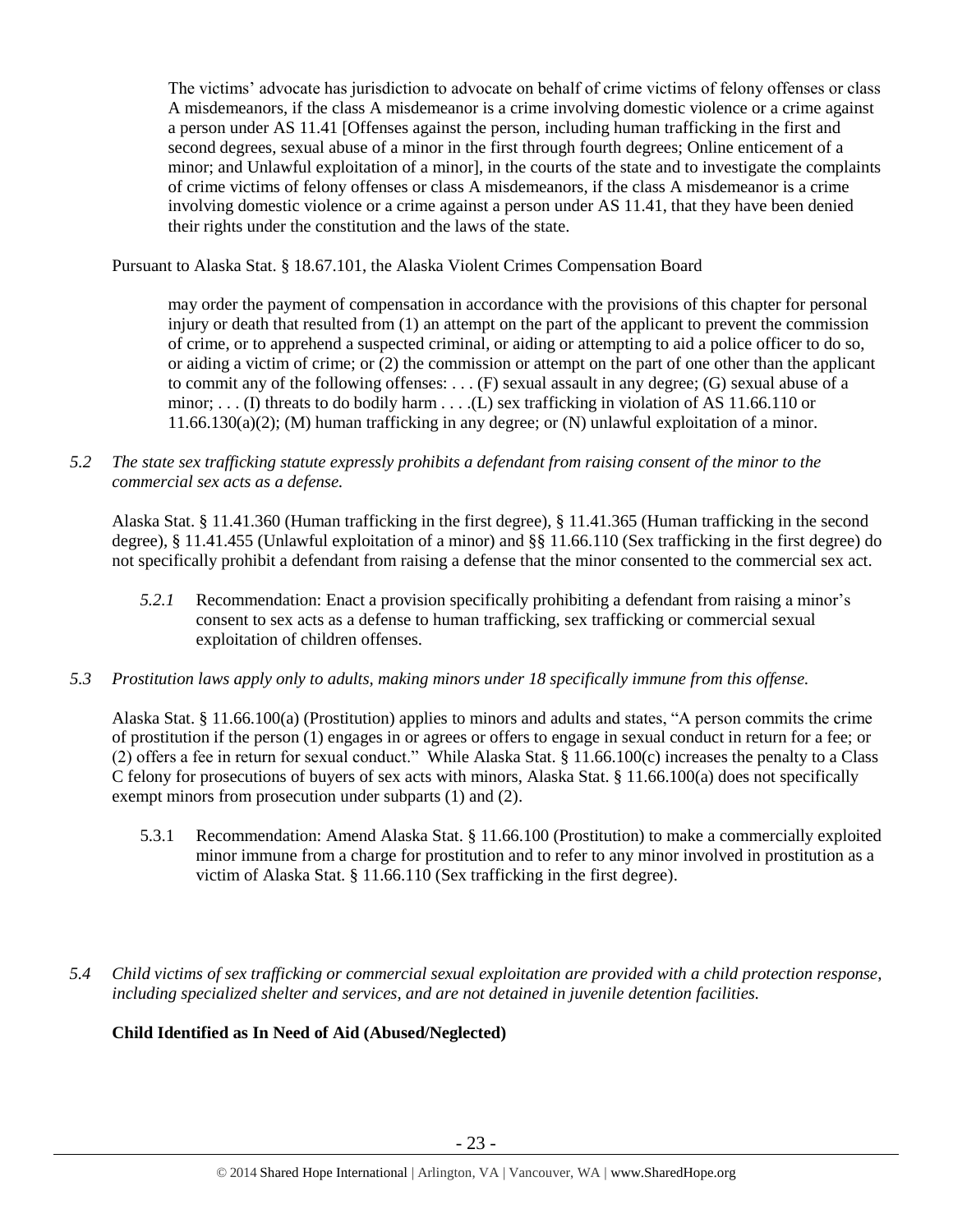Pursuant to Alaska Stat. § 47.17.290(2),<sup>42</sup> a sexually exploited child is likely to be identified as abused or neglected. Alaska does not specifically use the term "caregiver" in its child welfare statutes, and if a child is identified as abused or neglected under Alaska Stat. § 47.17.290(2), the definition of the person responsible for the child under Alaska Stat. § 47.17.290(12)<sup>43</sup> is not sufficiently broad to involve Child Protective Services in investigations where the child is in the custody or control of a non-family trafficker.

No statute explicitly states that a commercially sexually exploited child should always be directed through the child protective response system. However, certain procedures allow for immediate intervention through the juvenile court system or through the Office of Children's Services  $(OCS)$ <sup>44</sup>

## *I. Initial Custody:*

## a. Authority for initial custody

Alaska Stat. § 47.10.142(a) (Emergency custody and temporary placement hearing) states,  $45$  (a) The Department of Health and Social Services may take emergency custody of a child upon discovering any of the following circumstances:

(1) the child has been abandoned as abandonment is described in AS 47.10.013 [Abandonment]; (2) the child has been neglected by the child's parents or guardian, as "neglect" is described in AS 47.10.014 [Neglect], and the department determines that immediate removal from the child's surroundings is necessary to protect the child's life or provide immediate necessary medical attention;

(3) the child has been subjected to physical harm by a person responsible for the child's welfare, and the department determines that immediate removal from the child's surroundings is necessary to protect the child's life or that immediate medical attention is necessary; or

(4) the child or a sibling has been sexually abused under circumstances listed in AS 47.10.011(7) [Children in need of aid]. $^{46}$ 

b. Placement:

 $\overline{a}$ 

<sup>46</sup> Under Alaska Stat. § 47.10.011(7) (Children in need of aid) a court may determine that a child is in need of aid if it finds that "the child has suffered sexual abuse, or there is a substantial risk that the child will suffer sexual abuse, as a result of conduct by or conditions created by the child's parent, guardian, or custodian or by the failure of the parent, guardian, or custodian to adequately supervise the child." Alaska Stat. § 47.10.011.

 $42$  See *infra* section 5.5 for a full analysis of the definition of "abuse" as it relates to identification of sexually  $\frac{u}{43}$  exploited children.

See *infra* section 5.6 for a full analysis of the definition of "caregiver."

<sup>&</sup>lt;sup>44</sup> Senate Bill 210 established a Task Force on the Crimes of Human Trafficking, Promoting Prostitution, and Sex Trafficking under the Alaska Department of Law. The task force was charged with, among other duties, submitting a report to the legislature that included a current assessment of services available to victims of human trafficking, promoting prostitution, or sex trafficking, and recommendations for improving those services and compiling information on relevant cases. 2012 Alaska Sess. Laws 70. (Effective July 1, 2012). On February 15, 2013, the State of Alaska Task Force on the Crimes of Human Trafficking, Promoting Prostitution and Sex Trafficking submitted a Final Report and Recommendations to the Alaska Legislature, available at http://www.andvsa.org/wpcontent/uploads/2013/07/Task-Force-Report-on-Human-Trafficking-Promoting-Prostitution-and-Sex-Trafficking1.pdf.

<sup>&</sup>lt;sup>45</sup> Under Alaska Stat. § 47.10.142(b), "The department shall offer available counseling services to the person having legal custody of a minor described in AS 47.10.141 [Runaway and missing minors] and to the members of the minor's household if it determines that counseling services would be appropriate in the situation. If, after assessing the situation, offering available counseling services to the legal custodian and the minor's household, and furnishing appropriate social services to the minor, the department considers it necessary, the department may take emergency custody of the minor."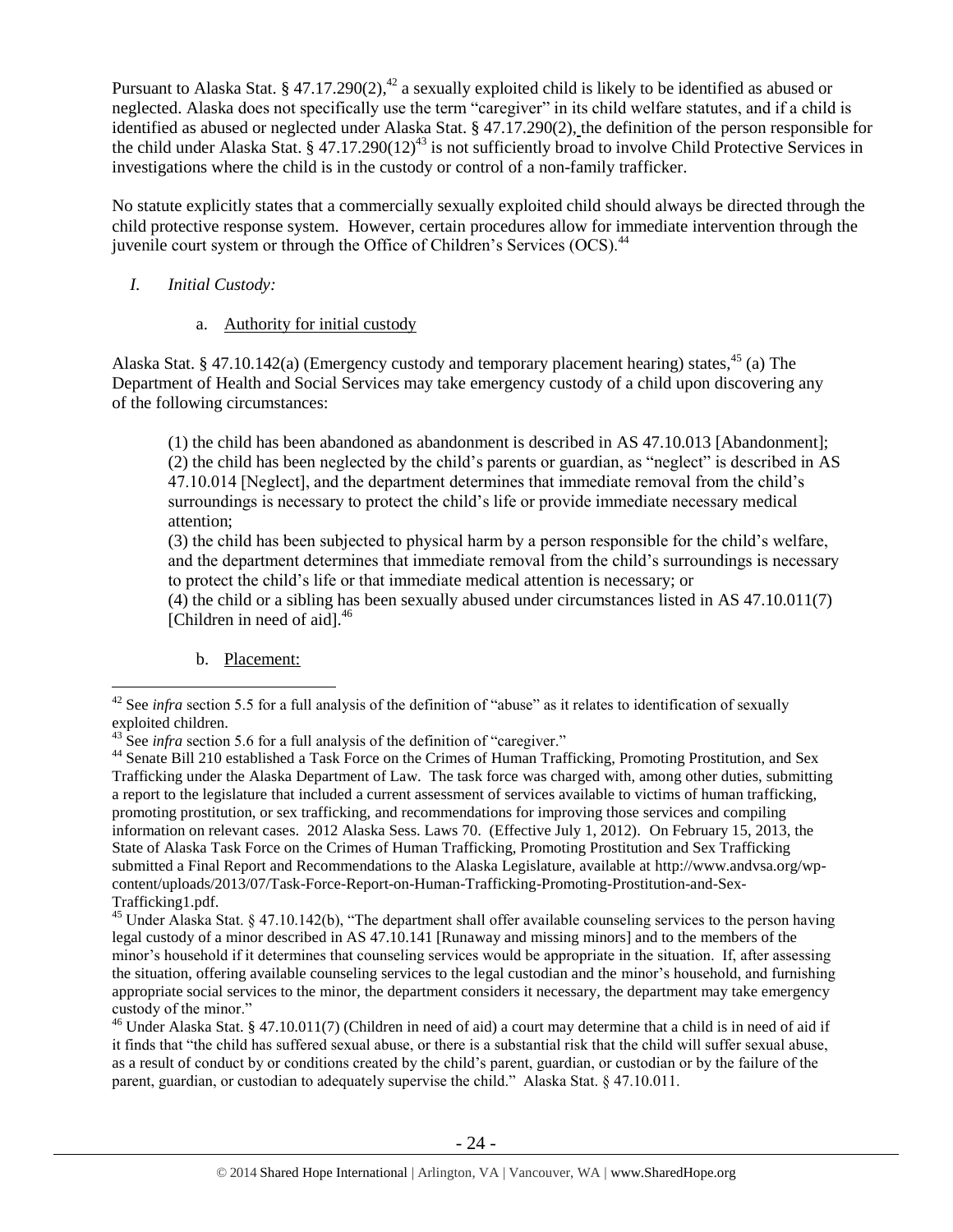Alaska Stat. § 47.10.142(c) explains in part, "If the department releases the child within 24 hours after taking the child into custody and does not file a child in need of aid petition, the department shall, within 24 hours after releasing the child, file with the court a report explaining why the child was taken into custody, why the child was released, and to whom the child was released."

# *II. Process following initial custody:*

Alaska Stat. § 47.10.142(c) states in part

When a child is taken into custody under (a) or (b) of this section...the department shall immediately, and in no event more than 24 hours later unless prevented by lack of communication facilities, notify the parents or the person or persons having custody of the child. If the department determines that continued custody is necessary to protect the child, the department shall notify the court of the emergency custody by filing, within 24 hours after custody was assumed, a petition alleging that the child is a child in need of aid.

## *III. Placement process pending adjudication:*

After notification, the court must hold a temporary custody hearing within 48 hours, absent a transportation problem. Alaska Stat. § 47.10.142(d). At the hearing, "the court shall make a preliminary determination of whether continued placement in the home of the child's parent or guardian would be contrary to the welfare of the child. If a court determines that continued placement in the home of the child's parent or guardian would not be contrary to the welfare of the child, the court shall return the authority to place the child to the child's parent or guardian pending a temporary custody hearing under (e) of this section." Alaska Stat. § 47.10.142(d).

Alaska Stat. § 47.10.142(e) then provides that during the temporary custody hearing, the court will determine whether there is probable cause that the child is "a child in need of aid." If so, the court will "order the child committed to the department for temporary placement, or order the child returned to the custody of the child's parents or guardian, subject to the department's supervision of the child's care and treatment." Alaska Stat.  $§$  47.10.142(e).

# *IV. Adjudication or referral to alternate process:*

Under Alaska Stat. § 47.10.011(7) (Children in need of aid) a court may determine that a child is in need of aid if it finds that "the child has suffered sexual abuse, or there is a substantial risk that the child will suffer sexual abuse, as a result of conduct by or conditions created by the child's parent, guardian, or custodian or by the failure of the parent, guardian, or custodian to adequately supervise the child." The determination must be made by a preponderance of the evidence. Alaska Stat. § 47.10.011.

## *V. Outcomes:*

Pursuant to Alaska Stat. § 47.10.080(c) (Judgments and orders), which discusses adjudication hearings,

(c) If the court finds that the child is a child in need of aid, the court shall

(1) order the child committed to the department for placement in an appropriate setting for a period of time not to exceed two years or in any event not to extend past the date the child becomes 19 years of age, except that the department, the child, or the child's guardian ad litem may petition for and the court may grant in a hearing

(A) one-year extensions of commitment that do not extend beyond the child's 19th birthday if the extension is in the best interests of the child; and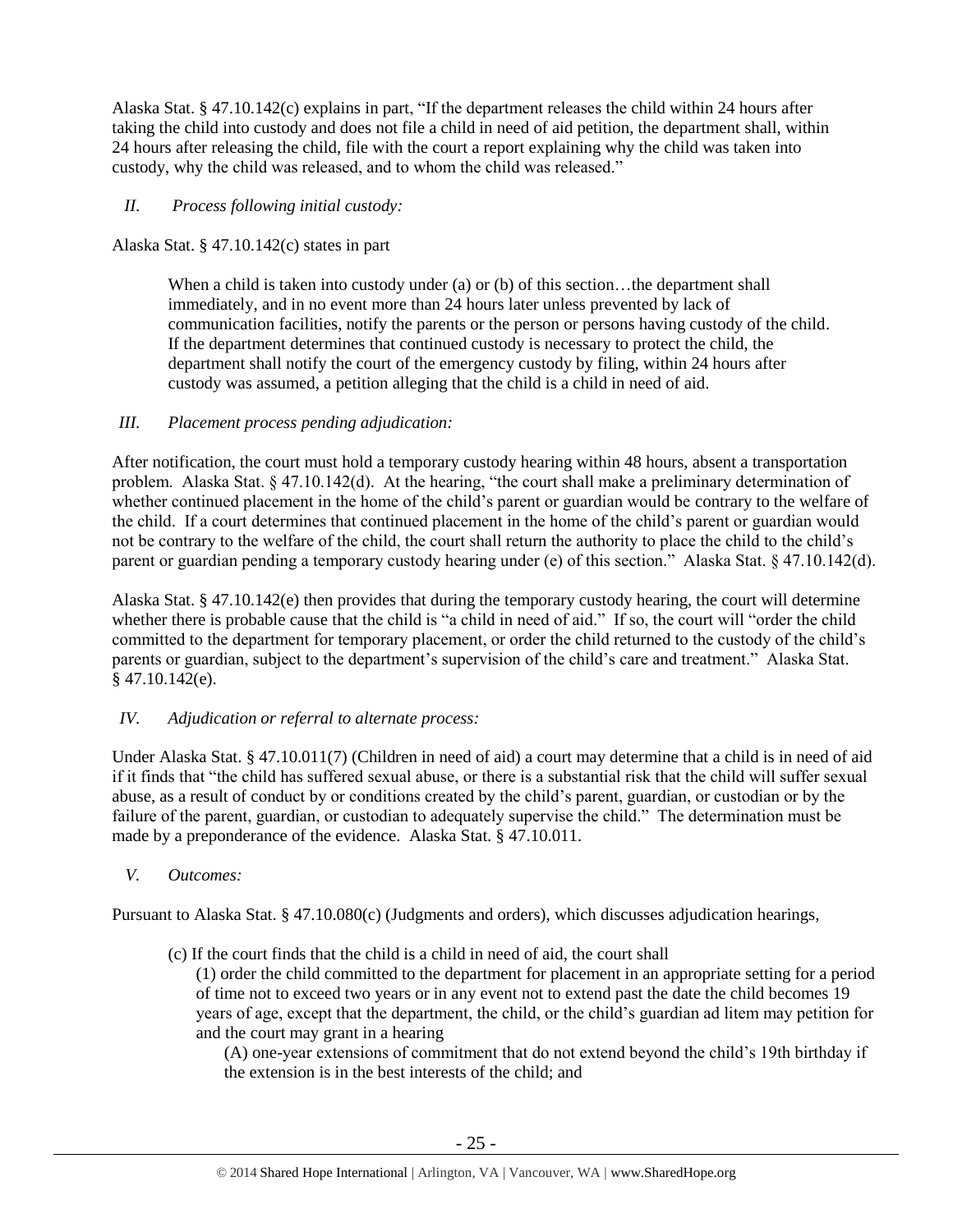(B) additional one-year extensions of commitment past 19 years of age that do not extend beyond the person's 21st birthday if the continued state custody is in the best interests of the person and the person consents to it;

(2) order the child released to a parent, adult family member, or guardian of the child or to another suitable person, and, in appropriate cases, order the parent, adult family member, guardian, or other person to provide medical or other care and treatment . . . ;

. . .

(3) order, under the grounds specified in (o) of this section or AS 47.10.088, the termination of parental rights and responsibilities of one or both parents and commit the child to the custody of the department, and the department shall report quarterly to the court on efforts being made to find a permanent placement for the child.

## **Child Identified as Runaway or Missing Minor**

A victim of domestic minor sex trafficking may also be identified as a runaway or missing minor.

- *I. Initial Custody:* 
	- a. Authority for initial custody

" Upon receiving a written, telephonic, or other request to locate a minor evading the minor's legal custodian or to locate a minor otherwise missing, a law enforcement agency shall make reasonable efforts to locate the minor and shall immediately complete a missing person's report containing information necessary for the identification of the minor." Alaska Stat. § 47.10.141(a) (Runaway and missing minors). If the minor is located and is not otherwise subject to arrest or detention, the law enforcement officer must take the minor into protective custody.

b. Placement:

Once taken into protective custody, Alaska Stat. § 47.10.141(b) provides in part,

(1) [T]he peace officer shall:

(A) return the minor to the minor's parent or guardian at the parent's or guardian's residence if the residence is in the same community where the minor was found and if the minor's parent or guardian consents to the return, except that the officer may not use this option if the officer has reasonable cause to believe that the minor has experienced physical or sexual abuse in the parent's or guardian's household;

(B) take the minor to a nearby location agreed to by the minor's parent or guardian if the parent or guardian does not consent to return of the minor under (A) of this paragraph and the officer does not have reasonable cause to believe that the minor has experienced physical or sexual abuse in the parent's or guardian's household; or

(C) if disposition of the minor is not made under (A) or (B) of this paragraph, take the minor to

(i) an office specified by the Department of Health and Social Services;

(ii) a program for runaway minors licensed by the department under AS 47.10.310;

(iii) a shelter for runaways that has a permit from the department under AS 47.32 that agrees to shelter the minor;

(iv) a facility or contract agency of the department; or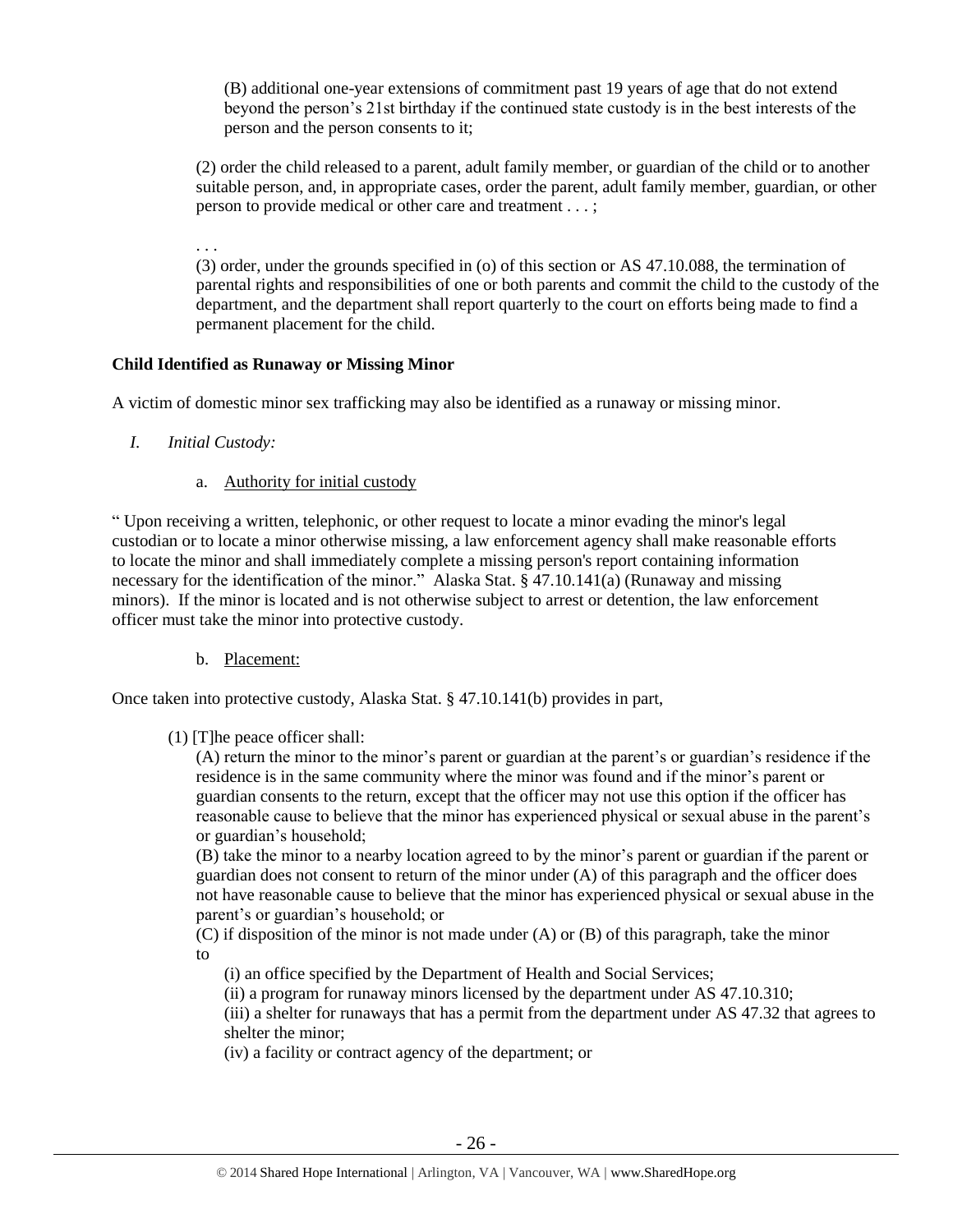(v) another suitable location and promptly notify the department if an office specified by the department, a licensed program for runaway minors, a shelter for runaways that will accept the minor, or a facility or contract agency of the department does not exist in the community; (2) if the peace officer plans to take the minor to an office, program, shelter, or facility under  $(1)(C)$  of this subsection, the peace officer shall give the highest priority to taking the minor to an office, program, shelter, or facility that is semi-secure;

. . . .

Additionally, Alaska Stat. § 47.10.141(b)(3) (Runaway and missing minors) states that "a minor under protective custody may not be housed in a jail or other detention facility but may be housed in a semi-secure portion of an office, program, shelter, or other facility under  $(1)(C)$  of this subsection."

However, Alaska Stat. § 47.10.141(c) provides an exception to subsection (b) and permits a minor to be placed in temporary detention in a local juvenile detention home "if there has been an order issued by a court under a finding of probable cause that:

(1) the minor is a runaway in willful violation of a valid court order issued under AS  $47.10.080(c)(1)$ [Judgments and orders], 47.10.142(f) [Emergency custody and temporary placement hearing], AS 47.12.120(b)(1) or (3) [Judgments and orders], or 47.12.250(d) [Temporary detention and detention hearing],

(2) the minor's current situation poses a severe and imminent risk to the minor's life or safety, and (3) no reasonable placement alternative exists within the community." $47$ 

## *II. Process following initial custody:*

Alaska Stat. § 47.10.142(c) states in part that "when the department is notified of a child's presence in either a program for runaway children AS 47.10.300–47.10.390 or a shelter for runaway children under AS 47.10.392–47.10.399, the department shall immediately, and in no event more than 24 hours later unless prevented by lack of communication facilities, notify the parents or the person or persons having custody of the child. If the department determines that continued custody is necessary to protect the child, the department shall notify the court of the emergency custody by filing, within 24 hours after custody was assumed, a petition alleging that the child is a child in need of aid.<sup>348</sup>

# *III. Placement process pending adjudication:*

Alaska Stat. § 47.10.142(e) provides that during a temporary custody hearing, the court will determine whether there is probable cause that the child is "a child in need of aid." If so, the court will "order the child committed to the department for temporary placement, or order the child returned to the custody of the child's parents or

 $47$  Alaska Stat. § 47.10.141(c) further states:

A minor detained under this subsection shall be brought before a court on the day the minor is detained, or if that is not possible, within 24 hours after the detention for a hearing to determine the most appropriate placement in the best interests of the minor. A minor taken into emergency protective custody under this subsection may not be detained for more than 24 hours, except as provided under AS 47.12.250 [Temporary detention and detention hearing]. Emergency protective custody may not include placement of a minor in a jail or secure facility other than a juvenile detention home, nor may an order for protective custody be enforced against a minor who is residing in a licensed program for runaway minors, as defined in AS 47.10.390 [Definitions].

<sup>&</sup>lt;sup>48</sup> The remainder of Alaska Stat. § 47.10.142(c) explains, "If the department releases the child within 24 hours after taking the child into custody and does not file a child in need of aid petition, the department shall, within 24 hours after releasing the child, file with the court a report explaining why the child was taken into custody, why the child was released, and to whom the child was released."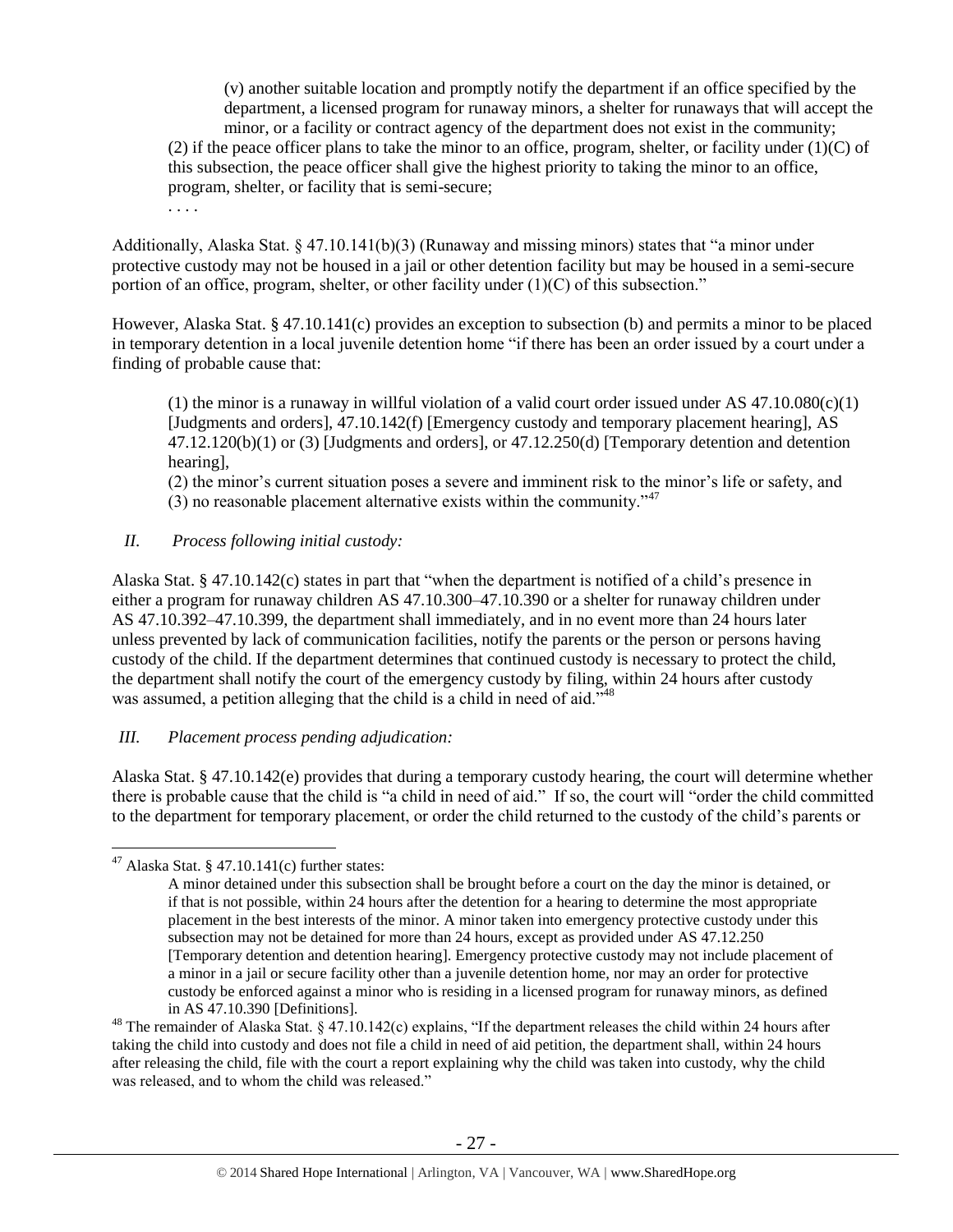guardian, subject to the department's supervision of the child's care and treatment." Alaska Stat. § 47.10.142(e).

#### *IV. Adjudication and Outcomes*

Pursuant to Alaska Stat. § 47.10.080(c) (Judgments and orders), which discusses adjudication hearings,

(c) If the court finds that the child is a child in need of aid, the court shall

(1) order the child committed to the department for placement in an appropriate setting for a period of time not to exceed two years or in any event not to extend past the date the child becomes 19 years of age, except that the department, the child, or the child's guardian ad litem may petition for and the court may grant in a hearing

(A) one-year extensions of commitment that do not extend beyond the child's 19th birthday if the extension is in the best interests of the child; and

(B) additional one-year extensions of commitment past 19 years of age that do not extend beyond the person's 21st birthday if the continued state custody is in the best interests of the person and the person consents to it;

(2) order the child released to a parent, adult family member, or guardian of the child or to another suitable person, and, in appropriate cases, order the parent, adult family member, guardian, or other person to provide medical or other care and treatment . . . ;

. . .

(3) order, under the grounds specified in (o) of this section or AS 47.10.088, the termination of parental rights and responsibilities of one or both parents and commit the child to the custody of the department, and the department shall report quarterly to the court on efforts being made to find a permanent placement for the child.

## **Child Identified as Delinquent**

It is possible that a victim may be routed through the juvenile justice system.

*I. Initial Custody:* 

 $\overline{a}$ 

a. Authority for initial custody

Alaska Stat. § 47.12.245(a)(1)(A) (Arrest) provides that a minor may be arrested "for the commission of an act that subjects the minor to the provisions of this chapter<sup>49</sup> under the same circumstances and in the same manner as would apply to the arrest of an adult for violation of a criminal law of the state or a municipality of the state."

<sup>&</sup>lt;sup>49</sup> Chapter 12 addresses "delinquent minors." Pursuant to Alaska Stat. § 47.12.990(4), "delinquent minor" is defined as "a minor found to be within the jurisdiction of the court under AS 47.12.020." Alaska Stat. § 47.12.020 states,

<sup>(</sup>a) Proceedings relating to a minor under 18 years of age residing or found in the state are governed by this chapter, except as otherwise provided in this chapter, when the minor is alleged to be or may be determined by a court to be a delinquent minor as a result of violating a criminal law of the state or a municipality of the state.

<sup>(</sup>b) Except as otherwise provided in this chapter, proceedings relating to a person who is 18 years of age or over are governed by this chapter if the person is alleged to have committed a violation of the criminal law of the state or a municipality of the state, the violation occurred when the person was under 18 years of age, and the period of limitation under AS 12.10 has not expired.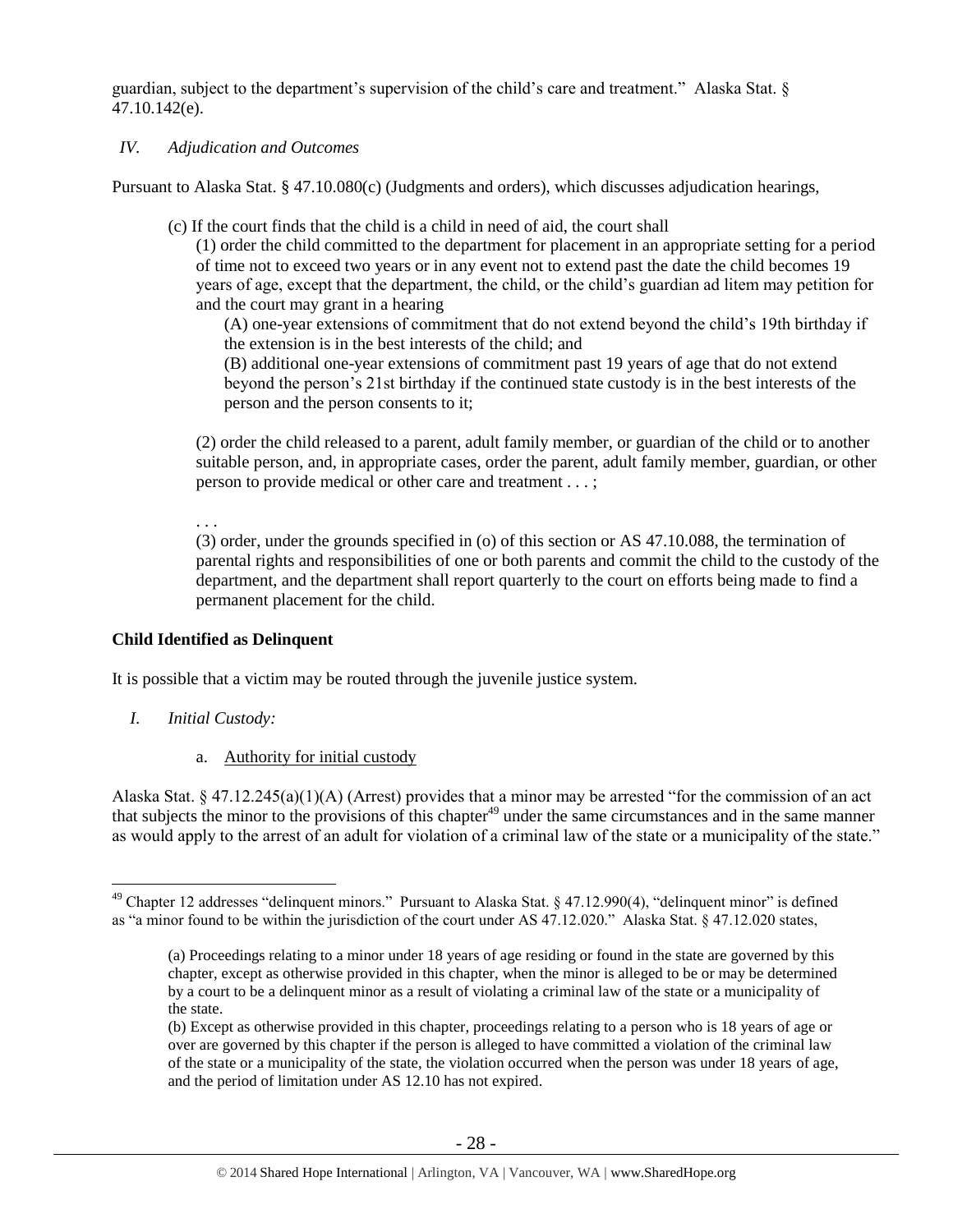## b. Placement

Under Alaska Stat. § 47.12.250(a) (Temporary detention and detention hearing) a peace officer who has arrested a minor may do any of the following:

(1) have the minor detained in a juvenile detention facility if in the opinion of the peace officer making or continuing the arrest it is necessary to do so to protect the minor or the community; however, the department may direct that a minor who was arrested or whose arrest was continued be released from detention before the hearing required by (c) of this section;

(2) before taking the minor to a juvenile detention facility, release the minor to the minor's parents or guardian if detention is not necessary to

(A) protect the minor or the community; or

- (B) ensure the minor's attendance at subsequent court hearings.
- *II. Process following initial custody:*

Pursuant to Alaska Stat. § 47.12.250, the arresting officer must:

(b) …immediately, and in no event more than 12 hours later, notify the court and make reasonable efforts to notify the minor's parents or guardian, the minor's foster parent, and the department of the officer's action. The department may file with the court a petition alleging delinquency before the detention hearing.

*III. Placement process pending adjudication/ investigation:* 

Once a petition has been filed with the court, these procedures must be followed pursuant to Alaska Stat. § 47.12.250:

(c) The court shall immediately, and in no event more than 48 hours later, hold a hearing at which the minor and the minor's parents or guardian if they can be found shall be present. For those minors held securely in correctional facilities that house adult prisoners, the court shall immediately, and in no event more than 24 hours after the custody begins, hold a hearing at which the minor and the minor's parents or guardian if they can be found shall be present. The court shall determine whether probable cause exists for believing the minor to be delinquent. The court shall inform the minor of the reasons alleged to constitute probable cause and the reasons alleged to authorize the minor's detention. The minor is entitled to counsel. The court shall give the minor's foster parent the opportunity to be heard at the hearing.

(d) If the court finds that probable cause exists, it shall determine whether the minor should be detained pending the hearing on the petition or released. It may either order the minor held in detention or released to the custody of a suitable person pending the hearing on the petition. If the court finds no probable cause, it shall order the minor released and close the case.

(e) Except for temporary detention pending a detention hearing, a minor may be detained only by court order.

# *IV. Adjudication or referral to alternate process:*

Alaska Stat. § 47.12.120 (Judgments and orders) provides the judicial process framework that is to be followed depending on whether the court finds the minor delinquent or not delinquent:

a) Nature of Proceeding. The adjudication hearing is a trial on the merits of the petition for adjudication. The court will decide the merits of the case unless the juvenile requests a trial by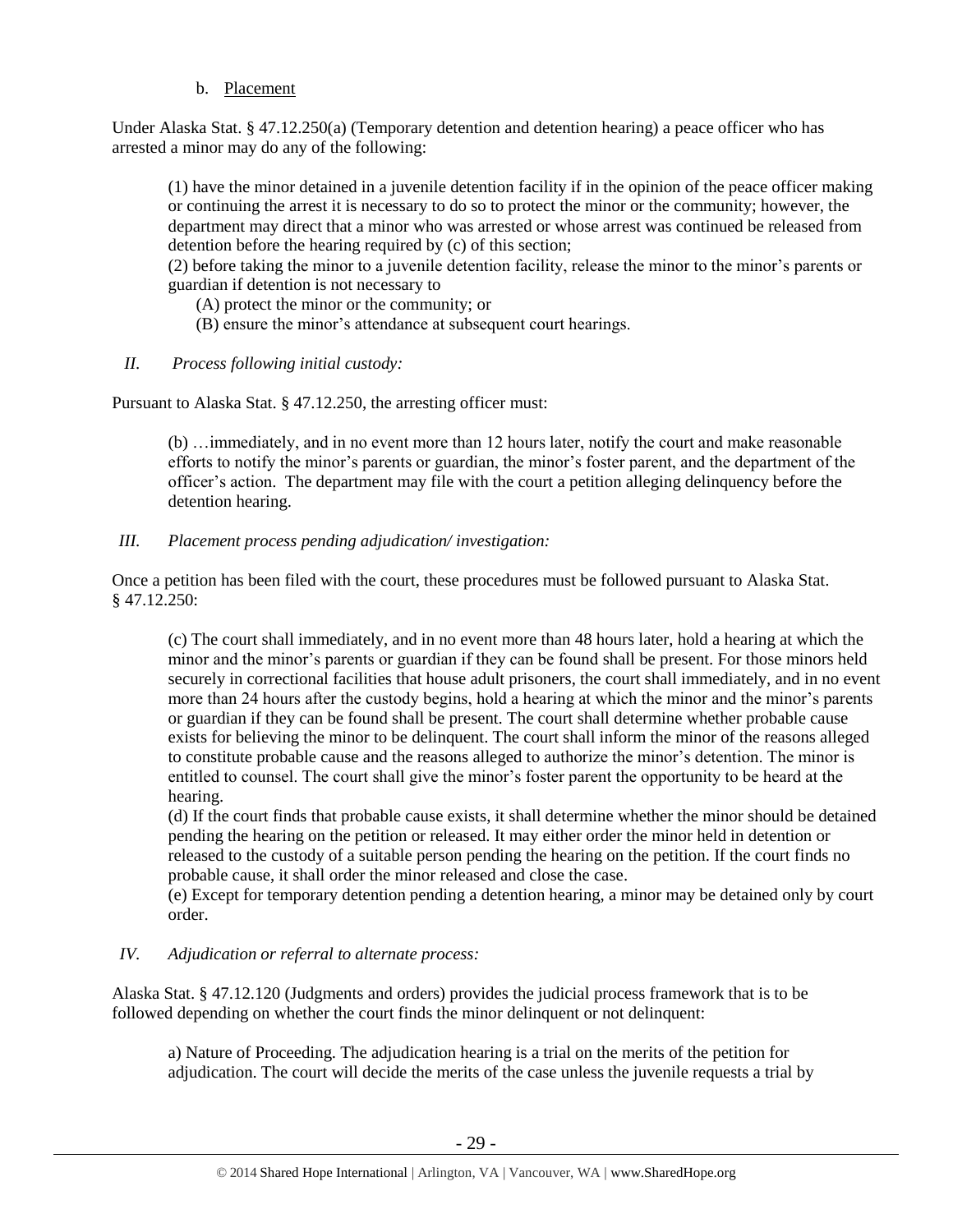jury. Except for good cause shown, the juvenile must request a jury trial no later than 20 days before any scheduled trial date. The department may not request an adjudication by jury.

(b) Juries. The jury will consist of twelve persons unless at any time prior to the verdict the parties stipulate in writing, with the approval of the court, to any number of jurors less than twelve. The verdict of the jury must be unanimous.

. . . .

(d) Judgment.

(1) At the conclusion of the adjudication hearing, the court shall enter a judgment that the juvenile is not delinquent or, if the court or the jury finds that the juvenile committed one or more delinquent acts alleged in the petition, either:

(A) enter a judgment that the minor is delinquent; or

(B) issue an order that the matter be held in abeyance for a stated period of time not to exceed two years. The court may dismiss the case at the expiration of this period of time if dismissal will promote the interests of the public and the welfare of the child.

(2) In a case tried without a jury, the court shall make a general finding, but on request shall find facts specially. If an opinion or memorandum of decision is filed, the findings of fact may appear therein.

(e) Failure of Proof. A juvenile who is found not to be delinquent must be released from custody.

(f) Order Pending Disposition. If the court finds a juvenile to be delinquent, the court may order the juvenile placed or detained pending disposition if the court finds that:

(1) detention or placement is necessary to protect the juvenile or others; or (2) detention or placement is necessary to ensure the juvenile's appearance at subsequent court hearings.

(g) Foster Parent's Right To Be Heard. If the juvenile's foster parent is present at the adjudication hearing, the court shall give the foster parent an opportunity to be heard.

*V. Outcomes* 

If the minor is found delinquent, the department's options include placing "the minor in the juvenile facility that the department considers appropriate and that may include a juvenile correctional school, juvenile work camp, treatment facility, detention home, or detention facility." Alaska Stat. § 47.12.120(b)(1).

- 5.4.1 Recommendation: Enact a law to route commercially sexually exploited children away from the juvenile delinquency process and directly into a protective response system that includes specialized services and housing for domestic minor sex trafficking victims.
- *5.5 Commercial sexual exploitation is identified as a type of abuse and neglect within child protection statutes*

For purposes of the chapter on "children in need of aid," Alaska Stat. § 47.10.011(a) (Children in need of aid) provides, subject to certain limitations, that "the court may find a child to be a child in need of aid if it finds by a preponderance of the evidence that the child has been subjected to any of the following: . . . (5) the child is habitually absent from home or refuses to accept available care and the child's conduct places the child at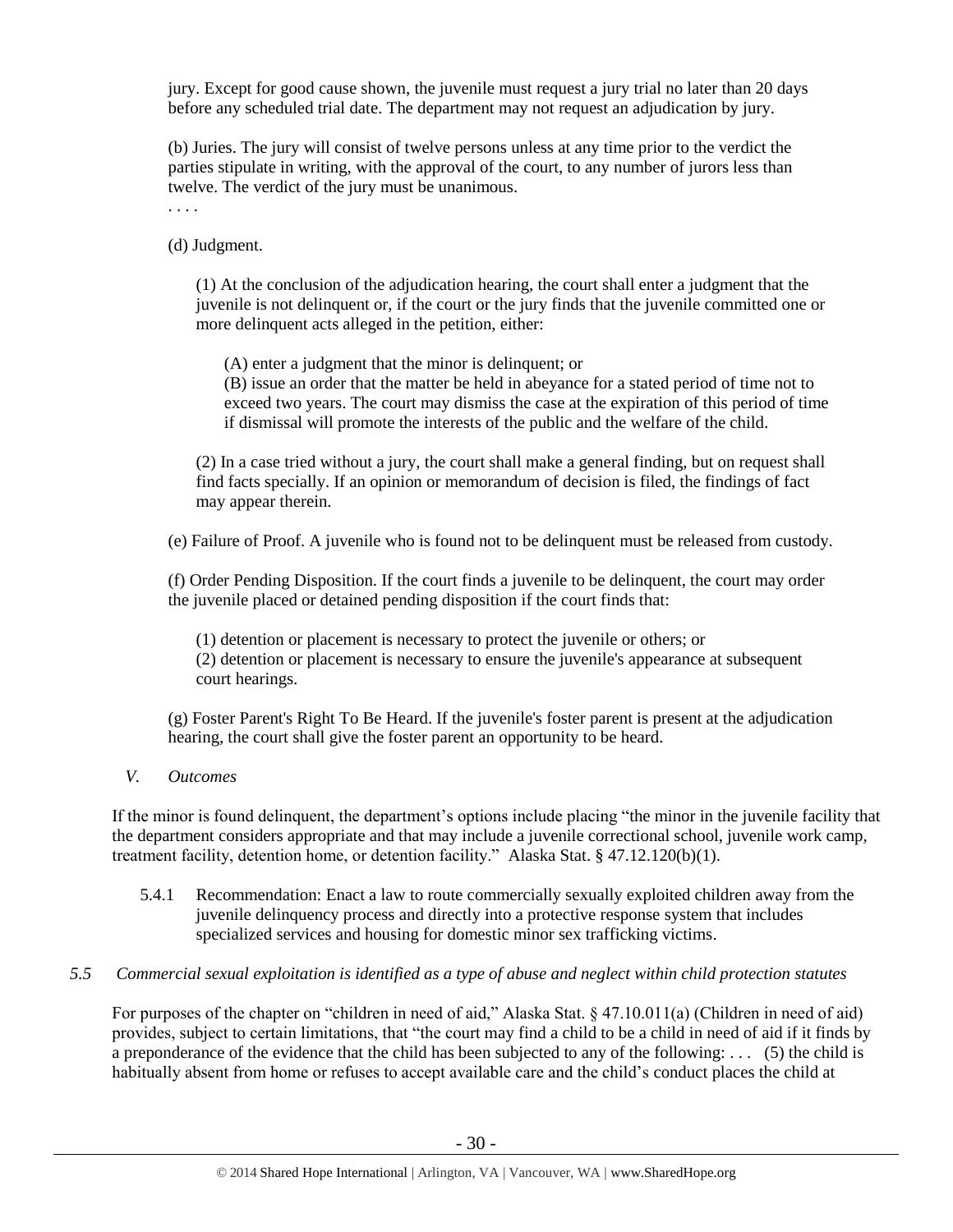substantial risk of physical or mental injury;  $\ldots$  (7) the child has suffered sexual abuse, or there is a substantial risk that the child will suffer sexual abuse, as a result of conduct by or conditions created by the child's parent, guardian, or custodian or by the failure of the parent, guardian, or custodian to adequately supervise the child; . .  $\ddot{\cdot}$  .

Alaska Stat. § 47.10.014 allows "neglect" of a child to be found by a court, for purposes of chapter 10 (Children in need of aid), "if the parent, guardian, or custodian fails to provide the child with adequate food, clothing, shelter, education, medical attention, or other care and control necessary for the child's physical and mental health and development, though financially able to do so or offered financial or other reasonable means to do so."

Under Alaska Stat. § 47.17.290(2), "child abuse or neglect" is defined as "the physical injury or neglect, mental injury,<sup>50</sup> sexual abuse, sexual exploitation,<sup>51</sup> or maltreatment of a child under the age of 18 by a person under circumstances that indicate that the child's health or welfare is harmed or threatened thereby." Alaska Stat. § 47.17.290(10) defines "neglect" as "the failure by a person responsible for the child's welfare to provide necessary food, care, clothing, shelter, or medical attention for a child."

*5.6 The definition of "caregiver" (or similar term) in the child welfare statutes is broad enough to include a trafficker who has custody or control of a child in order to bring a trafficked child into protection of child protective services.*

For the chapter on "child protection," which contains statutes on mandatory child abuse reporters, Alaska Stat. § 47.17.290(12) defines "person responsible for the child's welfare" as the "the child's parent, guardian, foster parent, a person responsible for the child's care at the time of the alleged child abuse or neglect, or a person responsible for the child's welfare in a public or private residential agency or institution."

For purposes of the chapter on "children in need of aid," Alaska Stat. § 47.10.011(a) (Children in need of aid) provides, subject to certain limitations, that:

the court may find a child to be a child in need of aid if it finds by a preponderance of the evidence that the child has been subjected to any of the following:  $\ldots$  (5) the child is habitually absent from home or refuses to accept available care and the child's conduct places the child at substantial risk of physical or mental injury;  $\ldots$  (7) the child has suffered sexual abuse,<sup>52</sup> or there is a substantial risk that the child will suffer sexual abuse, as a result of conduct by or conditions created by the child's parent, guardian, or custodian or by the failure of the parent, guardian, or custodian to adequately supervise the child; . . .

<span id="page-30-0"></span>.

<sup>&</sup>lt;sup>50</sup> "Mental injury" is defined as "injury to the emotional well-being, or intellectual or psychological capacity of a child, as evidenced by an observable and substantial impairment in the child's ability to function." Alaska Stat. § 47.17.290(2).

<sup>&</sup>lt;sup>51</sup> Pursuant to Alaska Stat. § 47.17.290(16) (Definitions),

<sup>&</sup>quot;[S]exual exploitation" includes

<sup>(</sup>A) allowing, permitting, or encouraging a child to engage in prostitution prohibited by AS 11.66.100 - 11.66.150 [includes prostitution and sex trafficking], by a person responsible for the child's welfare; (B) allowing, permitting, encouraging, or engaging in activity prohibited by AS 11.41.455 [Unlawful exploitation of a minor] (a), by a person responsible for the child's welfare.

<sup>&</sup>lt;sup>52</sup> "Sexual abuse" is defined in Alaska Stat. § 09.55.650(c) as "an act committed by the defendant against the plaintiff maintaining the cause of action if the defendant's conduct would have violated a provision of AS 11.41.410–11.41.440 [sexual assault in the first through fourth degrees; Sexual abuse of a minor in the first through fourth degrees] or 11.41.450–11.41.458 [Incest; Online enticement of a minor; Unlawful exploitation of a minor; and Indecent exposure in the first degree] . . . at the time it was committed."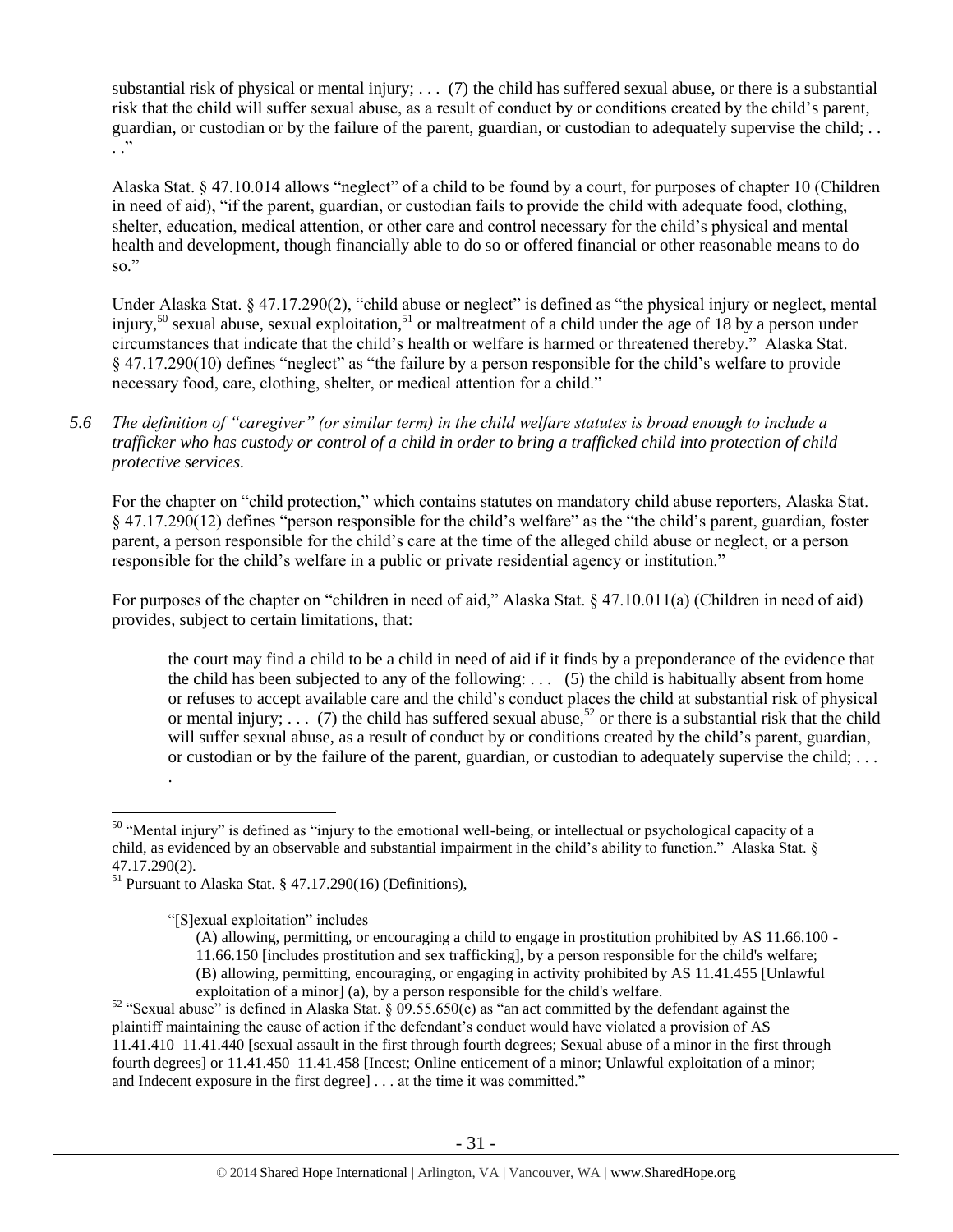"Custodian" is defined in Alaska Stat. 47.10.990(7), as "a natural person 18 years of age or older to whom a parent or guardian has transferred temporary physical care, custody, and control of the child for a period of time."

*5.7 Crime victims' compensation is specifically available to a child victim of sex trafficking or commercial sexual exploitation of children (CSEC) without regard to ineligibility factors.*

Pursuant to Alaska Stat. § 18.67.101, the Alaska Violent Crimes Compensation Board:

may order the payment of compensation in accordance with the provisions of this chapter for personal injury or death that resulted from (1) an attempt on the part of the applicant to prevent the commission of crime, or to apprehend a suspected criminal, or aiding or attempting to aid a police officer to do so, or aiding a victim of crime; or  $(2)$  the commission or attempt on the part of one other than the applicant to commit any of the following offenses: . . . (F) sexual assault in any degree; (G) sexual abuse of a minor; ... (I) threats to do bodily harm ... ... (L) sex trafficking in violation of AS 11.66.110 or 11.66.130(a)(2); (M) human trafficking in any degree; or (N) unlawful exploitation of a minor.

The Violent Crimes Compensation program contains ineligibility criteria that could operate to bar a domestic minor sex trafficking victim's claim for compensation. Alaska Stat. § 18.67.080 (Awarding compensation) provides,

(c) In determining whether to make an order under this section, the board shall consider all circumstances determined to be relevant, including provocation, consent, or any other behavior of the victim that directly or indirectly contributed to the victim's injury or death, the prior case or social history, if any, of the victim, the victim's need for financial aid, and any other relevant matters. In applying this subsection,

(1) the board may not deny an order based on the factors in this subsection, unless those factors relate significantly to the occurrence that caused the victimization and are of such a nature and quality that a reasonable or prudent person would know that the factors or actions could lead to the crime and the victimization;

(2) with regard to circumstances in which the victim consented to, provoked, or incited the criminal act, the board may consider those circumstances only if the board finds that it is more probable than not that those circumstances occurred and were the cause of the crime and the victimization; . . .

(4) if a claim is based on a crime involving domestic violence or on a crime of sexual abuse of a minor or sexual assault and the offender is

(A) convicted of one of those crimes, notwithstanding  $(1)$ –(3) of this subsection, the board may not deny an order based on considerations of provocation, the use of alcohol or drugs by the victim, or the prior social history of the victim; or

(B) not convicted of one of those crimes, the board may not deny an order based on the involvement or behavior of the victim.

In addition, Alaska Stat. § 18.67.130 (Limitations on awarding compensation) sets limits on the victim's ability to receive compensation. Under subsection  $(a)(1)$ , an application must be made within two years of the injury. Alaska Stat. § 18.67.130(a)(1). Pursuant to subsection (a)(2), the victim cannot receive compensation under Alaska Stat. § 18.67.080 unless, "the personal injury or death was the result of an incident or offense listed in AS 18.67.101 that had been reported to the police within five days of its occurrence or, if the incident or offense could not reasonably have been reported within that period, within five days of the time when a report could reasonably have been made." Alaska Stat. § 18.67.130(a)(2). Subsection (a)(3) states that victim compensation will not be granted unless "in the discretion of the board, the applicant has cooperated with law enforcement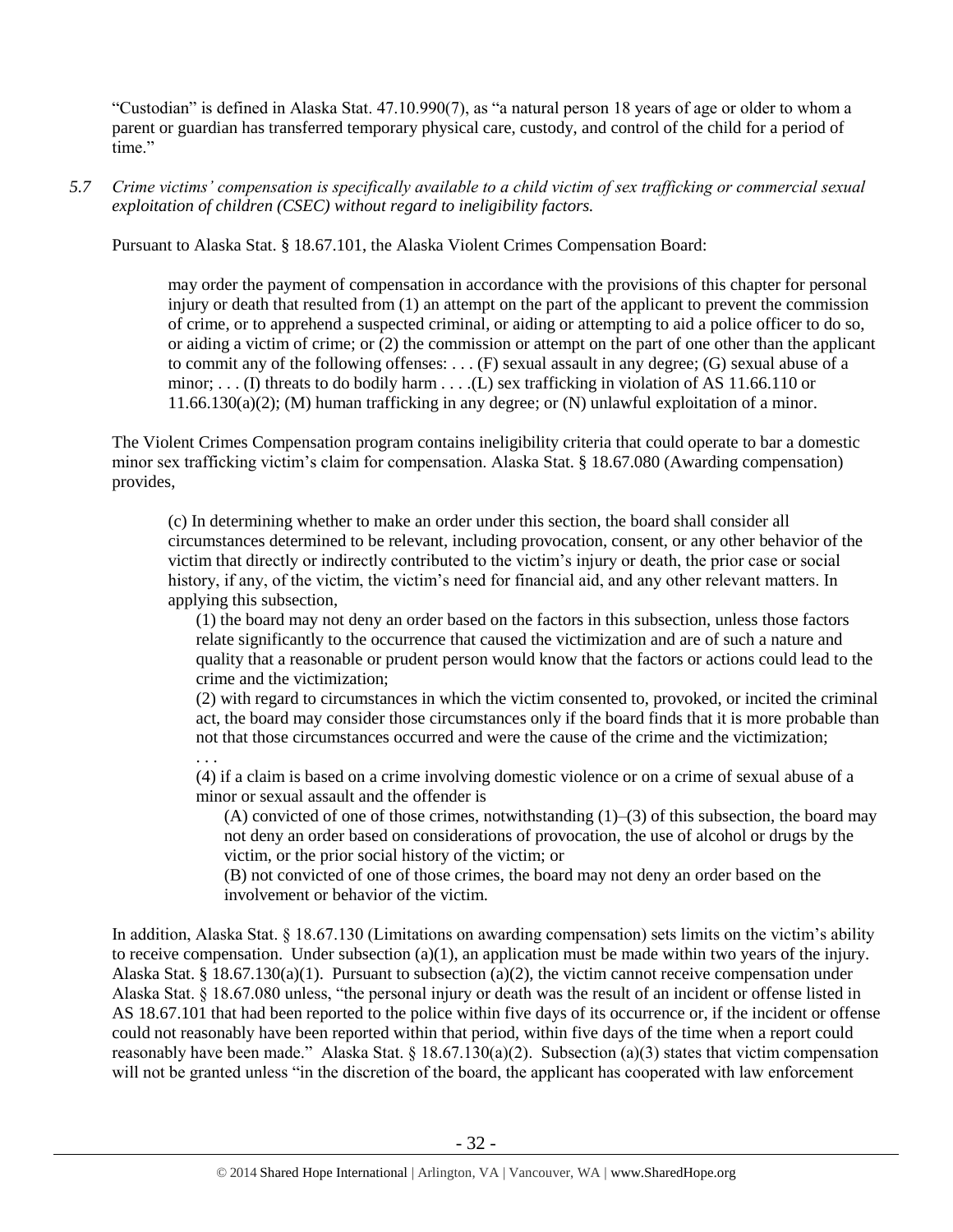and prosecution officials to further prosecution of the offender if appropriate and to avoid further injury by the offender to the applicant and injury to persons in the care of the applicant who are exposed to possible injury by the offender." The provision goes on to say that compensation will not be awarded in the event that the victim "violated a penal law of the state, which violation caused or contributed to the victim's injuries or death." Alaska Stat. § 18.67.130(b)(3).

5.7.1 Amend Alaska Stat. § 18.67.080 and § 18.67.130(a)(1)–(2), (b) to include an exception to ineligibility factors for child victims of human trafficking, prostitution offenses, and commercial sexual exploitation of children in recognition of the challenges these victims face through traumabonding, denial, and delayed disclosure.

## *5.8 Victim-friendly procedures and protections are provided in the trial process for minors under 18.*

Several victim-friendly criminal justice procedures and protections are statutorily provided in Alaska. Alaska Stat. § 11.66.140 (Corroboration of certain testimony not required) provides that in cases of sex trafficking in the first through fourth degrees, "it is not necessary that the testimony of the person whose prostitution is alleged to have been compelled or promoted be corroborated by the testimony of any other witness or by documentary or other types of evidence."

In criminal proceedings, Alaska Stat. § 12.45.046(a) (Testimony of children in criminal proceedings) provides victim-sensitive protections for victims and witnesses under 16. The court may appoint a guardian ad litem and "may order that the testimony of the child be taken by closed circuit television or through one-way mirrors if the court determines that the testimony by the child victim or witness under normal court procedures would result in the child's inability to effectively communicate."<sup>53</sup> If the court determines that one-way mirrors should be used, "[t]he attorneys may pose questions to the child and have visual contact with the child during questioning, but the mirrors shall be placed to provide a physical shield so that the child does not have visual contact with the defendant and jurors." Alaska Stat. § 12.45.046(e). Further, pursuant to Alaska Stat. § 12.45.046(f), if the court determines that the child victim should proceed under relatively normal courtroom procedures, the court may still do the following:

(1) allow the child to testify while sitting on the floor or on an appropriately sized chair; (2) schedule the procedure in a room that provides adequate privacy, freedom from distraction, informality, and comfort appropriate to the child's developmental age; and (3) order a recess when the energy, comfort, or attention span of the child warrants

Additionally, under Alaska R. Crim. P. 38.3 (Video conference testimony), the testimony of a witness can be made by contemporaneous two-way video conference during the trial if, "the requesting party establishes that testimony by two-way video conference is necessary to further an important public policy."

Alaska Stat. § 12.45.045 (Evidence of past sexual conduct in trials of certain sexual offenses) states in part,

(1) the child's chronological age;

- (2) the child's level of development;
- (3) the child's general physical health;

<sup>53</sup> Alaska Stat. § 12.45.046(b) states that in determining whether the child's testimony will be taken by closed circuit television or one-way mirrors, the court is to consider factors it determines to be relevant, including,

<sup>(4)</sup> any physical, emotional, or psychological injury experienced by the child; and

<sup>(5)</sup> the mental or emotional strain that will be caused by requiring the child to testify under normal courtroom procedures.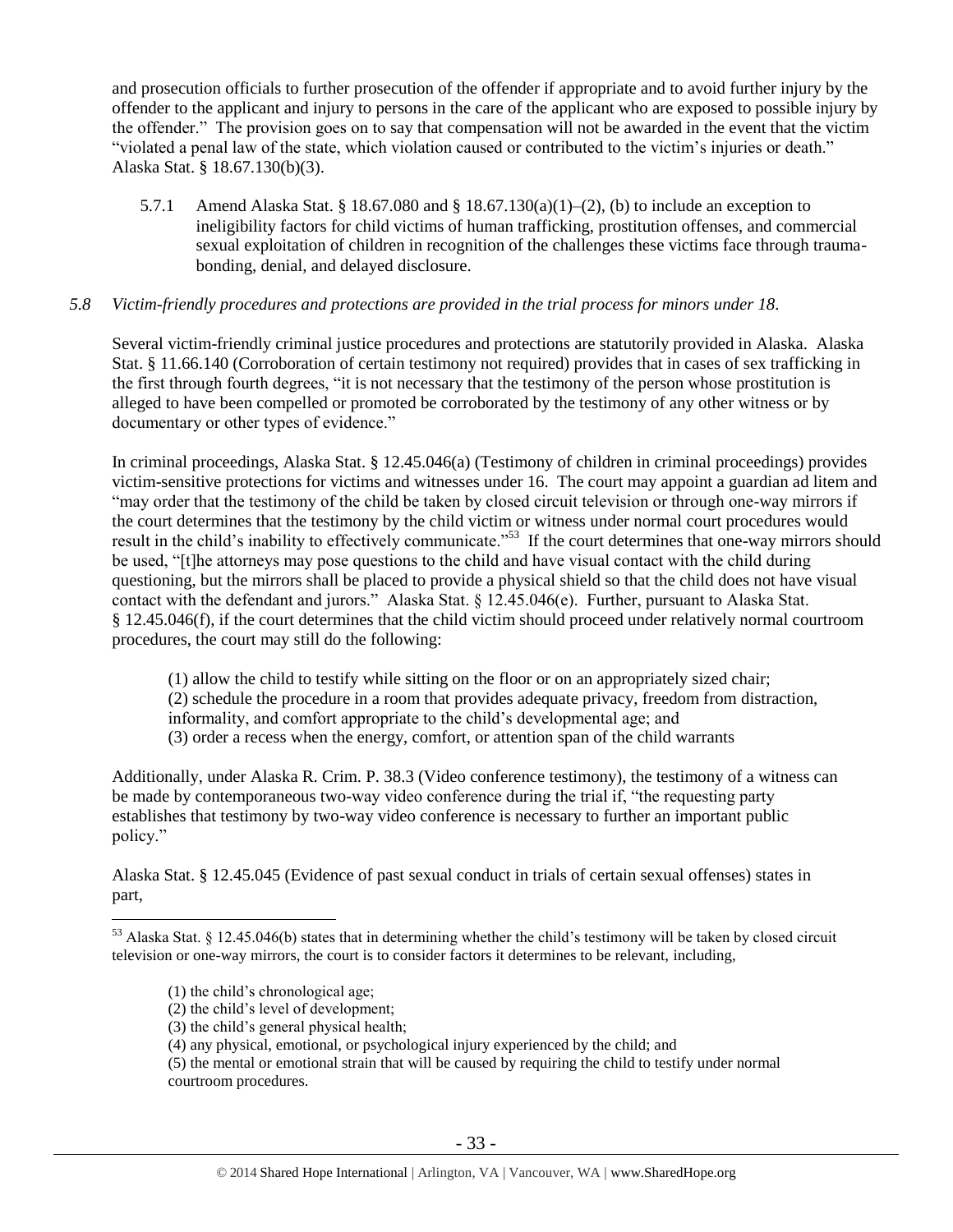(a) In prosecutions for the crimes of sexual assault in any degree, sexual abuse of a minor in any degree, or unlawful exploitation of a minor, or an attempt to commit any of these crimes, evidence of the previous sexual conduct of the complaining witness,<sup>54</sup> occurring either before or after the offense charged, may not be admitted nor may reference be made to it in the presence of the jury except as provided in this section. When the defendant seeks to admit the evidence for any purpose, the defendant shall apply for an order of the court not later than 5 days before the trial or at a later time as the court may, for good reasons, permit. The defendant may, for good cause shown, apply for an order during trial if the request is based on information learned after the deadline or during the trial. After the application is made, the court shall conduct a hearing in camera to determine the admissibility of the evidence. If the court finds that evidence offered by the defendant regarding the sexual conduct of the complaining witness is relevant, and that the probative value of the evidence offered is not outweighed by the probability that its admission will create undue prejudice, confusion of the issues, or unwarranted invasion of the privacy of the complaining witness, the court shall make an order stating what evidence may be introduced and the nature of the questions that may be permitted. The defendant may then offer evidence under the order of the court.

(b) In the absence of a persuasive showing to the contrary, evidence of the complaining witness' sexual conduct occurring more than one year before the date of the offense charged is presumed to be inadmissible under this section.

This provision does not apply to the state human trafficking statutes, Alaska Stat. §§ 11.41.360 and 11.41.365, nor to the sex trafficking statutes, Alaska Stat. §§ 11.66.110–11.66.135. Therefore, victims of these crimes may be subjected to traumatic cross-examinations in the trials of their traffickers, buyer-exploiters, or both.

When a court finds that a child is a "child-in-need-of-aid," additional victim-friendly provisions may apply, including the appointment of a guardian ad litem or attorney in proceedings under the "children in need of aid" chapter.<sup>55</sup> Alaska Stat. § 47.10.050(a). Further, Alaska Stat. § 47.10.070(c) (Hearings) provides that in "childin-need-of-aid" cases, the following hearings are closed to the public:

(1) the initial court hearing after the filing of a petition to commence the child-in-need-of-aid case;

(2) a hearing following the initial hearing in which a parent, child, or other party to the case is present but has not had an opportunity to obtain legal representation;

(3) a hearing, or a part of a hearing, for which the court issues a written order finding that allowing the hearing, or part of the hearing, to be open to the public would reasonably be expected to

(A) stigmatize or be emotionally damaging to a child;

(B) inhibit a child's testimony in that hearing;

 $\overline{a}$ 

(C) disclose matters otherwise required to be kept confidential by state or federal statute or regulation, court order, or court rule; or

<sup>&</sup>lt;sup>54</sup> "Complaining witness" is defined as "the alleged victim of the crime charged, the prosecution of which is subject to this section." Alaska Stat. § 12.45.045(c).

<sup>&</sup>lt;sup>55</sup> A court may determine that a child is a "child-in-need-of-aid" if it makes a finding by a preponderance of the evidence that the child has been subjected to one of several situations, including the following: "the child has suffered sexual abuse, or there is a substantial risk that the child will suffer sexual abuse, as a result of conduct by or conditions created by the child's parent, guardian, or custodian or by the failure of the parent, guardian, or custodian to adequately supervise the child . . . ." Alaska Stat. § 47.10.011.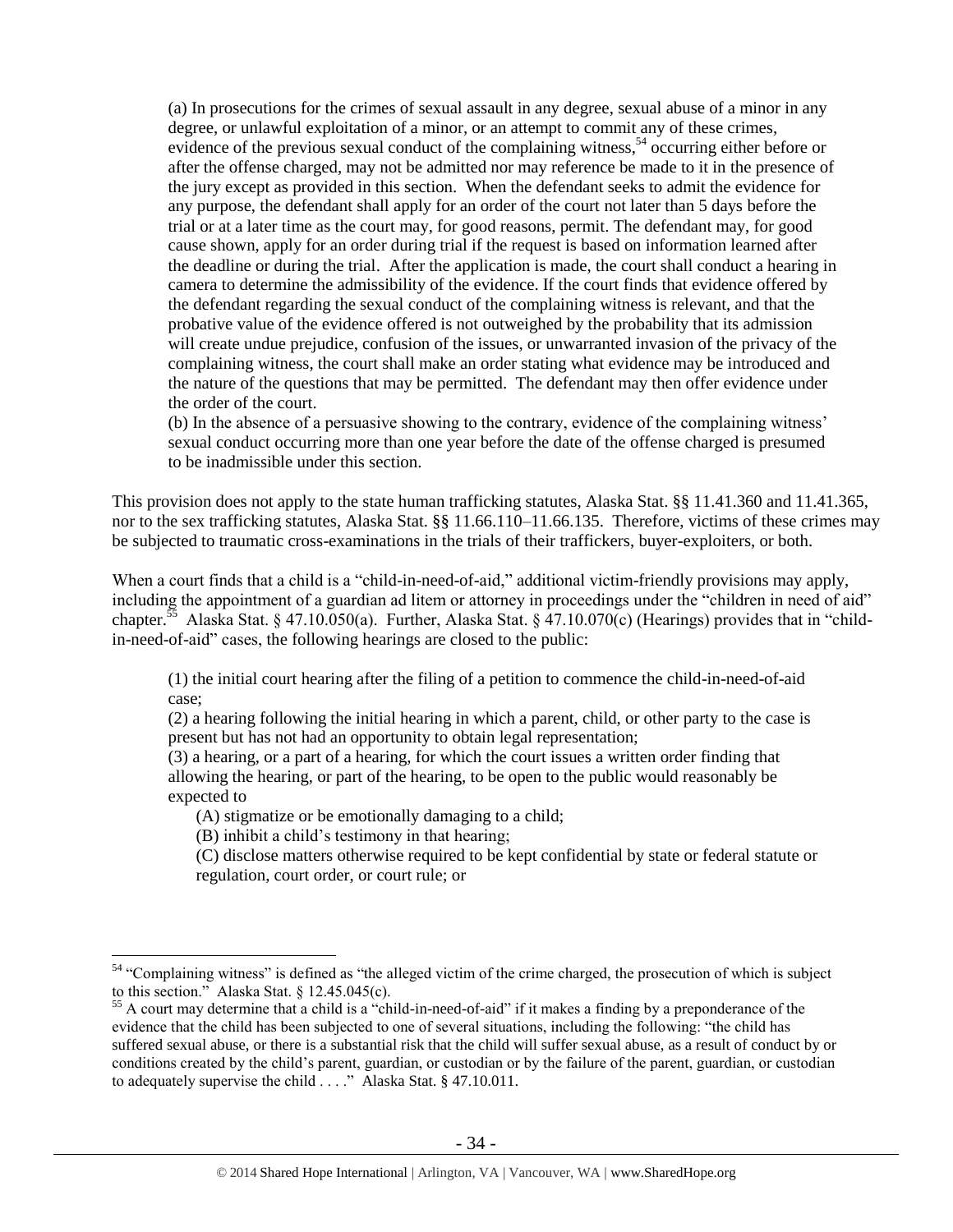(D) interfere with a criminal investigation or proceeding or a criminal defendant's right to a fair trial in a criminal proceeding . . . .

*5.9 Expungement or sealing of juvenile delinquency records resulting from arrests or adjudications for prostitution-related offenses committed as a result of, or in the course of, the commercial sexual exploitation of a minor is available within a reasonable time after turning 18.*

Alaska Stat. § 47.12.300(d) (Court records) provides that the court shall order a minor's records sealed "within 30 days of the date of a minor's 18th birthday or, if the court retains jurisdiction of a minor past the minor's 18th birthday, within 30 days of the date on which the court releases jurisdiction over the minor." This extends to all "records pertaining to that minor in a proceeding under this chapter [Delinquent minors] sealed, as well as records of all . . . criminal proceedings against the minor, and punishments assessed against the minor." Alaska Stat. § 47.12.300(d). This provision does not apply if the minor was tried as an adult or if the records were made public. Alaska Stat. § 47.12.300(d), (f).

## *5.10 Victim restitution and civil remedies for victims of domestic minor sex trafficking or commercial sexual exploitation of children (CSEC) are authorized by law.*

Alaska Stat. § 12.55.045(a) (Restitution and compensation) provides that a court shall order a convicted defendant to make restitution to the victim of the offense, including "to a public, private, or private nonprofit organization that has provided or is or will be providing counseling, medical, or shelter services to the victim." Furthermore, the statute states that restitution does not limit the defendant's civil liability and that it may be ordered by means other than a monetary payment. Alaska Stat. § 12.55.045(b), (h).

If a civil claim is based on the sexual abuse of a minor who is under the age of 16 at the time of the offense, Alaska Stat. § 09.55.650(a) (Claim based on sexual abuse to a minor under 16 years of age) states that the victim "may maintain an action for recovery of damages against the perpetrator of the act or acts of sexual abuse based on the perpetrator's intentional conduct for an injury or condition suffered as a result of the sexual abuse."<sup>56</sup>

*5.11 Statutes of limitations for civil and criminal actions for child sex trafficking or commercial sexual exploitation of children (CSEC) offenses are eliminated or lengthened sufficiently to allow prosecutors and victims a realistic opportunity to pursue criminal action and legal remedies.*

Alaska Stat. § 12.10.010 outlines the statutes of limitations for criminal procedures. Prosecutions for "felony sexual abuse of a minor" and for violations of Alaska Stat. §§ 11.66.110–11.66.130 (Sex trafficking in the first through fourth degrees) and § 11.41.452 (Online enticement of a minor), § 11.41.455 (Unlawful exploitation of a minor), §§ 11.41.360–11.41.365 (Human trafficking), or § 11.61.125 (Distribution of child pornography) may be brought at any time if the victim was younger than 18 when the offense was committed. Alaska Stat. §  $12.10.010(a)(3)$ , (5).

In the Code of Civil Procedure, Alaska Stat. § 09.10.065(a) (Commencement of actions for acts constituting sexual offenses) provides that "(a) A person may bring an action at any time for conduct that would have, at the time the conduct occurred, violated provisions of any of the following offenses: (1) felony sexual abuse of a minor; (2) felony sexual assault; (3) unlawful exploitation of a minor; (4) felony sex trafficking; or (5) felony human trafficking." Under Alaska Stat. § 09.10.065(b), "Unless the action is commenced within three years of the accrual of the claim for relief, a person may not bring an action for conduct that would have, at the time the conduct occurred, violated the provisions of any of the following offenses: (1) misdemeanor sexual abuse of a minor; (2) misdemeanor sexual assault; (3) incest; or (4) felony indecent exposure."

<sup>56</sup> *See supra* note [52.](#page-30-0)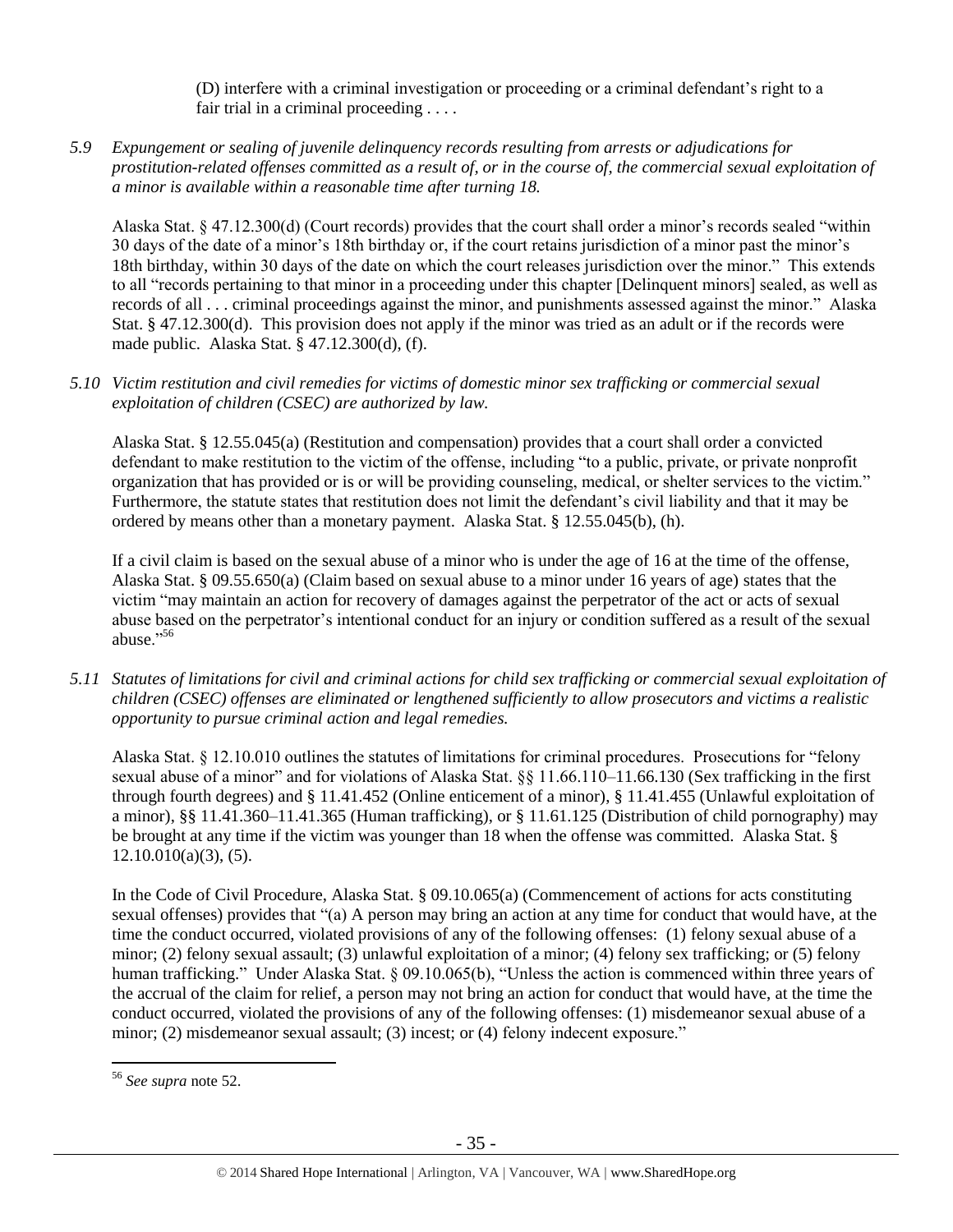Pursuant to Alaska Stat. § 09.10.140(a)<sup>57</sup> (Disabilities of minority and incompetency):

Except as provided under (c) of this section, if a person entitled to bring an action mentioned in this chapter is at the time the cause of action accrues either (1) under the age of majority, or (2) incompetent by reason of mental illness or mental disability, the time of a disability identified in (1) or (2) of this subsection is not a part of the time limit for the commencement of the action. Except as provided in  $(b)^{58}$  of this section, the period within which the action may be brought is not extended in any case longer than two years after the disability ceases.

Under Alaska Stat. § 09.10.070:

 $\overline{a}$ 

Except as otherwise provided by law, a person may not bring an action (1) for libel, slander, assault, battery, seduction, or false imprisonment, (2) for personal injury or death, or injury to the rights of another not arising on contract and not specifically provided otherwise; (3) for taking, detaining, or injuring personal property, including an action for its specific recovery; (4) upon a statute for a forfeiture or penalty to the state; or (5) upon a liability created by statute, other than a penalty or forfeiture; unless the action is commenced within two years of the accrual of the cause of action.

All other actions that do not fall under any of the categories above must be commenced within 10 years after the cause of action pursuant to Alaska Stat. § 09.10.100.

<sup>57</sup> Alaska Stat. § 09.10.140(c) was found unconstitutional by the Supreme Court of Alaska in *Sands v. Green*, 156 P.3d 1130, 1136 (Alas. 2007) because it "violates the due process rights of minors to access the court." *Id.* <sup>58</sup> Alaska Stat. § 09.10.140(b) states,

<sup>(</sup>b) An action based on a claim of sexual abuse under AS 09.55.650 that is subject to AS 09.10.065(b) may be brought more than three years after the plaintiff reaches the age of majority if it is brought under the following circumstances:

<sup>(1)</sup> if the claim asserts that the defendant committed one act of sexual abuse on the plaintiff, the plaintiff shall commence the action within three years after the plaintiff discovered or through use of reasonable diligence should have discovered that the act caused the injury or condition; (2) if the claim asserts that the defendant committed more than one act of sexual abuse on the plaintiff,

the plaintiff shall commence the action within three years after the plaintiff discovered or through use of reasonable diligence should have discovered the effect of the injury or condition attributable to the series of acts; a claim based on an assertion of more than one act of sexual abuse is not limited to plaintiff's first discovery of the relationship between any one of those acts and the injury or condition, but may be based on plaintiff's discovery of the effect of the series of acts.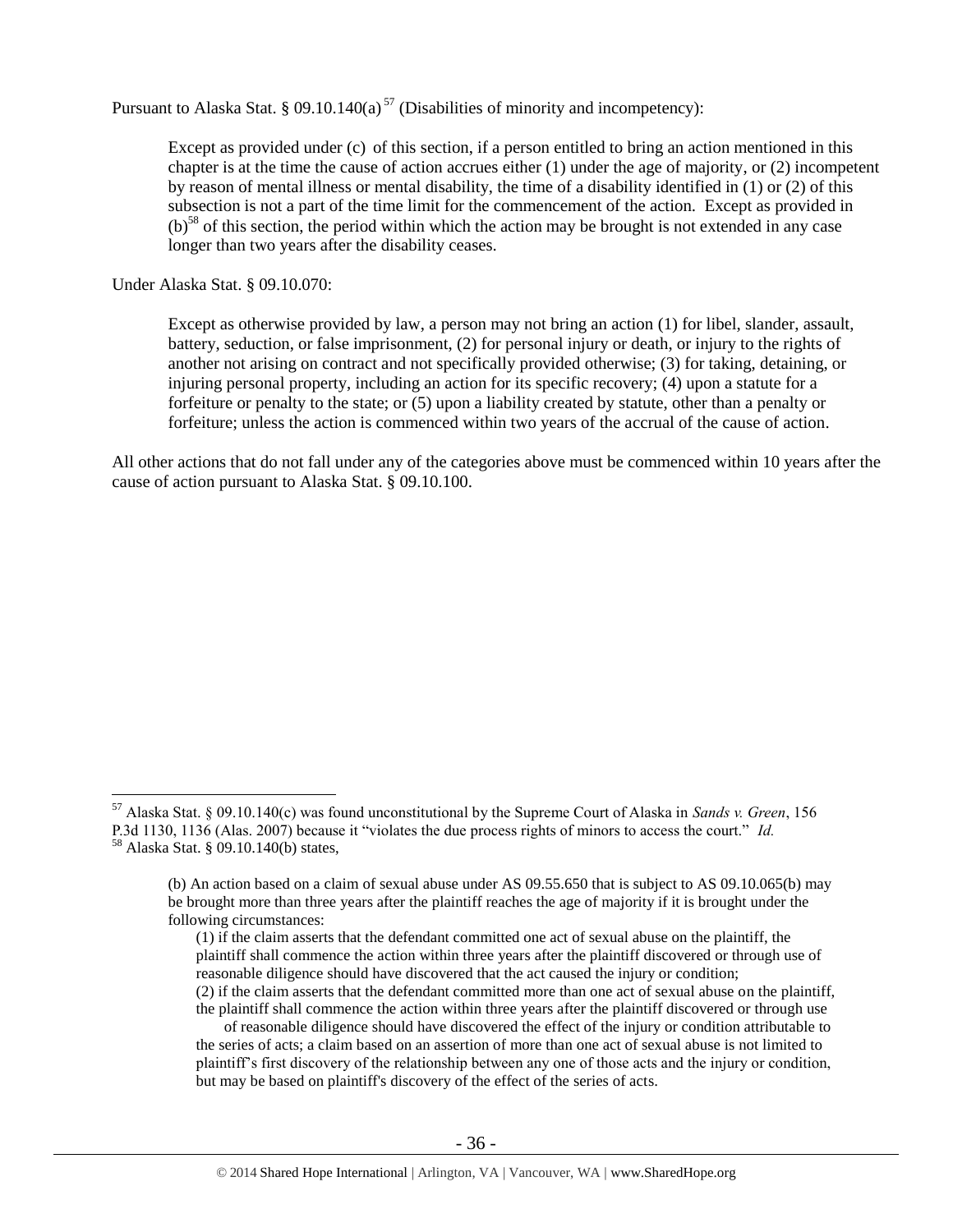#### **FRAMEWORK ISSUE 6: CRIMINAL JUSTICE TOOLS FOR INVESTIGATION AND PROSECUTIONS**

#### *Legal Components:*

- *6.1 Training on human trafficking and domestic minor sex trafficking for law enforcement is statutorily mandated or authorized.*
- *6.2 Single party consent to audio-taping is permitted in law enforcement investigations.*
- *6.3 Wiretapping is an available tool to investigate domestic minor sex trafficking.*
- *6.4 Using a law enforcement posing as a minor to investigate buying or selling of commercial sex acts is not a defense to soliciting, purchasing, or selling sex with a minor.*
- *6.5 Using the Internet to investigate buyers and traffickers is a permissible investigative technique.*
- *6.6 Law enforcement and child welfare agencies are mandated to promptly report missing and recovered children. \_\_\_\_\_\_\_\_\_\_\_\_\_\_\_\_\_\_\_\_\_\_\_\_\_\_\_\_\_\_\_\_\_\_\_\_\_\_\_\_\_\_\_\_\_\_\_\_\_\_\_\_\_\_\_\_\_\_\_\_\_\_\_\_\_\_\_\_\_\_\_\_\_\_\_\_\_\_\_\_\_\_\_\_\_\_\_\_\_\_\_\_\_\_*

## *Legal Analysis:*

 $\overline{a}$ 

*6.1 Training on human trafficking and domestic minor sex trafficking for law enforcement is statutorily mandated or authorized.*

Alaska Stat. § 47.17.020(a)(3) provides that "peace officers and officers of the Department of Corrections" are required to report immediately if, in the course of their employment duties, they "have reasonable cause to suspect that a child has suffered harm as a result of child abuse or neglect ... ...<sup>559</sup> Alaska Stat. § 47.17.022(a) states, "A person employed by the state or by a school district who is required under this chapter to report abuse or neglect of children shall receive training on the recognition and reporting of child abuse and neglect." Additionally, each department of the state that employs people who are required to report abuse must "file a current copy of its training curriculum and materials with the Council on Domestic Violence and Sexual Assault. A department or school district may seek the technical assistance of the council or the Department of Health and Social Services in the development of its training program." Alaska Stat. §47.17.022(d).

Alaska also directs the creation and implementation of training for peace officers and law enforcement agencies in the use of protocols and sexual assault examination kits. Alaska Stat. § 18.68.030.

*6.2 Single party consent to audiotaping is permitted in law enforcement investigations.*

Alaska Stat. § 42.20.310(a)(1) (Eavesdropping) prohibits the use of an eavesdropping device "to hear or record all or any part of an oral conversation without the consent of a party to the conversation."<sup>60</sup> The requirement for consent "of a party" indicates that audio-recording with a single party's consent is legal.

<sup>59</sup> Alaska Stat. § 47.17.290(2) defines "child abuse or neglect" as "the physical injury or neglect, mental injury, sexual abuse, sexual exploitation, or maltreatment of a child under the age of 18 by a person under circumstances that indicate that the child's health or welfare is harmed or threatened thereby; in this paragraph, 'mental injury' means an injury to the emotional well-being, or intellectual or psychological capacity of a child, as evidenced by an observable and substantial impairment in the child's ability to function." Alaska Stat. § 47.17.290(16) defines "sexual exploitation" as including "(A) allowing, permitting, or encouraging a child to engage in prostitution prohibited by AS 11.66.100–11.66.150, by a person responsible for the child's welfare; (B) allowing, permitting, encouraging, or engaging in activity prohibited by AS 11.41.455(a) [Unlawful exploitation of a minor], by a person responsible for the child's welfare."

 $60$  Alaska Stat. § 42.20.310(b) defines "eavesdropping device" as "any device capable of being used to hear or record oral conversation whether the conversation is conducted in person, by telephone, or by any other means; provided that this definition does not include devices used for the restoration of the deaf or hard-of-hearing to normal or partial hearing."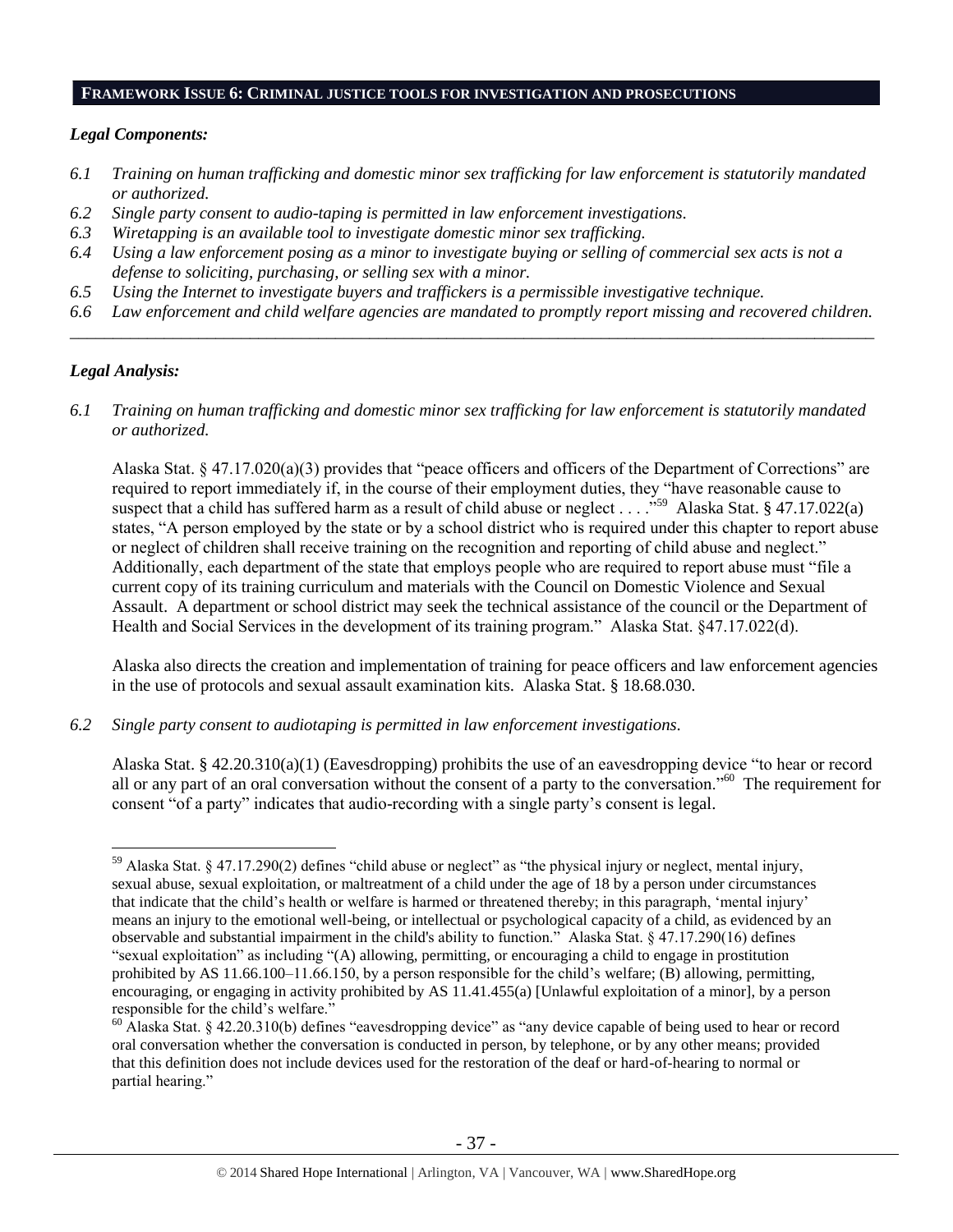Alaska Stat. § 12.37.400 (Police use of body wire) states,

(a) A peace officer may intercept an oral communication by use of an electronic, mechanical, or other eavesdropping device that is concealed on or carried on the person of the peace officer and that transmits that oral communication by means of radio to a receiving unit that is monitored by other peace officers, if

(1) the interception and monitoring occurs

(A) during the investigation of a crime or the arrest of a person for a crime; and

(B) for the purpose of ensuring the safety of the peace officer conducting the investigation or making the arrest;

(2) the peace officer intercepting the conversation is a party to the oral communication and has consented to the interception; and

(3) the communication intercepted is not recorded.

(b) A peace officer monitoring a receiving unit under (a) of this section, or any other person intercepting an oral communication transmitted under (a) of this section, is not competent to testify in a criminal proceeding involving a party to the oral communication about the contents of the oral communication that was intercepted or the fact that the communication occurred.

*6.3 Wiretapping is an available tool to investigate domestic minor sex trafficking.* 

Alaska Stat. § 12.37.010 (Authorization to intercept communications) states,

The attorney general, or a person designated in writing or by law to act for the attorney general, may authorize, in writing, an ex parte application to a court of competent jurisdiction for an order authorizing the interception of a private communication if the interception may provide evidence of, or may assist in the apprehension of persons who have committed, are committing, or are planning to commit, the following offenses:

- (1) murder in the first or second degree under AS 11.41.100–11.41.110;
- (2) kidnapping under AS 11.41.300;

 $\overline{a}$ 

- (3) a class A or unclassified felony drug offense under AS 11.71.
- (4) sex trafficking in the first or second degree under AS 11.66.110 and 11.66.120; or
- (5) human trafficking in the first degree under AS 11.41.360.

Under Alaska Stat. § 12.37.030(b) (Requirements for an order authorizing a communications interception),

(b) In addition to exercising authority under  $(a)$ <sup>61</sup> of this section, on consideration of an application relating to a private communication of a minor, the court may enter an ex parte order authorizing the

(4) normal investigative procedures with respect to the offense have been tried and have failed or reasonably appear to be either unlikely to succeed if tried or too dangerous to employ; and

 $61$  Pursuant to Alaska Stat. § 12.37.030(a) (Requirements for an order authorizing a communications interception),

Upon consideration of an application, the court may enter an ex parte order authorizing the interception of a private communication if the court determines, on the basis of the application, that

<sup>(1)</sup> there is probable cause to believe that the person whose communication is to be intercepted is committing, has committed, or is planning to commit an offense listed in AS 12.37.010;

<sup>(2)</sup> there is probable cause to believe that a communication concerning the offense may be obtained through the interception;

<sup>(3)</sup> there is probable cause to believe that the facility from which, or the place where, the communication is to be intercepted, is, has been, or is about to be used in connection with the commission of the offense, or is leased to, listed in the name of, or commonly used by, the person whose communication is to be intercepted;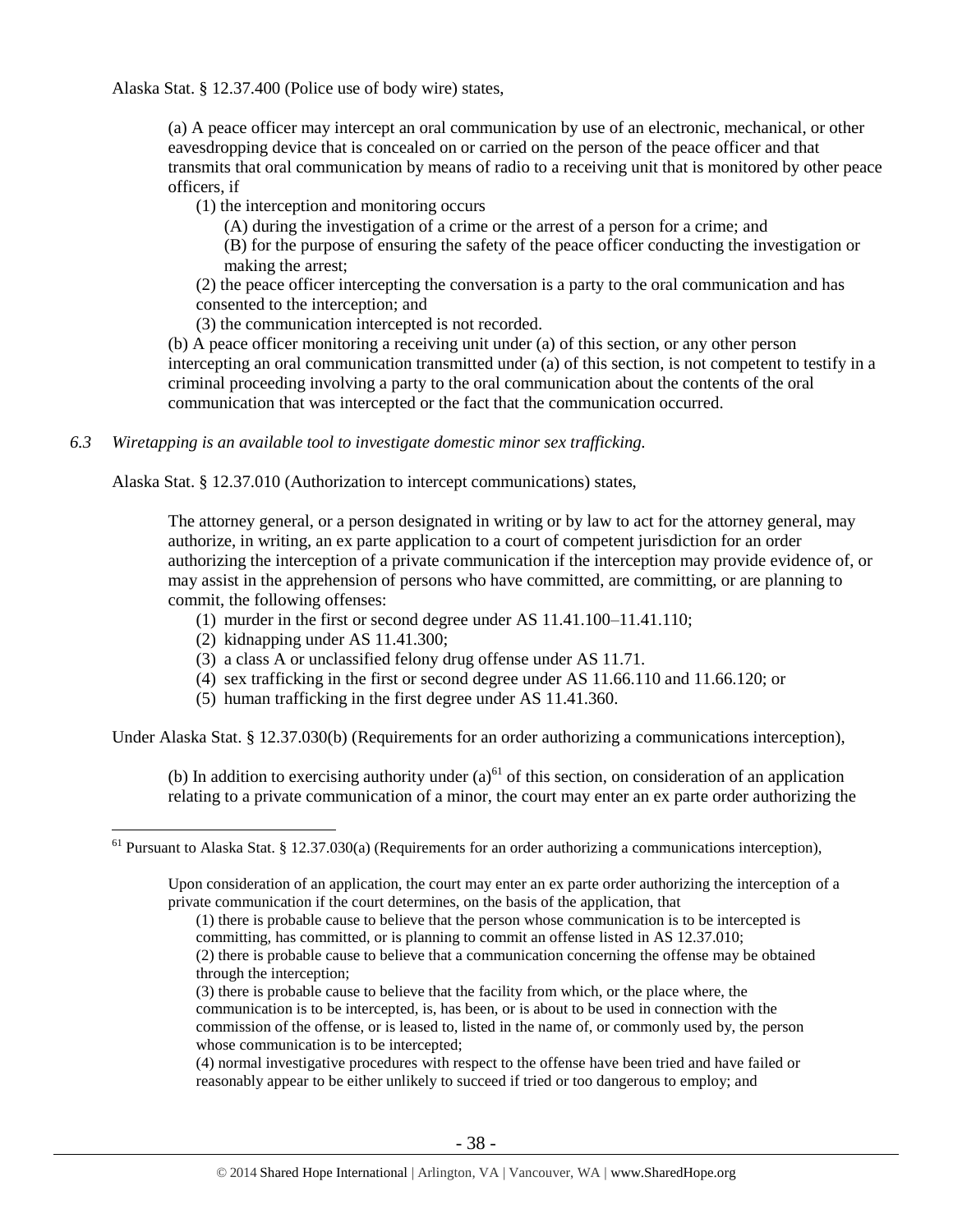interception of the private communication. The court may enter the order only if the court determines, after making appropriate findings of fact and on the basis of the application, that there is probable cause to believe that

- (1) a party to the private communication
	- (A) has committed, is committing, or is about to commit a felony or misdemeanor;
	- (B) has been, is, or is about to be a victim of a felony or misdemeanor; or
	- (C) has been, is, or is about to be a witness to a felony or misdemeanor;
- (2) the health or safety of a minor is in danger; or

(3) a parent of a minor has consented in good faith to the interception of a communication of the minor based on the parent's objectively reasonable belief that it is necessary for the welfare of the minor and is in the best interest of the minor. $^{62}$ 

This provision would permit the use of wiretapping in some domestic minor sex trafficking investigations.

*6.4 Using a law enforcement posing as a minor to investigate buying or selling of commercial sex acts is not a defense to soliciting, purchasing, or selling sex with a minor.*

There is no law in place that explicitly permits law enforcement to use a decoy to investigate prostitution or sex trafficking cases. However, Alaska Stat. § 11.41.452(b) (Online enticement of a minor) states, "In a prosecution under (a)(2) of this section, it is not a defense that the person enticed, solicited, or encouraged was not actually a child under 16 years of age."

This is distinguished from the affirmative defense of entrapment in Alaska Stat. § 11.81.450, which provides that "it is an affirmative defense that, in order to obtain evidence of the commission of an offense, a public law enforcement official or a person working in cooperation with the official induced the defendant to commit the offense by persuasion or inducement as would be effective to persuade an average person, other than one who is ready and willing, to commit the offense. Inducement or persuasion which would induce only a person engaged in an habitual course of unlawful conduct for gain or profit does not constitute entrapment."

- 6.4.1 Recommendation: Enact a law explicitly permitting the use of a decoy to investigate domestic minor sex trafficking related crimes.
- 6.4.2 Recommendation: Amend Alaska Stat. §§ 11.41.360–11.41.365 (Human trafficking in the first and second degrees), § 11.41.455 (Unlawful exploitation of a minor), and § 11.66.100 (Prostitution) to include a provision preventing a defense based on a supposed minor actually being law enforcement or someone acting on behalf of law enforcement.
- *6.5 Using the Internet to investigate buyers and traffickers is a permissible investigative technique.*

 $\overline{a}$ 

Although it does not specifically apply to commercial sexual exploitation of minors, Alaska Stat. § 11.41.452(a) (Online enticement of a minor) makes it a crime if an individual 18 or older "knowingly uses a computer to communicate with another person to entice, solicit, or encourage the person to engage in an act described in AS  $11.41.455(a)(1)$ –(7) and (1) the other person is a child under 16 years of age; or (2) the person believes that the other person is a child under 16 years of age." Subsection (b) explicitly prohibits the use of the defense "that

 $^{62}$  Alaska Stat. § 42.20.390(8) (Definitions) defines "minor" as "a child under 18 years of age who has not had the disabilities of a minor removed as described in AS 09.55.590 [Removal of disabilities of minority]."

<sup>(5)</sup> if the application, other than an application for an extension, is for an order to intercept a communication of a person, or involving a communications facility, that was the subject of a previous application, the current application is based upon new evidence or information different from and in addition to the evidence or information offered to support the previous application.